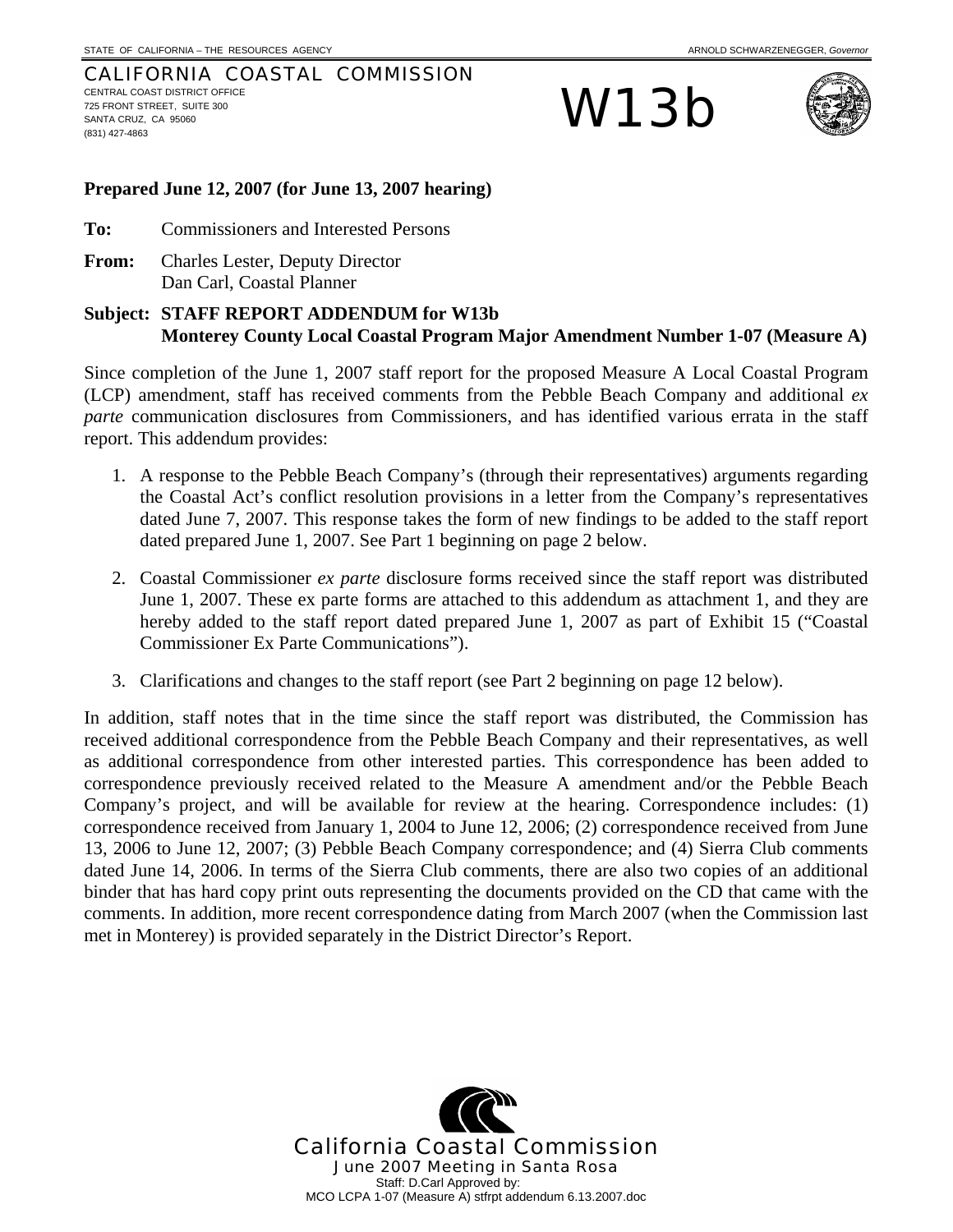### Part 1 – Response to Pebble Beach Company Conflict Resolution Comments

The Pebble Beach Company argues in recent correspondence that if the Commission finds that Measure A is inconsistent with Coastal Act ESHA and wetland policies it may nonetheless approve the LCP amendment under the conflict resolution provisions of Coastal Act Sections 30007.5 and 30200(b) (see letter dated June 8, 2007 in recent correspondence). In response to this argument, staff recommends that the following finding be inserted immediately following Finding "E. Conclusion - Denial" on staff report page 170.

### Conflict Resolution

### Introduction

In adopting the Coastal Act, the legislature recognized that conflicts between one or more Chapter 3 policies of the Act (30210-30265.5) may occur in evaluating the consistency of LCPs with Chapter 3. The Act thus declares that when such conflicts occur, they should be resolved in a manner that is on balance most protective of significant coastal resources. It has been suggested that the denial of Measure A because of its inconsistency with Coastal Act Sections 30240 and 30231 will result in such a conflict with other Chapter 3 policies and further, that such a conflict should be resolved in favor of approving Measure  $A<sup>1</sup>$ 

As discussed below, denial of Measure A does not result in any conflict with other Chapter 3 policies. Therefore, the conflict resolution provisions of the Coastal Act are not applicable to this case. In addition, even if there was a conflict, the approval of Measure A would not, on balance, be the most protective of significant coastal resources. This is thoroughly documented in the Environmentally Sensitive Habitat, Wetlands, and Other Biological Resources Finding which clearly establishes that Measure A would lead to significantly greater impacts to coastal resources than would implementation of the LCP without the Measure A amendment.

### A. Relevant Policy

The Coastal Act contemplates that the Commission may encounter irreconcilable conflicts between Chapter 3 policies in implementing the provisions of the Coastal Act, including those relevant to the review of LCP amendments. In such situations Coastal Section 30200(b) directs the Commission to resolve such conflicts using Coastal Act Section 30007.5:

*(b) Where the commission…in implementing the provisions of this division identifies a conflict between the policies of this chapter [Chapter 3], Section 30007.5 shall be utilized to resolve the conflict and the resolution of such conflicts shall be supported by appropriate findings setting forth the basis for the resolution of identified policy conflicts.* 

Coastal Act Section 30007.5 directs that such conflicts be resolved in a manner that is on balance most protective of significant resources:

*30007.5. The Legislature further finds and recognizes that conflicts may occur between one or more policies of the division. The Legislature therefore declares that in carrying out the* 

 $\overline{a}$ 

<sup>1</sup> Correspondence, Lombardo and Gilles to Commissioners, June 8, 2007.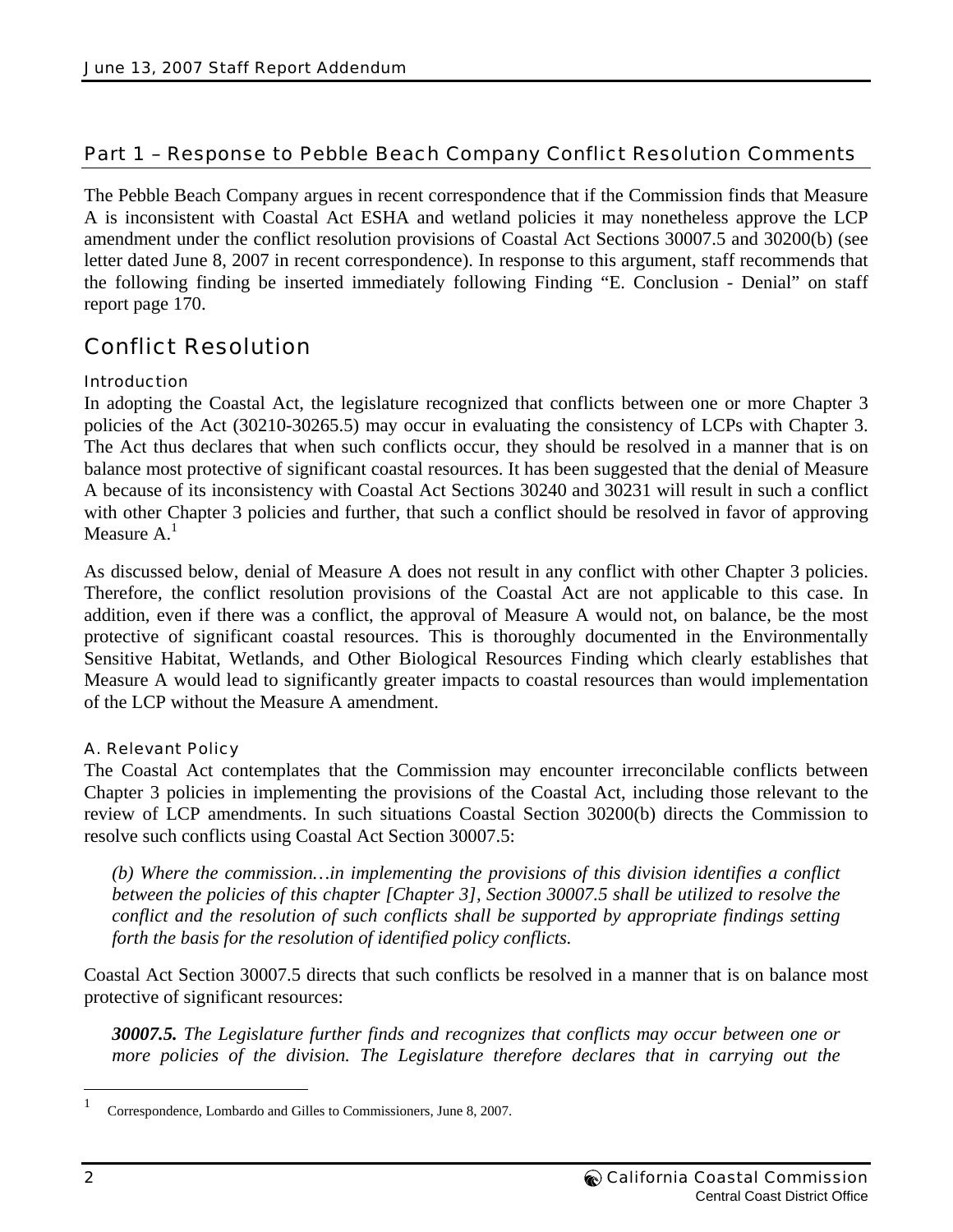*provisions of this division such conflicts be resolved in a manner which on balance is the most protective of significant coastal resources. In this context, the Legislature declares that broader policies which, for example, serve to concentrate development in close proximity to urban and employment centers may be more protective, overall, than specific wildlife habitat and other similar resource policies.* 

In order to use the conflict resolution mechanism of Section 30007.5, the Commission must first identify a conflict between Chapter 3 policies of the Coastal Act. If there is no conflict between policies, Section 30007.5 is not applicable. Further, the conflict must be one that inevitably arises out of an attempt to meet another Chapter 3 policy. Thus, the Commission must find that in meeting the requirements of one Chapter 3 policy, it is impossible to meet the requirements of another Chapter 3 policy. More precisely, the Commission must find that denial of an LCP amendment due to a Chapter 3 inconsistency necessarily will itself result in an inconsistency with a Chapter 3 policy.<sup>2</sup>

In the event that a conflict is encountered, the Commission may resolve it in a manner that it finds is most protective of significant coastal resources. The classic example given in the text of Section 30007.5 observes that concentrating development in urban areas (i.e. transferring development potential from more sensitive rural areas to the already developed urban area) may be, on balance, more protective, even if it results in adverse impacts to sensitive habitats that may exist in the urban area.

### B. Denial of Measure A does not result in any Conflicts with Chapter 3 Policies

As detailed in previous findings, Measure A is inconsistent with the ESHA and wetland protection policies of the Coastal Act. Therefore, it must be denied. However, the Pebble Beach Company's representative (Lombardo and Gilles) argues that denial of Measure A because of these inconsistencies would result in a conflict with other policies of the Chapter 3 of the Coastal Act:

*… the refusal to certify Measure A conflicts with other Coastal Act policies which define visitor serving and recreational development and greater public access as priority uses, [sic] promote the concentration of development into existing development areas resulting in the aggregation and preservation of greater areas of natural and sensitive habitats.*<sup>3</sup>

More specifically, Lombardo and Gilles cite conflicts with Coastal Act Sections 30001.5, 30221, 30222, and 30250. However, as discussed below, denial of Measure A would not result in a conflict with these policies such that the Commission might invoke Section 30007.5.

### Coastal Act Section 30001.5

Lombardo and Gilles argue that denial of Measure A would conflict with Coastal Act Section 30001.5. However, this policy is not a Chapter 3 policy of the Act and therefore, Section 30007.5, as applied through Section 30200(b), does not apply to this policy. However, to the extent the goals of Coastal Act

 $\frac{1}{2}$  The applicant's representative confuses the legal construction of Section 30007.5 that requires a policy conflict stating, for example, that past precedents have recognized that approval of an amendment "provides an opportunity to significantly advance certain Coastal Act goals and policies" and that the Commission has used conflict resolution "where denial of the amendment would frustrate the attainment of important Coastal Act goals…" *Id*. Pp. 9-10. The applicant's representative also misquotes section 30007.5 by dropping the qualifying term "significant" in the phrase, "most protective of significant coastal resources." *Id*. Pp. 9, 11.

<sup>3</sup> *Id*, p. 9.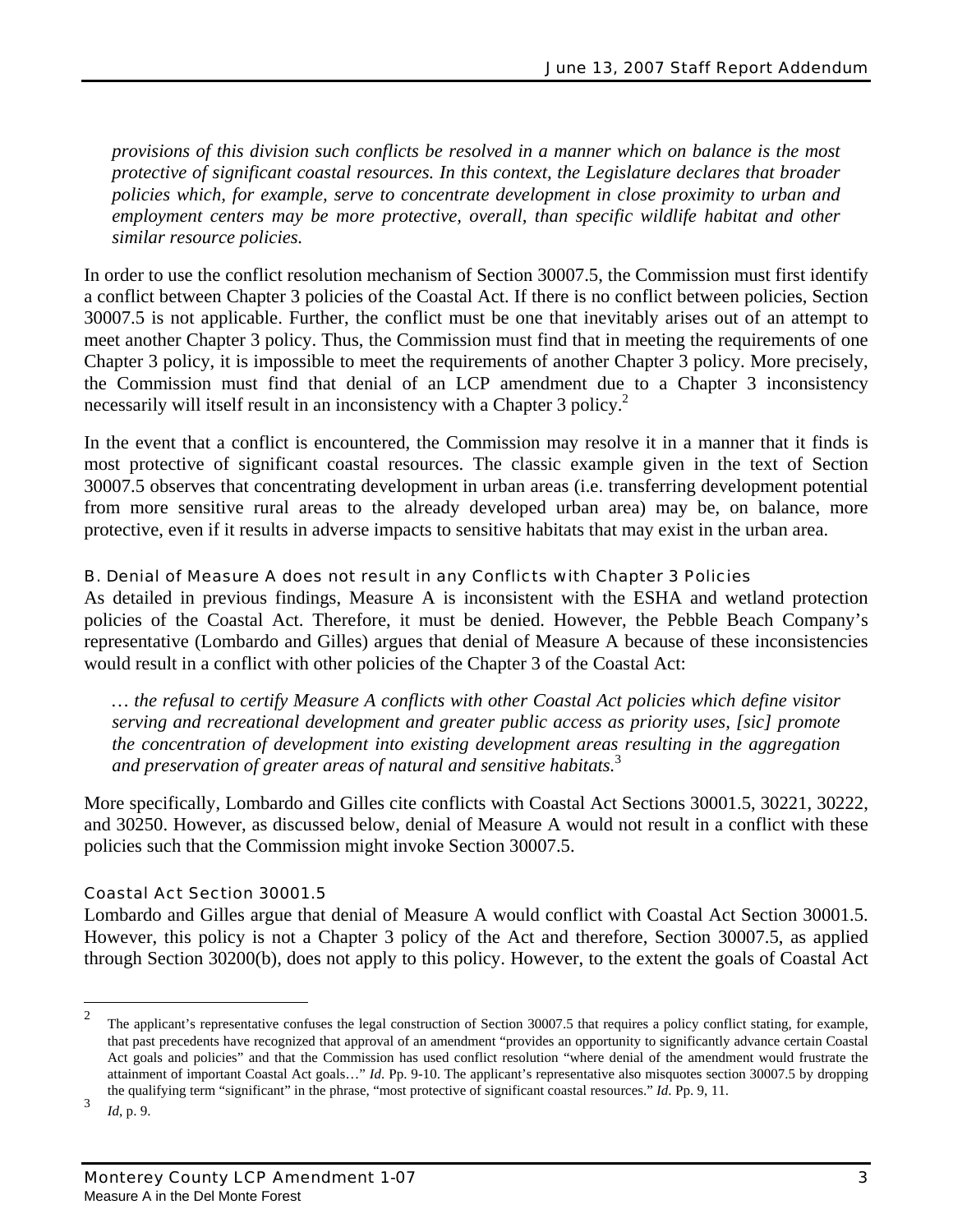Chapter 1 are relevant to the Commission's consideration of Measure A, it is worth observing that the denial of Measure A does not result in any conflicts with these goals.

Section 30001.5 states the basic goals of the state for the coastal zone:

*30001.5. The Legislature further finds and declares that the basic goals of the state for the coastal zone are to:* 

- *(a) Protect, maintain, and, where feasible, enhance and restore the overall quality of the coastal zone environment and its natural and artificial resources.*
- *(b) Assure orderly, balanced utilization and conservation of coastal zone resources taking into account the social and economic needs of the people of the state.*
- *(c) Maximize public access to and along the coast and maximize public recreational opportunities in the coastal zone consistent with sound resources conservation principles and constitutionally protected rights of private property owners.*
- *(d) Assure priority for coastal-dependent and coastal-related development over other development on the coast.*
- *(e) Encourage state and local initiatives and cooperation in preparing procedures to implement coordinated planning and development for mutually beneficial uses, including educational uses, in the coastal zone.*

Denial of Measure A to protect ESHA and wetlands is consistent with the Section 30001.5(a) goal to protect and maintain overall quality of the natural resources of the coastal zone. As detailed in Finding 1 of Part 2 of this report, approval of Measure A would potentially result in significant adverse impacts to ESHA and wetlands, by providing for intensive recreational development in identified ESHA and wetland areas. Thus, it is approval of Measure A, not denial, that results in a conflict with this stated goal. In contrast, the certified LCP requires the protection of ESHA. As discussed previously, of the 448 acres of mitigation being offered by the Pebble Beach Company in the coastal zone, 184 acres or 41% of the total area is already protected by resource conservation zoning in the LCP. The remaining 264 acres are lands currently designated for residential land uses that would be largely protected by application of the ESHA policies of the LCP to any future residential development proposals. Moreover, denial of Measure A would not prevent the redesignation of other sensitive areas in Del Monte Forest to resource conservation.

Second, denial of Measure A does not conflict with the Section 30001.5(b) goal. There is no doubt that protecting the ESHA and wetland resources of the various areas affected by the Measure A LCP amendment will assure the conservation of coastal zone resources. In addition, the evaluation of Measure A in Finding 1 of Part 2 above identifies numerous and significant opportunities for development in the Del Monte Forest that could probably be found consistent with the Coastal Act absent their association with the parts of Measure A that are not approvable. These include the potential removal of the visitor-serving unit caps at Spanish Bay and Pebble Beach Lodge, and significant acreages not identified as ESHA that are suitable for development, including the old Spyglass quarry fill site and the Pebble Beach corporation yard area. Assuming that it was otherwise consistent with the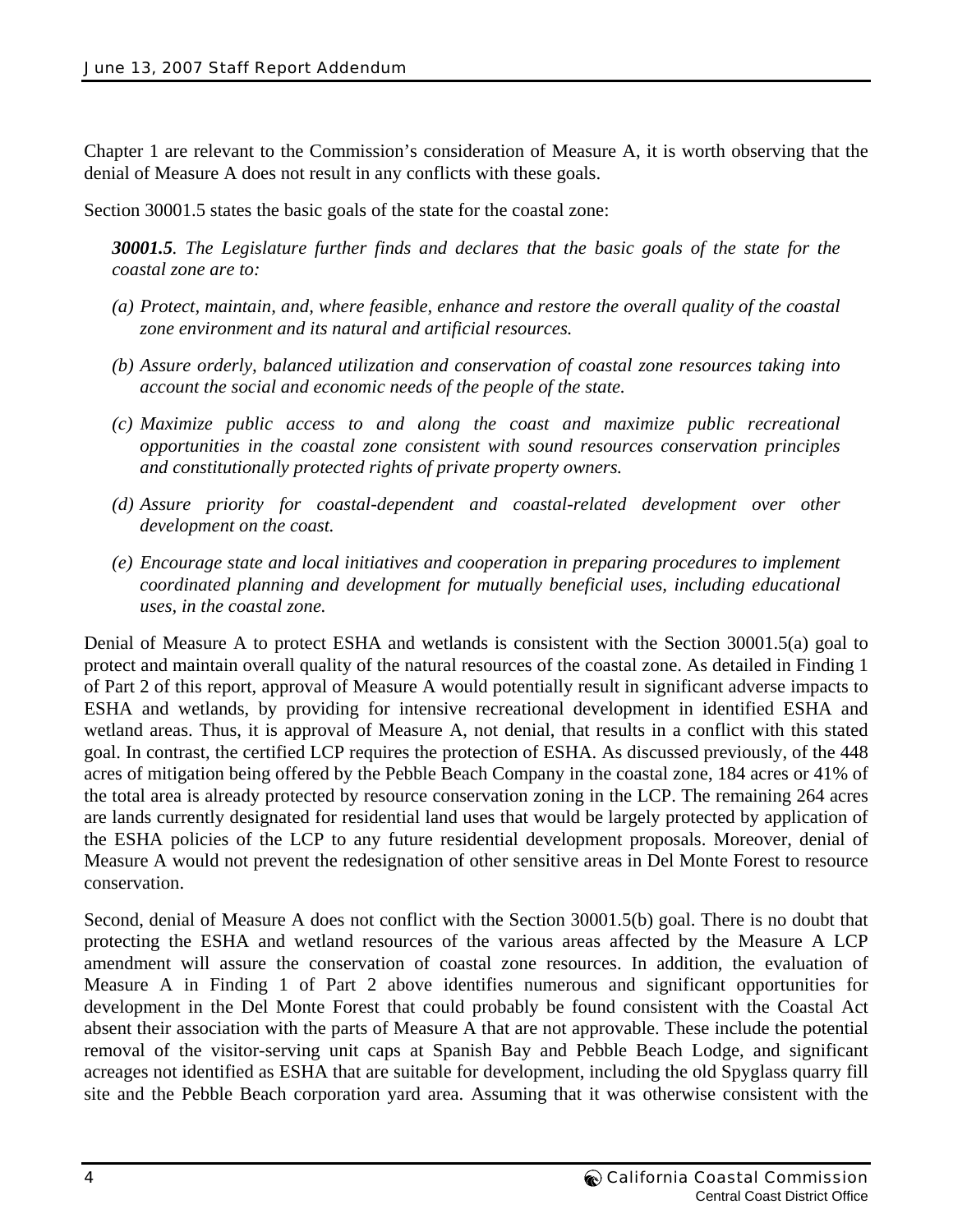LCP, additional development at Spanish Bay and Pebble Beach alone would constitute substantial developments in the coastal zone of Del Monte Forest – clearly a case of orderly and balanced use and conservation of coastal zone resources. Denial of Measure A does not in any way prevent such land uses from being pursued in a future LCP amendment that does not also include fundamental inconsistencies with the Coastal Act. Finally, it is not clear in what manner the "social and economic needs of the people of the state" would be adversely impacted by the denial of Measure A. Generally speaking, the proposed recreational and residential land uses of Measure A would benefit a relatively narrow economic and social demographic of Californians that either can afford the higher residential market values of the Del Monte Forest, or that are equestrians or golfers. There does not appear to be an overriding social or economic need in California that would necessitate the provision of a ninth golf course in the Del Monte Forest in an identified ESHA.

Denial of Measure A also does not conflict with Section 30001.5(c). First, the public recreational developments that would be provided for by Measure A (a golf course, driving range, and equestrian center) would not provide public access to and along the coast. Each of them would be located at inland, not shoreline locations (see Figure 7). Second, to the extent that these land uses might be considered public recreational opportunities in the coastal zone, they cannot be provided as envisioned by Measure A "consistent with sound resources conservation principles." Rather, as contemplated by Measure A, their provision would actually result in significant adverse impacts to ESHA and wetlands, not their sound conservation.

Nor would denial of Measure A conflict with the provision of maximum public access generally. First, as acknowledged by the Pebble Beach Company, the Del Monte Forest already provides significant opportunities for coastal recreation and visitation.4 Denial of Measure A would not adversely affect the provision of these opportunities or conflict with the Coastal Act goal to maximize such opportunities. This is because denial of Measure A does not preclude the future provision of maximum public access, *that would not adversely affect ESHA*, including such public access as low-intensity nature trails, improved trail connections and other lower-cost visitor-serving opportunities. As discussed in the staff's preliminary Periodic Review of the Monterey County LCP, the Del Monte Forest LUP would benefit from an LCP amendment that addressed such needs, such as improved accommodation of the California Coastal Trail.<sup>5</sup> In addition, to the extent that Measure A would provide increased opportunities for public recreation, for the most part they would not be lower cost opportunities for the general public.

Fourth, denial of Measure A also does not conflict with Section 30001.5(d). This goal speaks to assuring priority for coastal-dependent and coastal related development over other development on the coast. The intensive recreational developments contemplated by Measure A are not coastal-dependent.<sup>6</sup> Nor are any other coastal-dependent uses contemplated by Measure A. And while the Del Monte Forest LUP describes the existing golf courses in the forest as "coastal-related", it is not clear in what sense a new golf course, driving range, or equestrian center should be considered coastal-related under the Coastal

<u>.</u>

<sup>4</sup> Correspondence, Lombardo and Gilles to Commissioners, June 8, 2007.

<sup>5</sup> Draft Findings of the Monterey County Local Coastal Program Periodic Review, California Coastal Commission, December, 2003.

<sup>6</sup> Coastal Act Section 30101 defines coastal dependent development or use as: any development or use which requires a site on, or adjacent to, the sea to be able to function at all.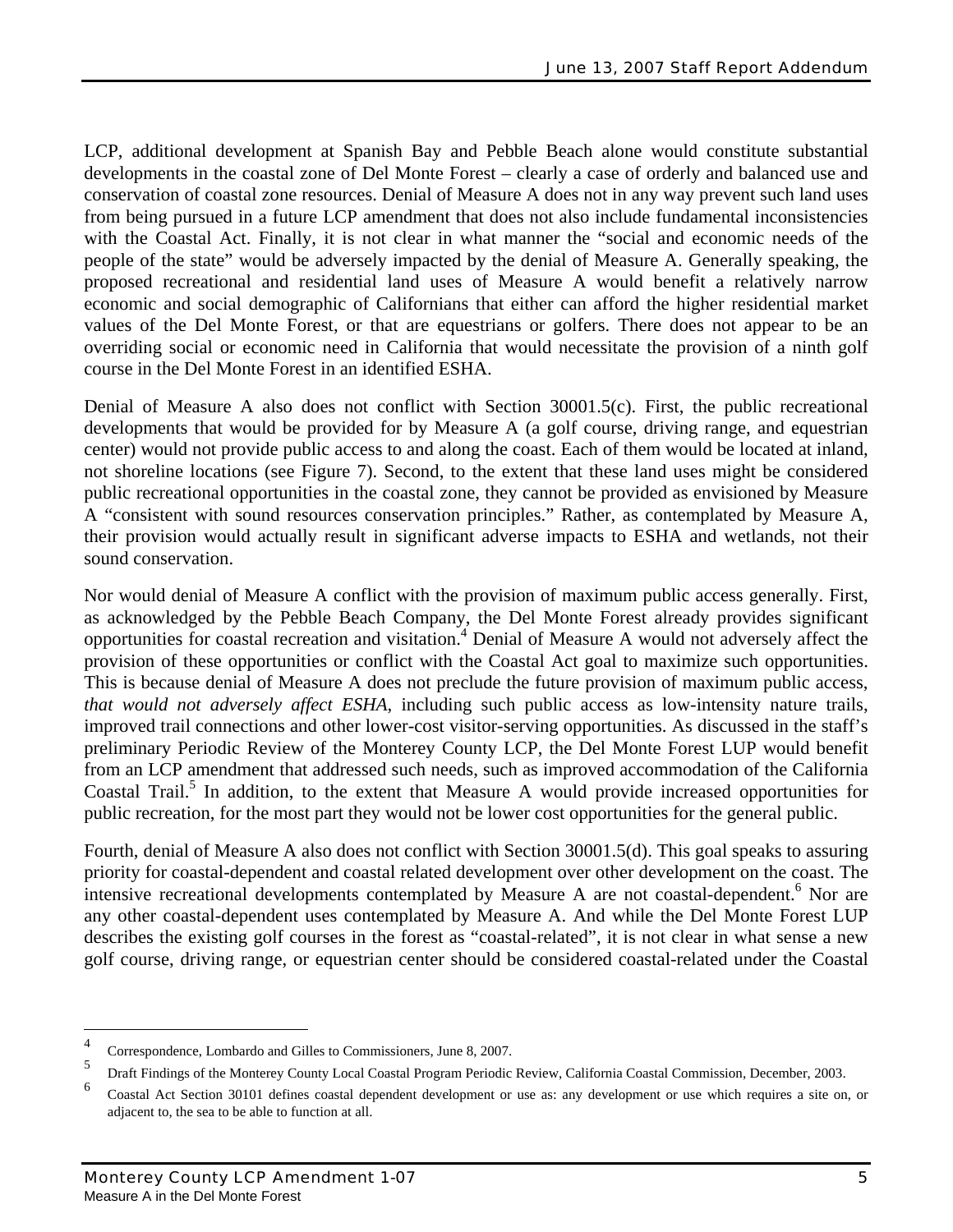Act, which is the standard of review for the Measure A LUP amendments.<sup>7</sup> None of them meet the Coastal Act definition of coastal-related development.<sup>8</sup> More fundamentally, this goal of the Coastal Act should not be misunderstood to provide priority of certain land uses over others at the expense of ESHA and wetlands. Rather, the intent of the Coastal Act is, all things being equal, to prioritize coastaldependent and coastal-related development when such development can be accommodated consistent with other policies. This intent is well stated, in fact, in the DMF LUP itself, which speaks directly to the first four goals of Section 30001.5 in relation to the protection of natural resources:

*Four basic goals of the California Coastal Act establish direction for land use planning proposals for the Del Monte Forest Area. They are: 1) Protect, maintain, and, where feasible, enhance and restore the overall quality of the Coastal Zone environment and its natural and man-made resources. 2) Assure orderly, balanced utilization and conservation of Coastal Zone resources, taking into account the social and economic needs of the people of the state. 3) Maximize public access to and along the coast and maximize public recreation opportunities in the Coastal Zone consistent with sound resource conservation principles and constitutionally protected rights of private property owners. 4) Assure priority for coastal-dependent and coastal- related development over other development on the coast.* 

*In applying these goals, retention of the Del Monte Forest Areas unique natural character is paramount. The Del Monte Forest Area contains rich environmental resources. The long-term protection of these resources inevitably requires a cautious and thoughtful approach to planning decisions. The natural environment and its resources vary widely in their sensitivity to development. Environmentally sensitive areas such as the locations of rare and endangered species, wetlands, and riparian habitats need to be protected. Other areas, where potential constraints can be mitigated through careful site planning and development controls can be allowed to have appropriate levels of development. 9 [emphasis added]*

Thus, denial of Measure A does not prevent the prioritization of and development of appropriate coastaldependent and coastal-related land uses over residential uses in areas where new development can be accommodated consistent with other resource protection policies of the Coastal Act and the LCP. For example, redesignating the former Spyglass Quarry fill site from Residential to a higher priority use, such as visitor-serving commercial, or to open space forest to allow for public use and enjoyment of the natural resources of the surrounding coastal habitats would better meet the goals of the Coastal Act and is not prevented by the denial of Measure  $A<sup>10</sup>$ .

Finally, denial of Measure A does not conflict with Section 30001.5(e). On the contrary, denial of

 $\overline{a}$ 

<sup>7</sup> Text of the DMF LUP observes: "The Del Monte Forest coastal area is also known for its variety of passive and active coastal-related recreational opportunities available to visitors and residents. The Lodge at Pebble Beach, portions of 17-Mile Drive (and turnouts), and portions of several golf courses are currently considered coastal related uses. It is therefore necessary that priority be given to these coastal-related developments, as well as to similar uses which may be feasible at remaining undeveloped coastline locations. Other development should be located and planned to minimize conflicts with coastal-related uses in these locations as well as to avoid natural hazards which cannot be mitigated through design." DMF LUP, pp. 38-39.

<sup>8</sup> Section 30101.3 defines "Coastal-related development" as any use that is dependent on a coastal-dependent development or use.

 $\overline{Q}$  $\sum_{10}^{\infty}$  DMF LUP, p. 34.

See discussion of Area 1 and 5 for more detail. It is not immediately clear what other coastal-dependent or coastal-related land uses might be appropriate for this site.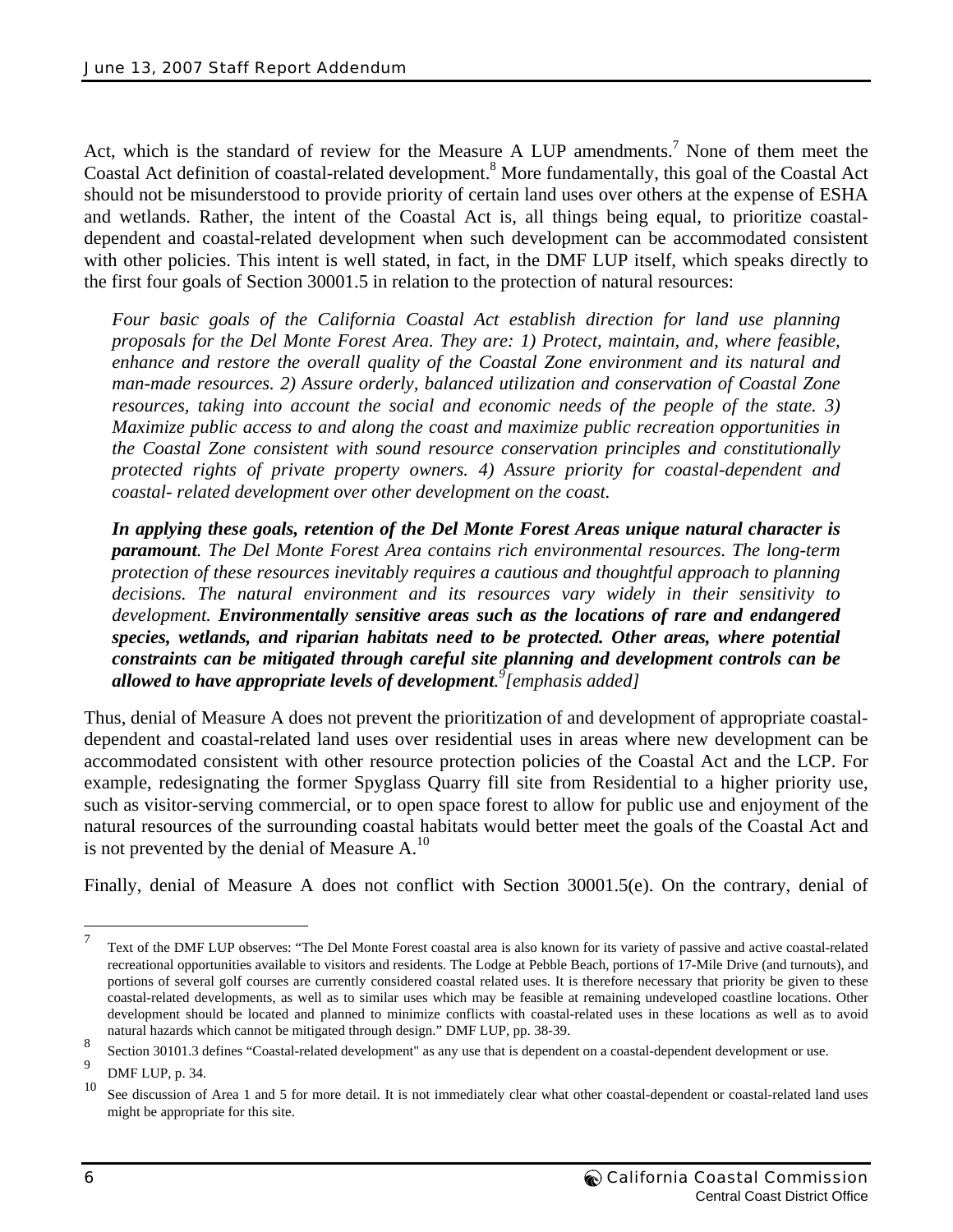Measure A to protect ESHA and wetlands would provide a foundation for new coordinated planning and development for land uses that are consistent with the Coastal Act. In particular, denial of Measure A does not prevent the planning and development of additional interpretive and educational facilities in the Del Monte Forest.

In conclusion, the Commission may not use Section 30007.5 to reconcile any conflicts with Coastal Act Section 30001.5 caused by denial of Measure A because Section 30001.5 is not a Chapter 3 policy. But even if it were, denial of Measure A to protect ESHA does create any conflicts with the basic goals of the Coastal Act. Rather, denial of the LCP amendment is consistent with, and would further these goals.

### Coastal Act Section 30221

Lombardo and Gilles argue that denial of Measure A would conflict with Coastal Act Section 30221. However, the Commission cannot find any such conflict. Coastal Act Section 30221 states:

*30221. Oceanfront land suitable for recreational use shall be protected for recreational use and development unless present and foreseeable future demand for public or commercial recreational activities that could be accommodated on the property is already adequately provided for in the area.* 

On its face this Chapter 3 policy concerns the protection of "oceanfront land" for recreational use and development. None of the areas proposed for intensive recreational use under Measure A constitute "oceanfront land." In fact, with perhaps the exception of the seaward tip of LUP planning unit L (proposed for conservation), Measure A does not propose to change land use designations for any oceanfront lands in the Del Monte Forest (see Figure 5). In short, the denial of Measure A to protect ESHA and wetlands cannot, by the plain language of the Act, create a conflict with Coastal Act Section 30221.

Moreover, even if one could interpret Measure A as proposing to provide for recreational land uses on oceanfront land, Section 30221 must be understood within the broader context of Chapter 3, which requires that new development be consistent with other resource protection policies, regardless of the nature of the proposed use. Simply proposing recreational uses along the shoreline does not, for example, obviate the need to protect ESHA (30240), coastal views (30251), or sensitive cultural resources (30244). So, similar to the Coastal Act goal in Section 30001.5(d), this policy cannot be interpreted to allow impacts to ESHA or wetlands simply because a higher priority use, such as public recreation, is proposed. Therefore, the denial of Measure A, and thus the maintenance of existing residential land use designations, does not result in a conflict with Section 30221. As discussed above, this context for understanding Section 30221 also is supported by text of the DMF LUP itself, which recognizes the paramount importance of natural resources and the need to plan appropriately for development, whatever its relative priority, to avoid impacts to such resources.

### Coastal Act Section 30222

Lombardo and Gilles argue that denial of Measure A would conflict with Coastal Act Section 30222. This section states:

*30222. The use of private lands suitable for visitor-serving commercial recreational facilities designed to enhance public opportunities for coastal recreation shall have priority over private*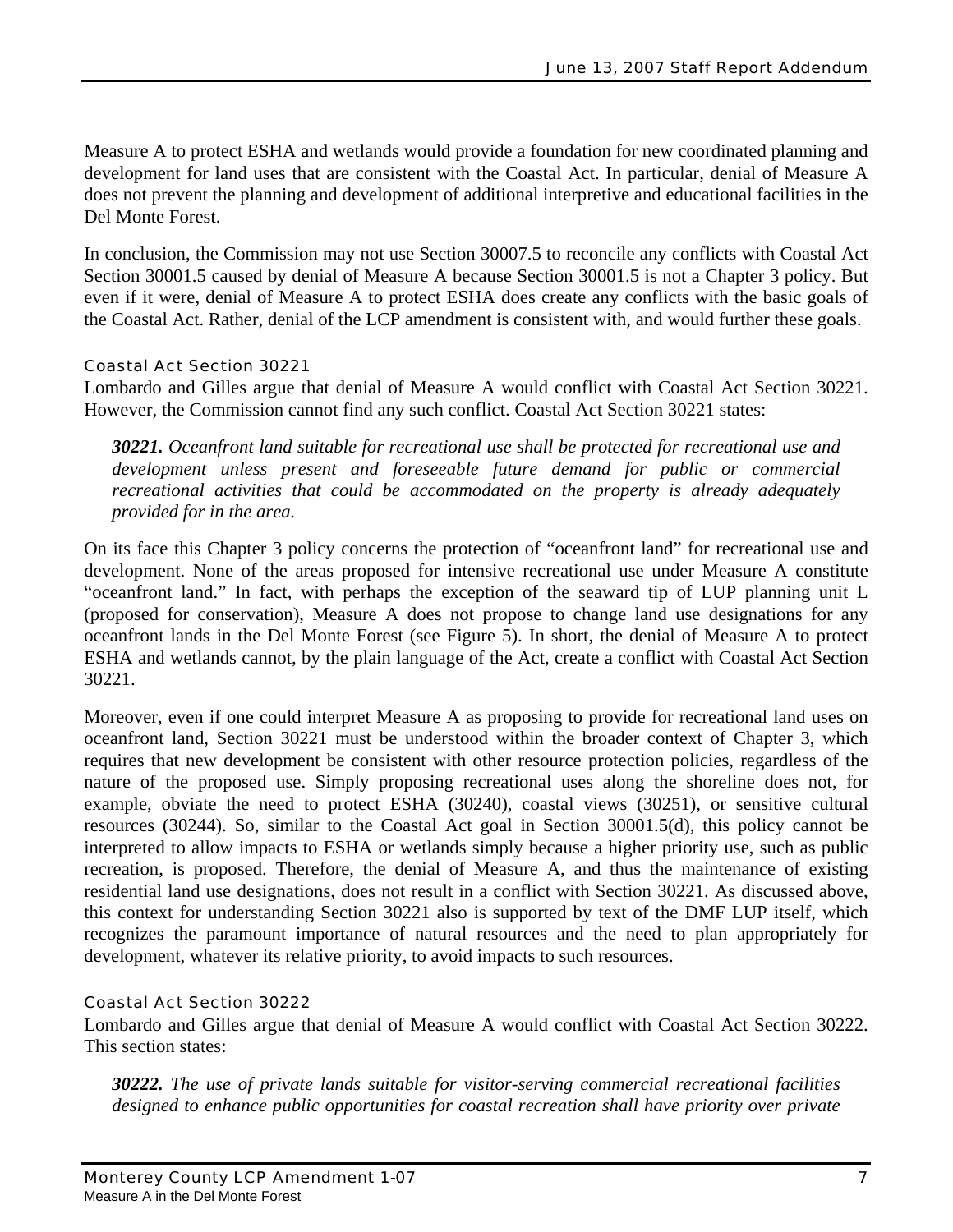*residential, general industrial, or general commercial development, but not over agriculture or coastal-dependent industry.* 

This section of the Coastal Act establishes a priority for recreational facilities designed to enhance "public opportunities for coastal recreation" on private lands in the coastal zone. Similar to Section 30221, denial of Measure A to protect ESHA and wetlands would not result in a conflict with this section. First, it cannot reasonably be asserted that the intensive recreational land uses contemplated by Measure A constitute opportunities for "coastal recreation." The areas proposed for a golf course, driving range, and equestrian center are not on the shoreline, and the use of such facilities by the public would not afford any direct opportunity for coastal recreation, such as access to a beach. The only indirect benefit possibly would be the views of the ocean and shoreline available from the few proposed golf course holes in the vicinity of the Spyglass Quarry fill site. In distinct contrast to the Spanish Bay Golf and Pebble Beach Golf Links, which are aligned directly along on the shoreline, the contemplated facilities would be located at inland locations under Measure A.

And as observed above, none of the contemplated recreational uses meet the Coastal Act definitions of coastal-dependent or coastal-related land uses. Although the DMF LUP acknowledged in 1984 that the existing recreational facilities were "coastal-related," it also clearly contemplated such status only for those developments or portions of existing and potential new facilities (i.e. Spanish Bay) at "coastline locations":

*The Lodge at Pebble Beach, portions of 17-Mile Drive (and turnouts), and portions of several golf courses are currently considered coastal related uses. It is therefore necessary that priority be given to these coastal-related developments, as well as to similar uses which may be feasible at remaining undeveloped coastline locations.*<sup>11</sup>*[emphasis added]* 

In short, given their inland locations and specific land use types, the proposed recreational uses are not coastal-related under the Coastal Act or the general discussion of the certified LUP.

Second, the context of interpreting Coastal Act Section 30222 is similar to that of Section 30221. Certain land uses have priority if they can otherwise be developed consistent with the resource protection policies of the Coastal Act. Again, proposing a public recreational land use does not override the protection of ESHA, wetlands, or other coastal resources. Such uses must be planned consistent with the policies that protect these resources. Moreover, as with Section 30221, denial of Measure A would not result in a conflict with the Coastal Act policy to prioritize public recreation. As discussed above, enhanced public recreation could be provided in Del Monte Forest without impacts to ESHA and wetlands. Thus, there is no policy conflict.

### Coastal Act Section 30250

Lombardo and Gilles argue that denial of Measure A would conflict with Coastal Act Section 30250. This section states:

*30250. (a) New residential, commercial, or industrial development, except as otherwise provided in this division, shall be located within, contiguous with, or in close proximity to, existing* 

<sup>11</sup> DMF LUP, p. 38-39.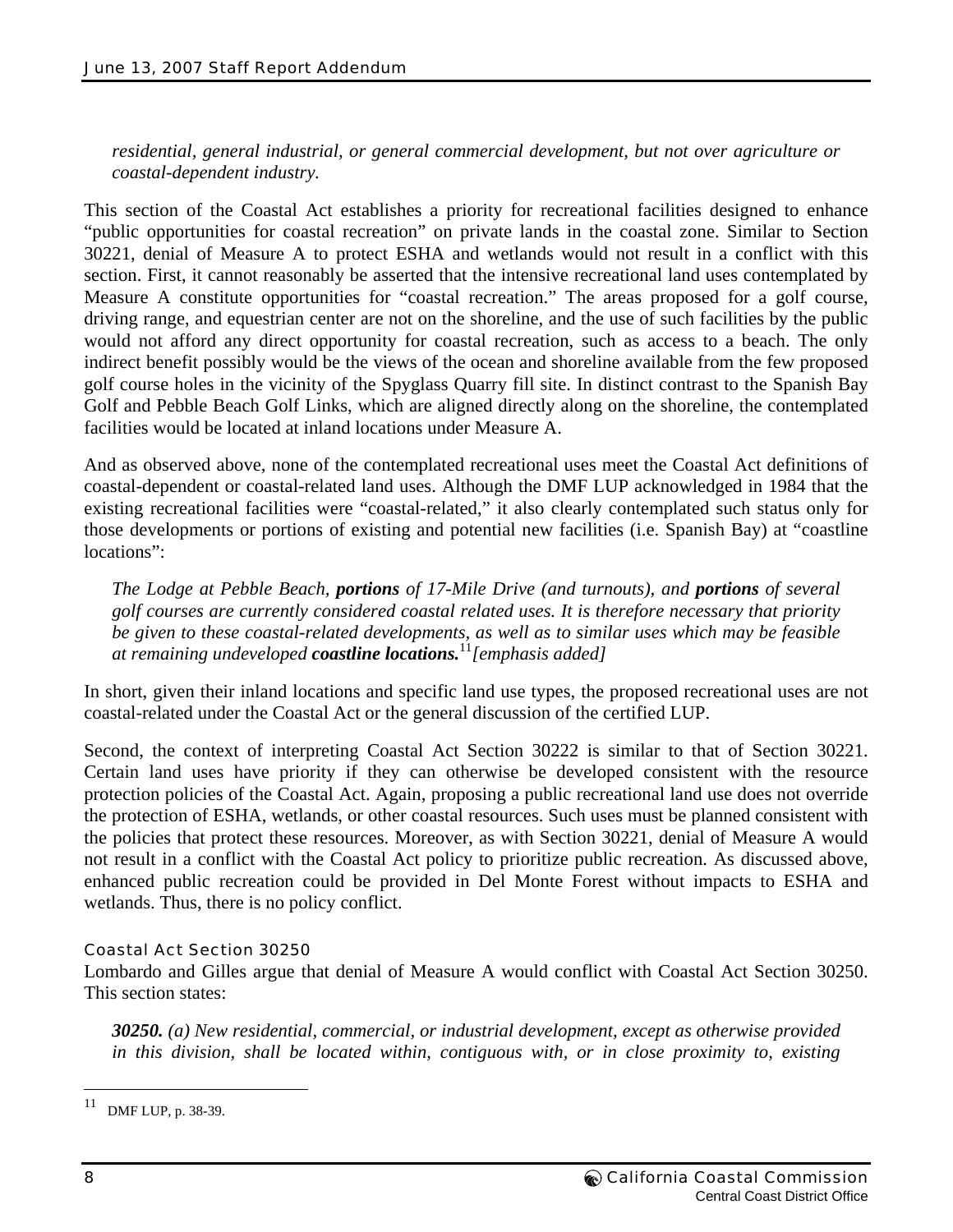*developed areas able to accommodate it or, where such areas are not able to accommodate it, in other areas with adequate public services and where it will not have significant adverse effects, either individually or cumulatively, on coastal resources. In addition, land divisions, other than leases for agricultural uses, outside existing developed areas shall be permitted only where 50 percent of the usable parcels in the area have been developed and the created parcels would be no smaller than the average size of surrounding parcels. (b) Where feasible, new hazardous industrial development shall be located away from existing developed areas. (c) Visitor-serving facilities that cannot feasibly be located in existing developed areas shall be located in existing isolated developments or at selected points of attraction for visitors.* 

Coastal Act Section 30250(a) states the policy to locate new development in existing developed areas with adequate public services, and where it will not have significant adverse effects, either individually or cumulatively, on coastal resources. Subsections (b) and (c) are not applicable to this analysis. With respect to subsection (a), denial of Measure A would not result in a conflict with this policy.

First, development on existing parcels, consistent with the certified LCP, would at worst concentrate development in a similar general pattern of development no less concentrated than would occur under Measure A, albeit at a much lower level of intensity, and with significantly fewer ESHA impacts, than Measure A. As shown in Figures 4 and 5, and as discussed in the specific area analyses in Finding 1 of Part 2 above, new development located and designed to meet the requirements of the LCP ESHA policies would result in development in the same general dispersed pattern throughout Del Monte Forest as is proposed under Measure A. This is because any residential development that may need to be approved (see Area discussions for detail) would likely be sited as close to existing development as possible to minimize impacts to ESHA.<sup>12</sup> In fact, given the large expansions of intensive recreational development into currently undeveloped ESHAs that would be facilitated by Measure A, the development pattern under Measure A would be less concentrated. Thus, the development of an 18 hole course at Area 1 would be much less concentrated than would the clustering of any allowable residential development outside or on the edges of the identified ESHAs, such as immediately adjacent to the existing equestrian center. Similarly, the proposed driving range use in Area 2 would expand into the interior of a large, contiguous block of native Monterey pine forest. In contrast, development under the certified LCP could be clustered adjacent to existing developed areas in an optimum location along the perimeter of this area – a significantly more concentrated pattern of development. And with the proposed equestrian use at Sawmill Gulch under Measure A, there is no question that a more "dispersed" pattern of development would result in this area of the Del Monte Forest, as compared to the existing LCP, which designates Sawmill Gulch for Resource Conservation. In short, denial of Measure A would not result in a conflict with Coastal Act Section 30250. Rather, denial of the amendment to protect ESHA would establish a planning foundation for future LCP amendments or development proposals that could better locate and concentrate development to avoid impacts to ESHA and wetlands.

Second, and more generally, it should be observed that there is nothing inherent in the denial of Measure

 $\overline{a}$ 

<sup>&</sup>lt;sup>12</sup> Even if the lands in question could, theoretically, be subdivided to the maximum density identified in LUP Table A, the general pattern of development in the DMF would be the same except, perhaps, in some of the Areas proposed for redesignation to resource conservation. To the extent one might argue that these areas would have a more concentrated pattern in the immediate vicinity under Measure A, the proposed expansion of a new equestrian center in the heart of the Huckleberry Hill Natural Habitat Area would cut the other way. Thus, the overall change in development pattern would not be significant.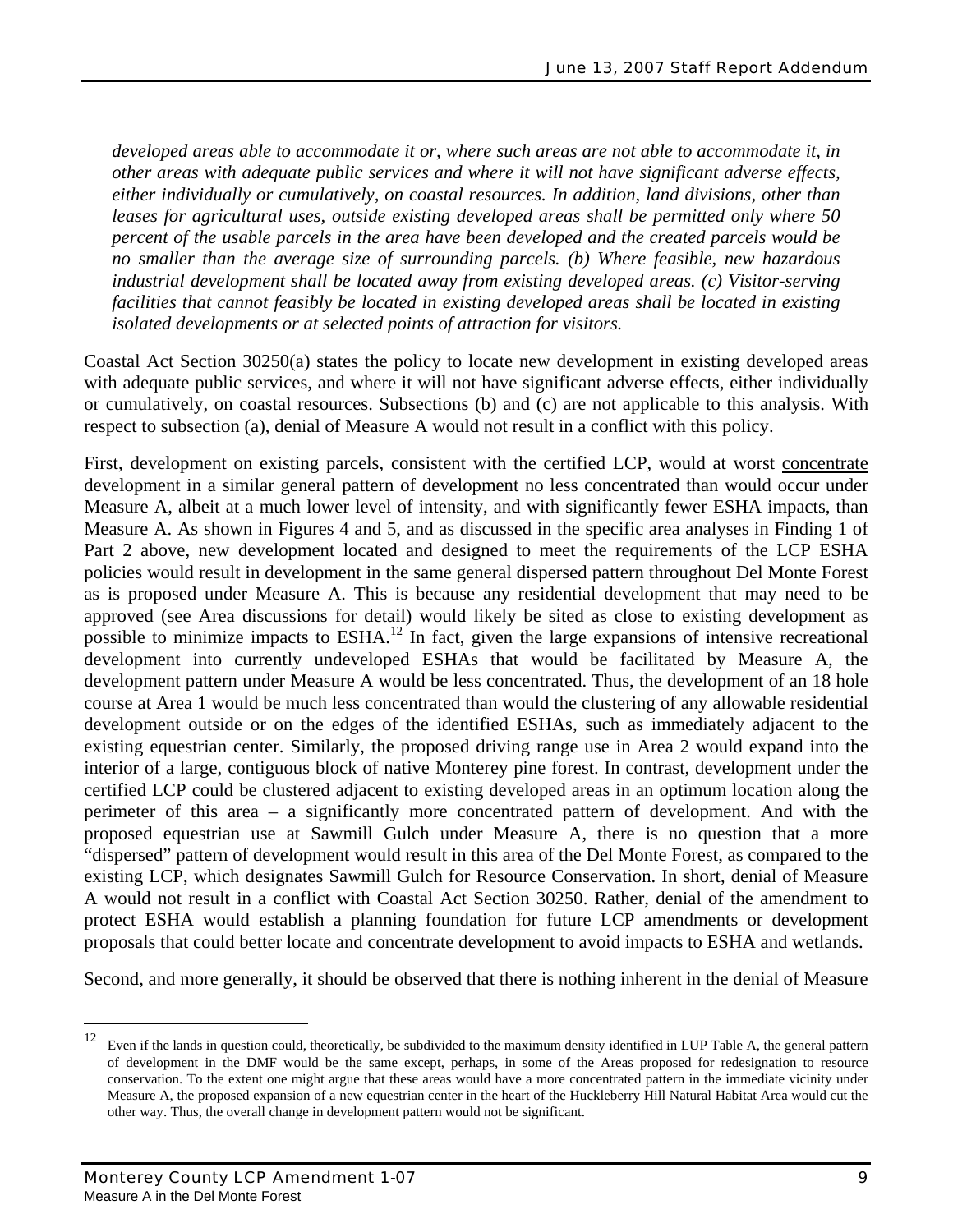A that precludes the proposed down-zoning or other protective measures that could be argued to be more protective of sensitive resources. That is, the denial of Measure A does not result in an unavoidable conflict with Section 30250, which could be better implemented through a different LCP amendment that more appropriately concentrated development outside of ESHA.

Finally, Section 30250 requires that new development be located where it will not have adverse impacts, individually or cumulatively, on coastal resources. As analyzed in this report, the primary reason for denying the Measure A LCP amendment are the potential adverse impacts to ESHA and wetland resources from the development contemplated under Measure A. Thus, consistency with Section 30250 is best achieved through the denial of Measure A. In contrast, implementation of the existing LCP will result in significantly few direct, indirect, and cumulative impacts to coastal resources. In short, denial of Measure A does not conflict with Section 30250 but rather, supports its basic premise.

### C. Approving the Measure A LCP Amendment would be Less Protective of Coastal Resources than the Certified LCP

Even if a conflict between the denial of Measure A to protect ESHA and other Chapter 3 policies could be identified, approval of Measure A would not be, on balance, the most protective of significant coastal resources. As detailed in Finding 1 of Part 2 above, the approval of Measure A, and the most reasonably foreseeable development that would follow such approval, would result in substantially greater impacts to significant coastal resources than would denial of Measure A. As documented in this report, most of the areas affected by the proposed land use designations of Measure A contain significant ESHAs. Under Measure A, it is reasonable to expect significant impacts to these resources, including the loss of approximately 150 acres of native Monterey pine forest, 21% of the world's known population of Yadon's piperia, and at least 45 acres of central maritime chaparral (see Finding 1, Part 2 supra). Given that the lands affected by Measure A are not currently subdivided, and such potential subdivision is not an entitlement, application of the existing LCP to development on existing legal lots of record, including any possible subdivision of land outside of ESHA, would result in significantly fewer ESHA impacts.

Nor does Measure A and the mitigation proposed as part of the associated Pebble Beach Company development plan compensate for the potential impacts of development contemplated by Measure A. As discussed previously, the Commission does not have the ability to accept mitigation in order to rationalize avoidable impacts to identified ESHA. This proposition has been upheld in California's courts.<sup>13</sup> Moreover, in terms of the balance that would be "most protective" of significant coastal resources, of the 448 acres of land in the coastal zone proposed for protection under the Measure A project, 184 of them (41%) are already designated for resource conservation and thus protected by the LCP. In addition, the remaining 264 acres of land that would be "down-zoned" under Measure A would be substantially protected by the ESHA policies of the LCP if development were proposed today under the certified LCP (including by the Resource Constraint Area  $(B-8)$  overlay).<sup>14</sup> In terms of specific areas, under Measure A, one of the largest remaining undeveloped areas of Monterey pine forest in Del Monte Forest would be developed with intensive recreational uses (a golf course). Under the certified LCP, this area would be mostly if not completely protected. Overall, the impacts to coastal resources under Measure A, as mitigated, would be greater than under the certified LCP. With respect to the

 $\overline{a}$ 

<sup>&</sup>lt;sup>13</sup> Bolsa Chica, Id.<br><sup>14</sup> And 51 acres would also be "upzoned" from resource conservation to development categories.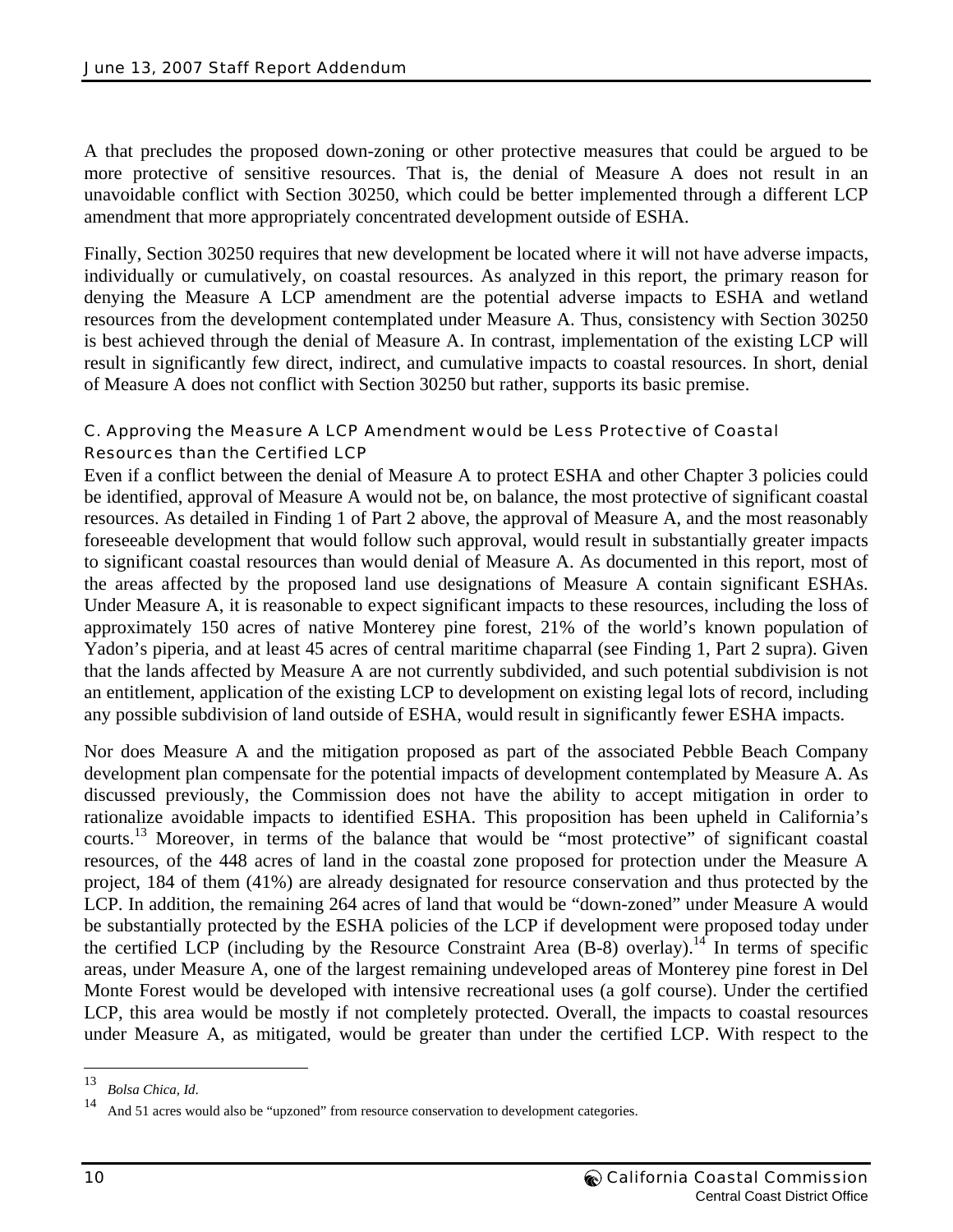proposed mitigation outside of the coastal zone, this report previously observed that allowing impacts to resources in the coastal zone in exchange for the protection of resources outside of the coastal zone is in fundamental conflict with one of the basic premises of the Coastal Act. As the legislature has declared:

*[T]he California coastal zone is a distinct and valuable natural resource of vital and enduring interest to all the people and exists as a delicately balanced ecosystem.*<sup>15</sup>

If taken it to its logical end, accepting the proposed mitigation outside the coastal zone would result in the systematic loss of the coastal zone resources that the legislature has declared are a distinctly valuable natural resource.

In short, even if a conflict between one or more Chapter 3 policies could be identified as a result of the denial of Measure A, the Commission must resolve such a conflict in favor of the denial to protect ESHA and wetland resources.

### Part 2 – Staff Report Clarifications and Changes

Since the staff report for the proposed Measure A LCP amendment was distributed, a number of typographical errors, ambiguities and internal inconsistencies have been discovered. Although these oversights are generally minor, staff has identified clarifications and changes to the staff report for enhanced clarity in this regard. None of the clarifications and changes alter the fundamental staff recommendation and conclusion, but serve to clarify the report for the record.

Accordingly, the staff report dated prepared June 1, 2007 is modified as shown in the table below. In the

<sup>15</sup> Coastal Act Section 30001(a).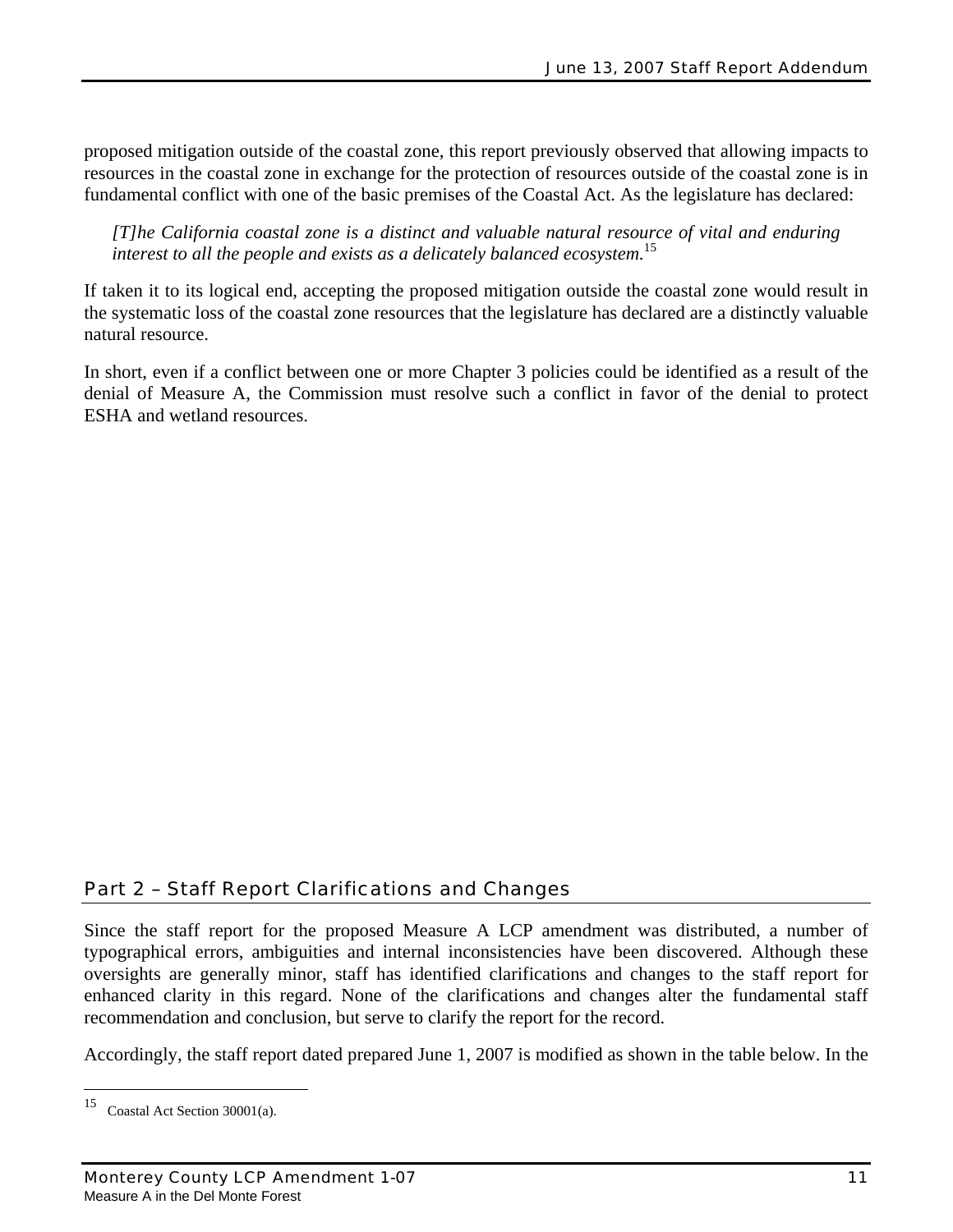table, "PP" refers to the page number, "P" refers to the paragraph within the cited page (where paragraph is in terms of any full or partial paragraphs on that page, not counting headings as paragraphs), "L" refers to the line of text within the cited paragraph (or the first line where multiple lines are involved), and "F" refers to footnotes (and by footnote number). As applicable, text in strikethrough notes text that is removed, and text in <u>underline</u> notes text that is to be added to the staff report. The pages, paragraphs and sentence lines correspond to the file copy of the staff report maintained in the Commission's Central Coast District office in Santa Cruz. It is possible that the web version and/or copies printed elsewhere may slightly differ in terms of the location of the identified text within the staff report. Staff apologizes for any confusion, and is available to the extent there is any confusion in this respect.

| <b>PP</b>      | ${\bf P}$      | L                        | <b>Staff Report Change</b>                                                      |  |  |  |
|----------------|----------------|--------------------------|---------------------------------------------------------------------------------|--|--|--|
| $\overline{2}$ | $\overline{4}$ | 6                        | Replace "LUP" with "LCP"                                                        |  |  |  |
| $\overline{4}$ | 3              | $\overline{2}$           | Replace "and" with "as well as"                                                 |  |  |  |
| $\overline{4}$ | $\overline{7}$ | 13                       | "the Measure A LCP amendment Measure A."                                        |  |  |  |
| 6              | $\overline{2}$ | $\overline{4}$           | Replace "must" with "most"                                                      |  |  |  |
| 6              | $\overline{4}$ | $\overline{4}$           | Replace "First" with "Most importantly"                                         |  |  |  |
| 6              | $\overline{4}$ | 5                        | Replace "land use" with "LUP"                                                   |  |  |  |
| 6              | $\overline{4}$ | 10                       | "evaluate the Land Use Plan"                                                    |  |  |  |
| $\overline{7}$ | 3              | $\overline{4}$           | identified in the EIR"                                                          |  |  |  |
| 8              | $\mathbf{1}$   | $\mathbf{1}$             | "federally listed Threatened listed"                                            |  |  |  |
| 8              | 5              | 3                        | "reduced in habitat value overall, and subjected to increased negative edge     |  |  |  |
|                |                |                          | effects"                                                                        |  |  |  |
| 8              | 6              | $\overline{2}$           | "native Monterey pine forest. The environmental conditions of native Monterey   |  |  |  |
|                |                |                          | pine forest have changed significantly, including in the time since the         |  |  |  |
|                |                |                          | certification"                                                                  |  |  |  |
| 8              | 6              | $\overline{4}$           | $\epsilon$<br>pine pitch canker has emerged"                                    |  |  |  |
| 9              | $\mathbf{1}$   | 3                        | "Thus, there is also a"                                                         |  |  |  |
| 9              | $\overline{4}$ | 10                       | "including what types of uses may be is appropriate for the non-ESHA areas)"    |  |  |  |
| 10             | 6              | 6                        | Add "Santa Cruz, CA 95060, Phone: 831-427-4863, E-mail: dcarl@coastal.ca.gov"   |  |  |  |
| 13             |                | $\overline{\phantom{0}}$ | Add "Exhibit 17: Site Visit Memos Regarding Central Maritime Chaparral" and     |  |  |  |
|                |                |                          | add attachment 2 to this addendum as Exhibit 17.                                |  |  |  |
| 15             | $\overline{2}$ | $\mathbf{1}$             | "land use and implementation plans for 26 distinct areas encompassing over 600  |  |  |  |
|                |                |                          | acres in the Del Monte Forest segment of its Local Coastal Program (LCP) for 26 |  |  |  |
|                |                |                          | distinct areas encompassing over 600 acres in the Del Monte Forest LCP segment. |  |  |  |
|                |                |                          | The $\ldots$ "                                                                  |  |  |  |
| 16             | $\overline{2}$ | $\overline{2}$           | "held a hearing on March 9, 2006. The Coastal Commission was presented a        |  |  |  |
|                |                |                          | preliminary analysis of Measure A at this hearing, and no"                      |  |  |  |
| 17             | $\mathbf{1}$   | 4                        | "and Commission's staff's analysis"                                             |  |  |  |
| 17             | $\mathbf{1}$   | $\overline{4}$           | Subsequently, in In December 2006, "                                            |  |  |  |
| 18             | 3              | $\mathbf{1}$             | Replace "its" with "this"                                                       |  |  |  |
| 18             | 3              | $\overline{2}$           | setting identified in the LUP. Framed"                                          |  |  |  |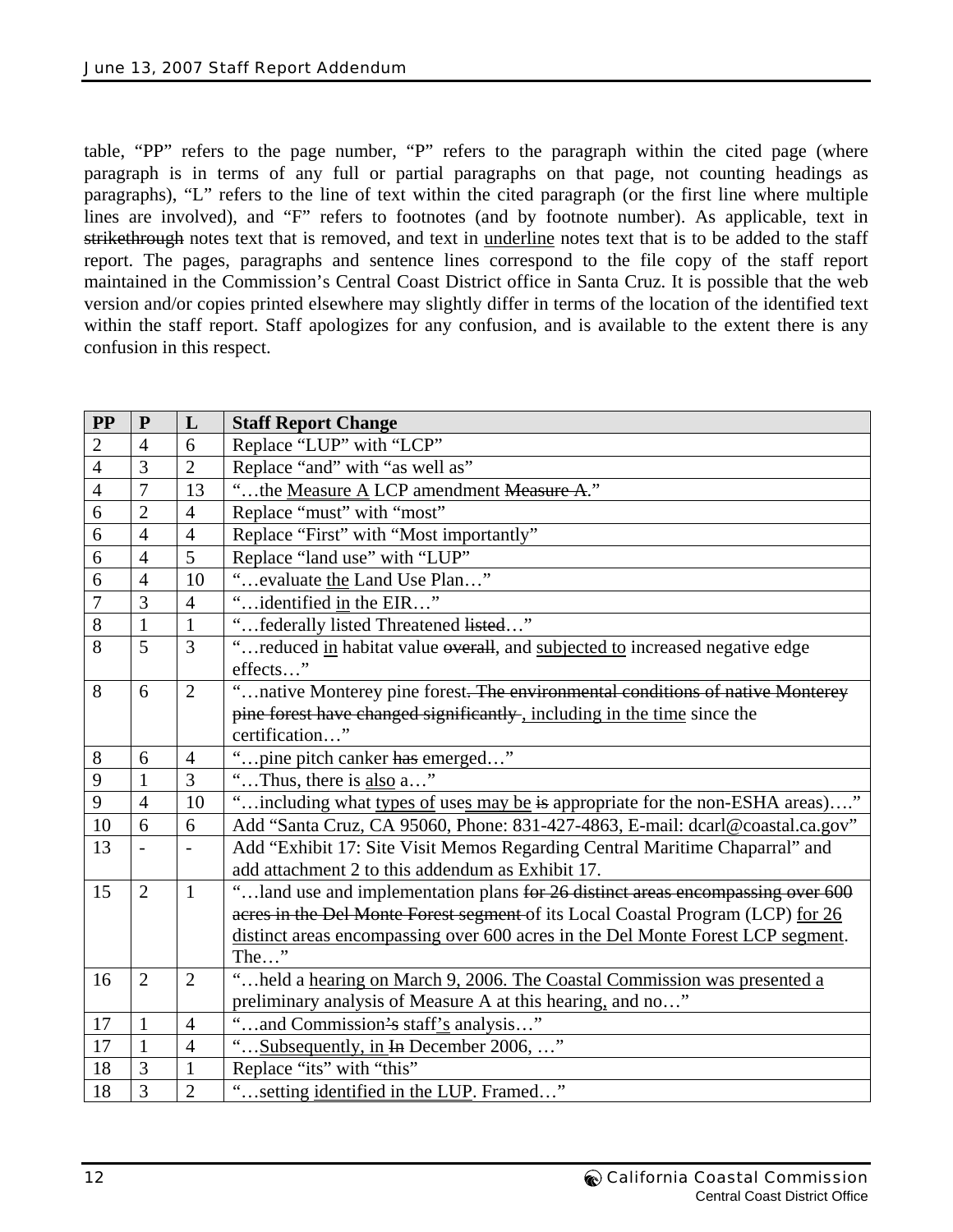| <b>PP</b> | ${\bf P}$      | L                        | <b>Staff Report Change</b>                                                         |  |  |  |
|-----------|----------------|--------------------------|------------------------------------------------------------------------------------|--|--|--|
| 18        | 3              | 11                       | Replace "mottled" with "mantled"                                                   |  |  |  |
| 18        | 3              | 14                       | "unique and valuable habitat ecosystems."                                          |  |  |  |
| 20        | $\overline{a}$ | $\qquad \qquad -$        | F13: "see Figure 23"                                                               |  |  |  |
| 21        | $\overline{2}$ | $\overline{2}$           | "November 7, 2000 voters [sic]. This"                                              |  |  |  |
| 22        | $\frac{1}{2}$  | $\overline{\phantom{0}}$ | F21: "Monterey County conditions numbered 16 and 174."                             |  |  |  |
| $22\,$    |                |                          | F22: "PDP EIR, though"                                                             |  |  |  |
| 22        | $\overline{a}$ | $\overline{\phantom{a}}$ | F23: "See Figure 7 for a graphic showing the LCP amendment reference"              |  |  |  |
| 23        | $\mathbf{2}$   | 10                       | "see PDP project residential development (employee housing units) below"           |  |  |  |
| 23        | $\overline{2}$ | 11                       | resource conservation and management component"                                    |  |  |  |
| 24        | $\overline{2}$ | 14                       | "this PDP project component includes"                                              |  |  |  |
| 24        | $\overline{3}$ | 12                       | "In total, the this PDP project Pebble Beach Lodge expansion component             |  |  |  |
|           |                |                          | includes"                                                                          |  |  |  |
| 26        | $\mathfrak{Z}$ | 3                        | "including Area 10 on Figure 15);"                                                 |  |  |  |
| 26        | 3              | 5                        | " including all of Area 24, together with that portion of Pescadero Canyon that    |  |  |  |
|           |                |                          | would be developed residentially but omitting (Areas 15 and 16)"                   |  |  |  |
| $27\,$    | $\overline{2}$ | $\overline{2}$           | "These per se inconsistencies"                                                     |  |  |  |
| 29        | $\overline{2}$ | 3                        | Add footnote at "The Spanish Bay permit" to state: "See Exhibit 6 for excerpts     |  |  |  |
|           |                |                          | from the Spanish Bay CDP."                                                         |  |  |  |
| 31        | $\mathbf{1}$   | $\mathbf{1}$             | "the first submittal Measure A submittal"                                          |  |  |  |
| 31        | 3              | 11                       | "process, through the original CDP decision process, and up to through and         |  |  |  |
|           |                |                          | including the"                                                                     |  |  |  |
| 31        | 3              | 12                       | "resolution (December 2006), the County"                                           |  |  |  |
| 33        | $\mathbf{1}$   | 6                        | "as Areas planning units A through Y"                                              |  |  |  |
| 33        | $\overline{2}$ | 12                       | " distinction between the two designations is almost exclusively primarily         |  |  |  |
|           |                |                          | locational (i.e., immediate shoreline versus inland areas). See Exhibit 7 for the  |  |  |  |
|           |                |                          | LUP's description of these land use designations."                                 |  |  |  |
| 34        | $\mathbf{1}$   | $\overline{2}$           | "and the equestrian center (see pages 4 and 5 of Exhibit 7)"                       |  |  |  |
| 34        |                |                          | F64: "Open Space Forest LUP land use"                                              |  |  |  |
| 36        | 8              | 3                        | $\zeta$ $\zeta$<br>approximate 8-acre area portion"                                |  |  |  |
| $37\,$    | $\overline{c}$ | $\mathbf{1}$             | Replace "indicated" with "indicate"                                                |  |  |  |
| 37        | 2              | 2                        | Replace "zone" with "zoned"                                                        |  |  |  |
| 37        | 3              | 5                        | could not be built under the existing LCP irrespective of resource constraints     |  |  |  |
|           |                |                          | because it conflicts with the Open Space Forest (RC) land use designation          |  |  |  |
|           |                |                          | applicable to a portion of planning unit O, and the Resource Constraint Area (B-8) |  |  |  |
|           |                |                          | designation would not allow for it."                                               |  |  |  |
| 37        | 6              | $\mathbf{2}$             | "see Exhibit 8 and Figure 9). The proposed driving range pending approval by       |  |  |  |
|           |                |                          | the County could not be built under the existing LCP irrespective of resource      |  |  |  |
|           |                |                          | constraints because the Resource Constraint Area (B-8) designation would not       |  |  |  |
|           |                |                          | allow for it."                                                                     |  |  |  |
| 38        | $\overline{2}$ | 4                        | "absent the proposed LCP amendments irrespective of resource constraints           |  |  |  |
|           |                |                          | because it conflicts with the Open Space Forest (RC) land use designation          |  |  |  |
|           |                |                          | applicable to Sawmill Gulch." Add footnote at end of sentence: "And it also could  |  |  |  |
|           |                |                          | not be built absent amendments to the Commission's Spanish Bay CDP (see also       |  |  |  |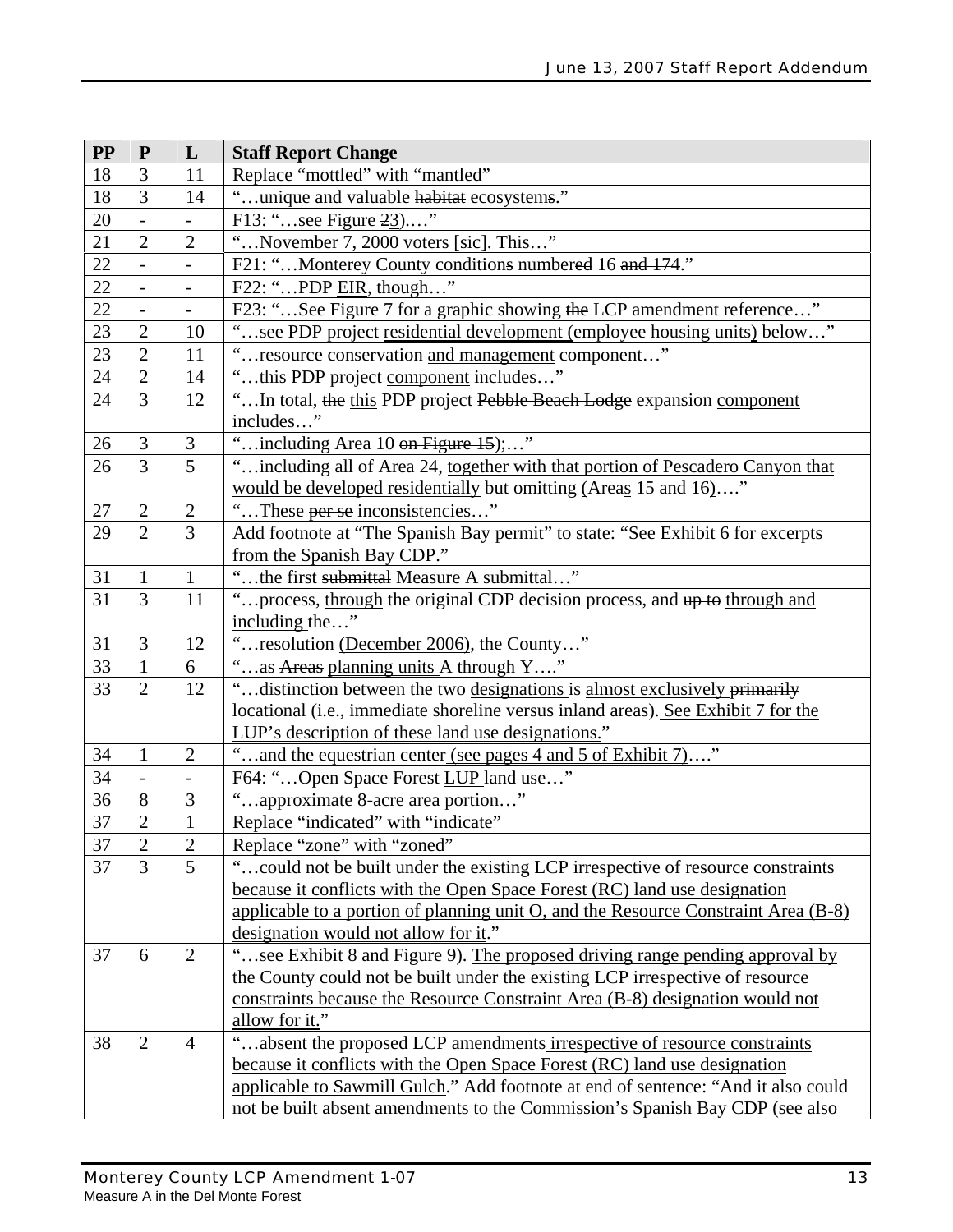| $\bf PP$ | ${\bf P}$                | L                        | <b>Staff Report Change</b>                                                        |  |  |
|----------|--------------------------|--------------------------|-----------------------------------------------------------------------------------|--|--|
|          |                          |                          | previous Spanish Bay CDP findings)."                                              |  |  |
| 38       | 3                        | $\mathbf{1}$             | Replace "of" with "making up"                                                     |  |  |
| 38       | $\overline{a}$           | $\overline{\phantom{0}}$ | F71: "There is a mapping error in the Measure A figures that was as approved"     |  |  |
| 39       | $\overline{2}$           | 8                        | Add footnote at end of paragraph: "Id; LUP Policy 116 previously cited."          |  |  |
| 39       | $\overline{3}$           | $\overline{4}$           | "absent the proposed LCP amendments irrespective of resource constraints          |  |  |
|          |                          |                          | because it is not allowed under the current land use and zoning designations,     |  |  |
|          |                          |                          | including the Resource Constraint Area (B-8) designation."                        |  |  |
| 39       | $\overline{5}$           | $\overline{7}$           | " without the proposed LCP amendment because they exceed the current LCP          |  |  |
|          |                          |                          | unit caps that apply to Spanish Bay and the Pebble Beach Lodge." Add footnote at  |  |  |
|          |                          |                          | end of sentence: "And for Spanish Bay, they also exceed the unit counts specified |  |  |
|          |                          |                          | in CDP 3-84-226, and thus they also could not be built absent amendments to the   |  |  |
|          |                          |                          | Commission's Spanish Bay CDP (see also previous Spanish Bay CDP findings)."       |  |  |
| 40       | 3                        | 7                        | Add footnote at end of sentence: "The subdivision is not allowed by the existing  |  |  |
|          |                          |                          | Resource Constraint Area (B-8) designation and could not proceed absent the       |  |  |
|          |                          |                          | proposed LCP amendment."                                                          |  |  |
| 40       | $\overline{\phantom{a}}$ | $\overline{\phantom{0}}$ | F78: "include additional development areas that may be needed for access to the   |  |  |
|          |                          |                          | building envelope area as well as and other ancillary"                            |  |  |
| 41       | $\mathbf{1}$             | 11                       | "the proposed LCP amendment irrespective of resource constraints"                 |  |  |
| 41       | $\overline{2}$           | 12                       | "the proposed LCP amendment irrespective of resource constraints"                 |  |  |
| 41       | $\overline{a}$           | $\overline{a}$           | F83: "Id; same reasons as for Area 12 (planning unit F2)."                        |  |  |
| 41       | $\overline{\phantom{a}}$ | $\overline{\phantom{0}}$ | F84: "commonly referred to as planning units I1 (for the northern two areas – see |  |  |
|          |                          |                          | Area 22 description) and I2."                                                     |  |  |
| 42       | $\mathbf{1}$             | 3                        | "the proposed LCP amendment irrespective of resource constraints"                 |  |  |
| 42       | $\overline{2}$           | 11                       | the proposed LCP amendment irrespective of resource constraints'                  |  |  |
| 42       | $\overline{3}$           | $\overline{7}$           | overlay where it applies. The proposed"                                           |  |  |
| 42       | $\overline{3}$           | 13                       | "the proposed LCP amendment irrespective of resource constraints"                 |  |  |
| 42       | $\frac{1}{2}$            | $\overline{a}$           | F85: "Id; same reasons as for Areas 12 and 13."                                   |  |  |
| 42       | $\overline{\phantom{a}}$ | $\overline{\phantom{a}}$ | F86: "Id; the Resource Constraint Area (B-8) does not allow for subdivision. In   |  |  |
|          |                          |                          | the"                                                                              |  |  |
| 42       |                          | $\overline{\phantom{a}}$ | F87: "Id; same reasons as for Area 15."                                           |  |  |
| 43       | 2                        | 4                        | Add footnote: "Id; same reasons as for Areas 12, 13, and 14 (and Areas 15 and 16, |  |  |
|          |                          |                          | with distinction at those areas being that they are not part of a legal lot       |  |  |
|          |                          |                          | acknowledged by the County)."                                                     |  |  |
| 43       | 3                        | $\overline{c}$           | "southern base of the Huckleberry Hill Natural"                                   |  |  |
| 43       | $\overline{4}$           | $\mathbf{1}$             | "The proposed amendment would also add text to the LUP's text relative to the     |  |  |
|          |                          |                          | LUP's Huckleberry Hill planning area to make the text changes applicable to       |  |  |
|          |                          |                          | employee housing previously noted above."                                         |  |  |
| 43       | 5                        | $\boldsymbol{7}$         | Add footnote at end of text that reads "corporation yard commercial area."        |  |  |
|          |                          |                          | Footnote to state: "That is, to the extent such units could be allowed within the |  |  |
|          |                          |                          | Commercial land use and zoning designations."                                     |  |  |
| 44       | $\sqrt{2}$               | $\mathbf{1}$             | Replace "of" with "in"                                                            |  |  |
| 44       | 5                        | $\mathbf{1}$             | Replace "of" with "making up"                                                     |  |  |
| 46       | 5                        | $\boldsymbol{7}$         | Add footnote at end of text that reads "and its maximum unit limitations)."       |  |  |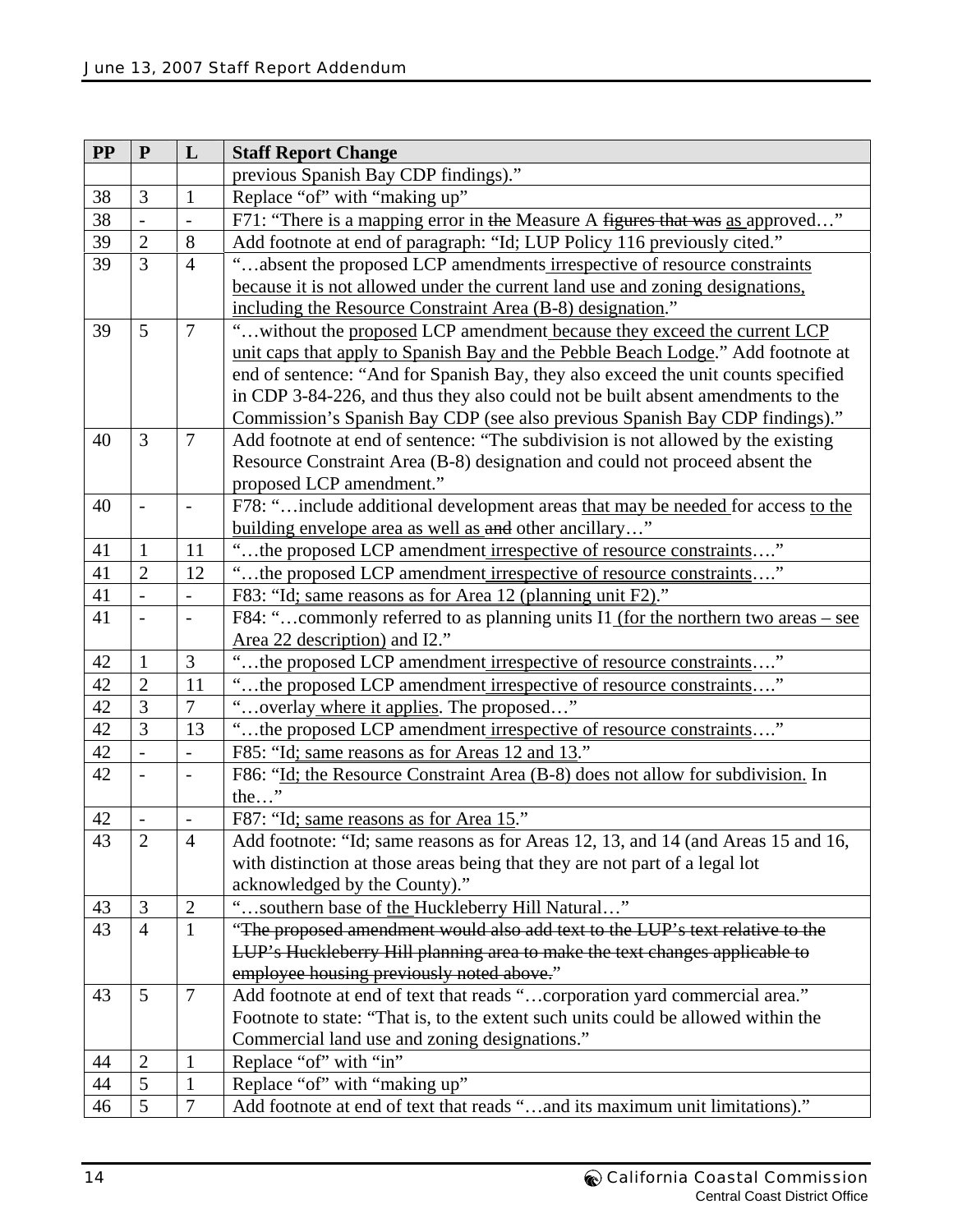| <b>PP</b> | ${\bf P}$      | L                                                                                  | <b>Staff Report Change</b>                                                         |  |  |  |
|-----------|----------------|------------------------------------------------------------------------------------|------------------------------------------------------------------------------------|--|--|--|
|           |                |                                                                                    | Footnote to state: "Measure A also revises Table 22 of the Monterey County         |  |  |  |
|           |                |                                                                                    | General Plan ("Suitable Sites for Low and Moderate Income Housing                  |  |  |  |
|           |                |                                                                                    | Development") to reduce the number of potential units described in the table for   |  |  |  |
|           |                |                                                                                    | moderate and above moderate income for Pebble Beach. This component of             |  |  |  |
|           |                |                                                                                    | Measure A (see Exhibit 3) does not affect the LCP, and is not part of the proposed |  |  |  |
|           |                |                                                                                    | LCP amendment."                                                                    |  |  |  |
| 47        | $\overline{2}$ | 3                                                                                  | "51 acres are designated for resource conservation protection,"                    |  |  |  |
| 47        | $\overline{2}$ | $\overline{4}$                                                                     | resource conservation protection (and"                                             |  |  |  |
| 48        | $\overline{a}$ | $\qquad \qquad -$                                                                  | F96: "all the areas directly affected by Measure A"                                |  |  |  |
| 48        |                |                                                                                    | F98: "shows this area to be 29 acres."                                             |  |  |  |
| 49        |                | $\qquad \qquad -$                                                                  | F100: "application and review. The plan ultimately adopted"                        |  |  |  |
| 49        | $\overline{a}$ |                                                                                    | F102: "specific analysis of various potential resource constraints. In addition,   |  |  |  |
|           |                |                                                                                    | subdivision is a conditional, as opposed to a principally permitted, use on        |  |  |  |
|           |                |                                                                                    | residentially designated properties in the Del Monte Forest."                      |  |  |  |
| 50        | $\mathbf{2}$   | $\tau$                                                                             | "denial of such a project based on this reason on a single"                        |  |  |  |
| 51        | $\overline{2}$ | 9                                                                                  | Replace "primarily" with "partially"                                               |  |  |  |
| 52        | $\overline{2}$ | $\overline{2}$                                                                     | to residential development, but"                                                   |  |  |  |
| 52        | $\overline{3}$ | 15                                                                                 | a conditional use in residentially designated DMF areas also would not             |  |  |  |
| 53        |                |                                                                                    | Add footnote to "B. Development Expected Under the Amended LCP" heading:           |  |  |  |
|           |                | "For more detail and specific descriptions regarding development expected under    |                                                                                    |  |  |  |
|           |                |                                                                                    | the amended LCP relative to each of the 26 areas, see the ESHA findings that       |  |  |  |
|           |                |                                                                                    | follow."                                                                           |  |  |  |
| 53        | $\mathbf{2}$   | 4                                                                                  | "the amendment could would be expected to result"                                  |  |  |  |
| 53        | $\overline{2}$ | 5                                                                                  | Add paragraph return starting with sentence "First, " and change as follows:       |  |  |  |
|           |                |                                                                                    | "First, in terms of residential development, and depending on the conclusions"     |  |  |  |
| 53        |                |                                                                                    | F117: "or the intent of adding these IP sections., In fact, with respect to the IP |  |  |  |
|           |                |                                                                                    | amendment that added golf courses as conditional uses in the MDR and LDR           |  |  |  |
|           |                |                                                                                    | zoning districts (LCP amendment 1-95), the County initially only identified golf   |  |  |  |
|           |                |                                                                                    | courses for the LDR zone, and it was only after Commission staff suggested that    |  |  |  |
|           |                |                                                                                    | these provisions be deleted (as inconsistent with the LUP) that the Pebble Beach   |  |  |  |
|           |                | Company requested that golf courses be added as conditional uses in both districts |                                                                                    |  |  |  |
|           |                |                                                                                    | and that these changes which were not initially proposed by the County in its LCP  |  |  |  |
|           |                |                                                                                    | amendment submittal but rather, were adopted by the Commission as modifications    |  |  |  |
|           |                |                                                                                    | at the request of the Pebble Beach Company.                                        |  |  |  |
| 53        |                | $\overline{\phantom{a}}$                                                           | F118: "before assigning a unit count to them that would be inappropriate."         |  |  |  |
| 53        |                |                                                                                    | F119: "development of eight buildings in the corporation yard area."               |  |  |  |
| 54        | $\overline{2}$ | 1                                                                                  | "Second, with respect to hotel units and related development, Measure A also       |  |  |  |
| 54        | $\overline{5}$ | 1                                                                                  | "Finally, and perhaps most importantly, with respect to recreational uses, the     |  |  |  |
| 54        | 5              | $\overline{2}$                                                                     | "uses in Areas 1 and"                                                              |  |  |  |
| 54        | 5              | 8                                                                                  | Add paragraph return starting with sentence "In short, "                           |  |  |  |
| 54        | 5              | 12                                                                                 | under the certified LCP. In this respect, the Pebble Beach Company's PDP           |  |  |  |
|           |                |                                                                                    | projects are the reasonably foreseeable specific outcome of the proposed Measure   |  |  |  |
|           |                |                                                                                    | A LCP amendment, and these PDP projects represent a significant level of           |  |  |  |
|           |                |                                                                                    |                                                                                    |  |  |  |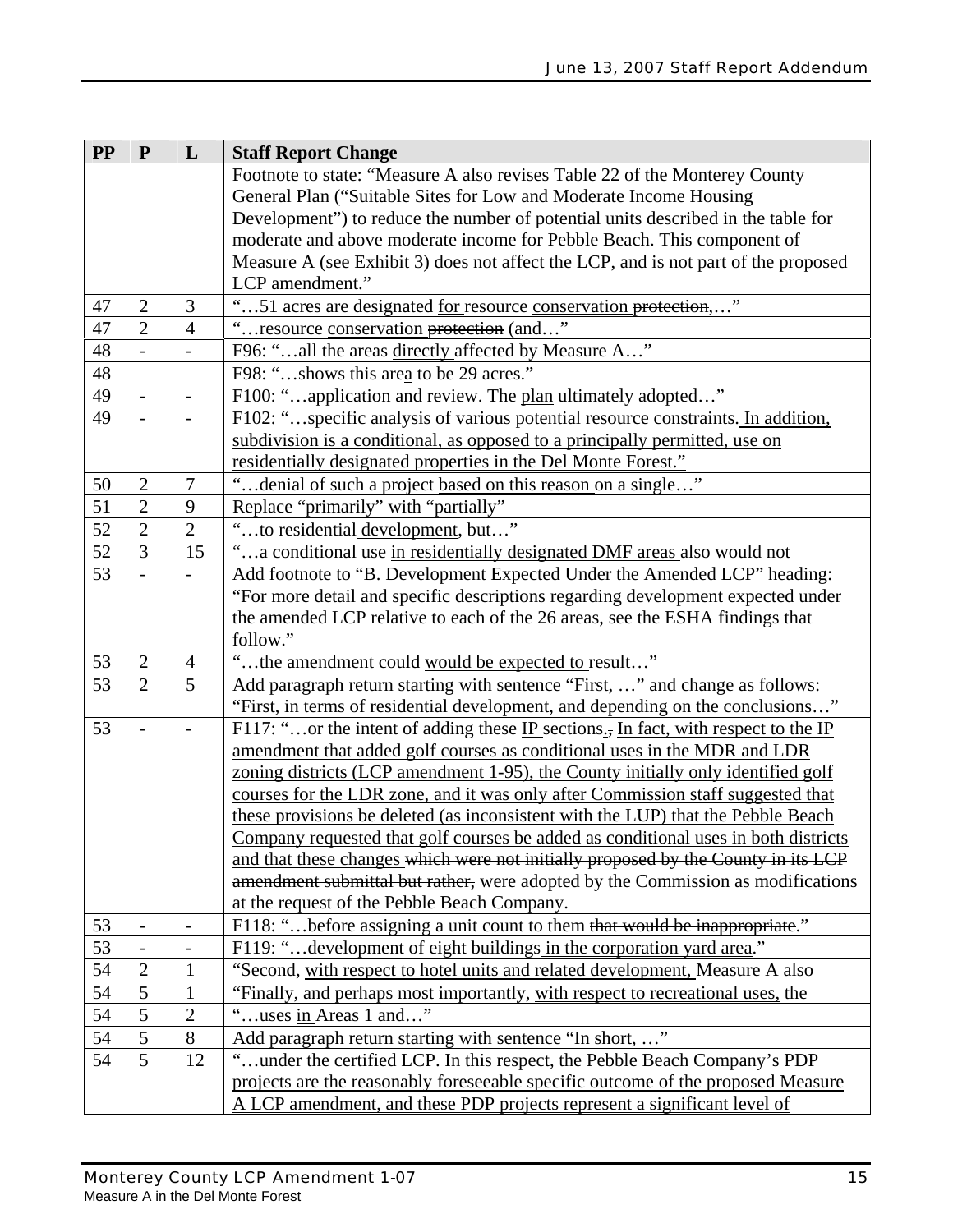| <b>PP</b> | ${\bf P}$      | L              | <b>Staff Report Change</b>                                                                 |  |  |  |
|-----------|----------------|----------------|--------------------------------------------------------------------------------------------|--|--|--|
|           |                |                | development for the directly affected land that would result in significant adverse        |  |  |  |
|           |                |                | coastal resource impacts (see also more specific description in the individual LCP         |  |  |  |
|           |                |                | amendment reference area analyses that follow). This concern"                              |  |  |  |
| 54        | 5              | 13             | "under the LCP amendment"                                                                  |  |  |  |
| 55        | $\overline{2}$ | 3              | "for the PDP to date (i.e., easements over and resource management of this area),          |  |  |  |
|           |                |                | 356 acres"                                                                                 |  |  |  |
| 55        | $\overline{2}$ | 5              | "have direct authority over these lands and/or lands surrounding them, and thus"           |  |  |  |
| 55        | $\overline{2}$ | 10             | Underline the word "in"                                                                    |  |  |  |
| 55        | 3              | $\overline{7}$ | "current land use designation"                                                             |  |  |  |
| 57        | $\overline{5}$ | 3              | Replace "approval" with "approve"                                                          |  |  |  |
| 60        | 1              | $\overline{2}$ | "by the California Department of Fish and Game"                                            |  |  |  |
| 61        | 3              | $\mathbf{1}$   | Delete $30233(a)(3)$ and renumber $(a)(4)$ through $(a)(8)$ as $(a)(3)$ through $(a)(7)$ . |  |  |  |
| 66        | 5              | $\overline{2}$ | LUP Appendix A and Figure 2 are not the standard of review and are have not                |  |  |  |
|           |                |                | legally controlling relevance in that Coastal Act consistency analysis"                    |  |  |  |
| 67        | 3              | 8              | "concerning ESHA identification, in an effort to protect ESHA, and not to limit            |  |  |  |
|           |                |                | the application of Coastal Act Section 30240                                               |  |  |  |
| 67        | 3              | 10             | Replace "known" with "determined"                                                          |  |  |  |
| 67        | 6              | $\overline{2}$ | "Part One of the Title"                                                                    |  |  |  |
| 69        | 6              | $\overline{4}$ | "what habitat areas can be protected as ESHA. In practice, given that the easily           |  |  |  |
|           |                |                | disturbed or degraded criterion is, unfortunately, fairly readily met in most ESHA         |  |  |  |
|           |                |                | determination cases, the difference is fairly small. That said, the omission of this       |  |  |  |
|           |                |                | criterion means that the LUP's general construct it should be considered at the least      |  |  |  |
|           |                |                | more expansive than the Coastal Act definition. LCP policies"                              |  |  |  |
| 70        | $\mathbf{2}$   | 6              | Replace "known" with "determined"                                                          |  |  |  |
| 70        | $\overline{2}$ | 10             | "that represents a non-exhaustive subset of a"                                             |  |  |  |
| 70        | $\overline{3}$ | 6              | "They area not"                                                                            |  |  |  |
| 74        | $\mathbf{1}$   | $\overline{2}$ | Add footnote after text that reads "(such as the California red legged frog)" as           |  |  |  |
|           |                |                | follows: "PDP EIR pages ES-17, 3.3-51, and 3.3-52, and mitigation measure BIO-             |  |  |  |
|           |                |                | $D5-1."$                                                                                   |  |  |  |
| 74        | 3              | 14             | Add footnote after text that reads "resources on the ground." Footnote to state:           |  |  |  |
|           |                |                | "ESHA is required to be determined based on substantial evidence in the record,            |  |  |  |
|           |                |                | and specifically in terms of resources as they exist on the ground today as those          |  |  |  |
|           |                |                | resources are understood based on current assessment and evaluation, current               |  |  |  |
|           |                |                | conditions, and current understandings (see, for example, Sierra Club v. California        |  |  |  |
|           |                |                | Coastal Commission (1993) 12 Cal.App.4th 602, regarding pygmy forests in                   |  |  |  |
|           |                |                | Mendocino County).                                                                         |  |  |  |
| 75        | 5              | $\mathfrak{2}$ | "involving sensitive habitats that than would be"                                          |  |  |  |
| 75        | 6              | 9              | "including designing the subdivision to avoid this habitat and to buffer the               |  |  |  |
|           |                |                | habitat it with"                                                                           |  |  |  |
| 76        | $\overline{4}$ | $\mathbf{2}$   | "the Coastal Act alone. LUP Appendix A is not the standard of review, and is has           |  |  |  |
|           |                |                | not controlling relevance in "                                                             |  |  |  |
| 76        | 5              | $\mathbf{1}$   | Replace "consistency" with "conformity"                                                    |  |  |  |
| 76        | 5              | 3              | Replace "examples" with "a non-exhaustive list"                                            |  |  |  |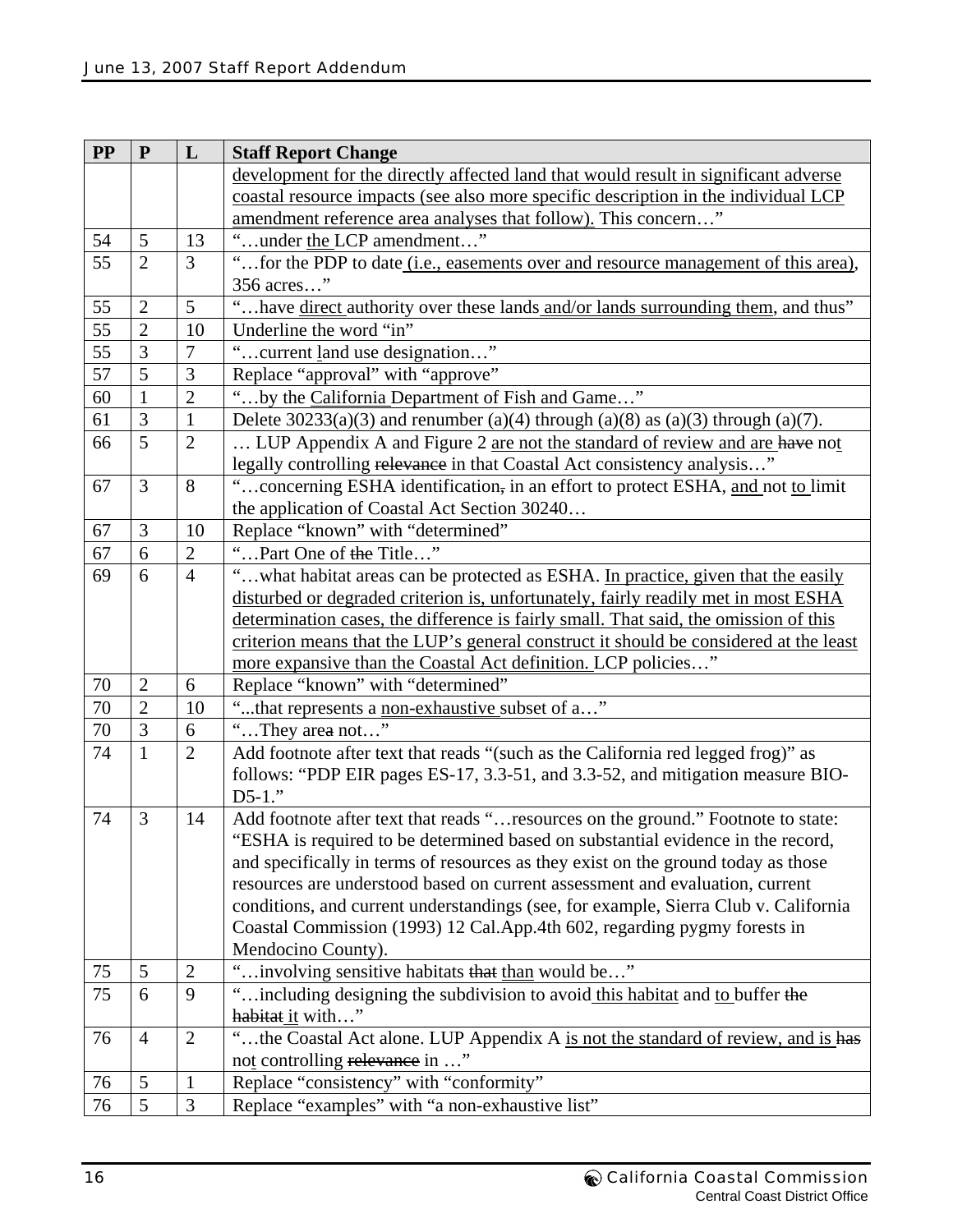| <b>PP</b> | ${\bf P}$                                                                       | L                        | <b>Staff Report Change</b>                                                              |  |  |  |
|-----------|---------------------------------------------------------------------------------|--------------------------|-----------------------------------------------------------------------------------------|--|--|--|
| 80        | $\overline{2}$                                                                  | 9                        | that significant stands of native Monterey pine forest is are ESHA."                    |  |  |  |
| 82        | $\overline{4}$                                                                  | 6                        | "and the LUP (and the LCP)"                                                             |  |  |  |
| 82        |                                                                                 |                          | F166: "Cedros Islands off of Baja), the R-E-D"                                          |  |  |  |
| 82        |                                                                                 | ÷                        | F168: "Pine Forest Policy (March 1995); see Exhibit 11.                                 |  |  |  |
| 83        | $\mathbf{1}$                                                                    | 10                       | "wildlife mortality. Human activities can also spread pathogens, such as pitch          |  |  |  |
|           |                                                                                 |                          | canker (see also below) which can be spread by contaminated tree cutting tools as       |  |  |  |
|           |                                                                                 |                          | well as transport and/or use of infected materials (e.g., wood chips). In addition,"    |  |  |  |
| 83        | $\overline{2}$                                                                  | $\mathbf{1}$             | "and development, significant stands of native Monterey pine forest meets the           |  |  |  |
|           |                                                                                 |                          | definition"                                                                             |  |  |  |
| 83        | $\overline{a}$                                                                  | $\overline{\phantom{a}}$ | F172: "a finding more clearly perhaps most explicitly establishedthat CNPS              |  |  |  |
|           |                                                                                 |                          | List 1B species and their habitats be considered ESHA in DMF.                           |  |  |  |
| 84        | $\overline{2}$                                                                  | 6                        | potential effects of adding a foreign species"                                          |  |  |  |
| 86        | $\qquad \qquad \blacksquare$                                                    | $\overline{\phantom{m}}$ | F183: "List (January 2006). See also Exhibit 10 for further explanation of              |  |  |  |
|           |                                                                                 |                          | CNDDB codes."                                                                           |  |  |  |
| 87        | 5                                                                               | $\mathfrak{Z}$           | "the growth of roots and leaf buds, and an unknown proportion"                          |  |  |  |
| 88        | $\mathbf{1}$                                                                    | 6                        | Add footnote after text that reads "130,000 individuals" that states: "Note that        |  |  |  |
|           |                                                                                 |                          | the 130,000 individuals estimated is for the DMF only. Rangewide (i.e., both in and     |  |  |  |
|           |                                                                                 |                          | out of the DMF), the most recent estimate of the overall Yadon's piperia population     |  |  |  |
|           |                                                                                 |                          | is 172,513 individual plants (PDP EIR Table P2-2).                                      |  |  |  |
| 88        | $\mathbf{1}$                                                                    | 6                        | Replace "9,000" with "8,000"                                                            |  |  |  |
| 88        |                                                                                 |                          | F190: "Based on 2005 estimates of rates of production of flower spikes (17%),           |  |  |  |
|           | proportion of spikes grazed (62%), avoidance of herbivory (38%), and proportion |                          |                                                                                         |  |  |  |
|           |                                                                                 |                          | of grazed plants spikes that produced seed (11%), and loss of spikes to disease         |  |  |  |
|           |                                                                                 |                          | $(7\%)$ ; in McGraw et al. 2006. If these estimated rates of production were applied to |  |  |  |
|           |                                                                                 |                          | the overall population estimate of 172,513, about 11,000 plants would be estimated      |  |  |  |
|           |                                                                                 |                          | to have flowered and produced seed."                                                    |  |  |  |
| 90        | $\frac{1}{2}$                                                                   | $\overline{\phantom{a}}$ | F207: Delete footnote 207 and references to it.                                         |  |  |  |
| 91        | $\mathbf{1}$                                                                    | 6                        | reduction on of habitat buffers"                                                        |  |  |  |
| 91        | $\mathbf{1}$                                                                    | 8                        | 'its habitat, including any identified dispersal corridors,"                            |  |  |  |
| 92        | $\mathbf{1}$                                                                    | $\overline{2}$           | Replace "eight" with "seven"                                                            |  |  |  |
| 92        | 3                                                                               | $\mathbf{1}$             | "the LCP amendment area, wetlands"                                                      |  |  |  |
| 93        | 3                                                                               | $\overline{7}$           | Add footnote after text that reads "distributed." as follows: "McMinn, H. E. 1942.      |  |  |  |
|           |                                                                                 |                          | Ceanothus vol. II: a systematic study of the genus Ceanothus. Santa Barbara             |  |  |  |
|           |                                                                                 |                          | Botanical Garden, Santa Barbara, Calif. as cited in: N.J. Ritchie and D.D. Myrold.      |  |  |  |
|           |                                                                                 |                          | 1999. Geographic distribution and genetic diversity of Ceanothus-infective Frankia      |  |  |  |
|           |                                                                                 |                          | strains. Applied and Environmental Microbiology 65:1378-1383. The more recent           |  |  |  |
|           |                                                                                 |                          | Jepsen Manual lists 45 species of which 31 are endemic to California."                  |  |  |  |
| 93        | $\overline{\phantom{0}}$                                                        | $\overline{\phantom{0}}$ | F213: "Both the North Monterey County LCP and the Big Sur segments of the               |  |  |  |
|           |                                                                                 |                          | Monterey County LCP identify maritime chaparral as"                                     |  |  |  |
| 93        | $\overline{\phantom{a}}$                                                        | $\overline{\phantom{a}}$ | F214: "as a proxy in this report for identifying areas of central maritime              |  |  |  |
|           |                                                                                 |                          | chaparral large areas of shaggy-barked manzanita not identified by the PDP EIR          |  |  |  |
|           |                                                                                 |                          | $-$ see Exhibit 17),"                                                                   |  |  |  |
| 94        | 1                                                                               | 11                       | "In summary, areas of native Monterey pine forest may meets the definition of           |  |  |  |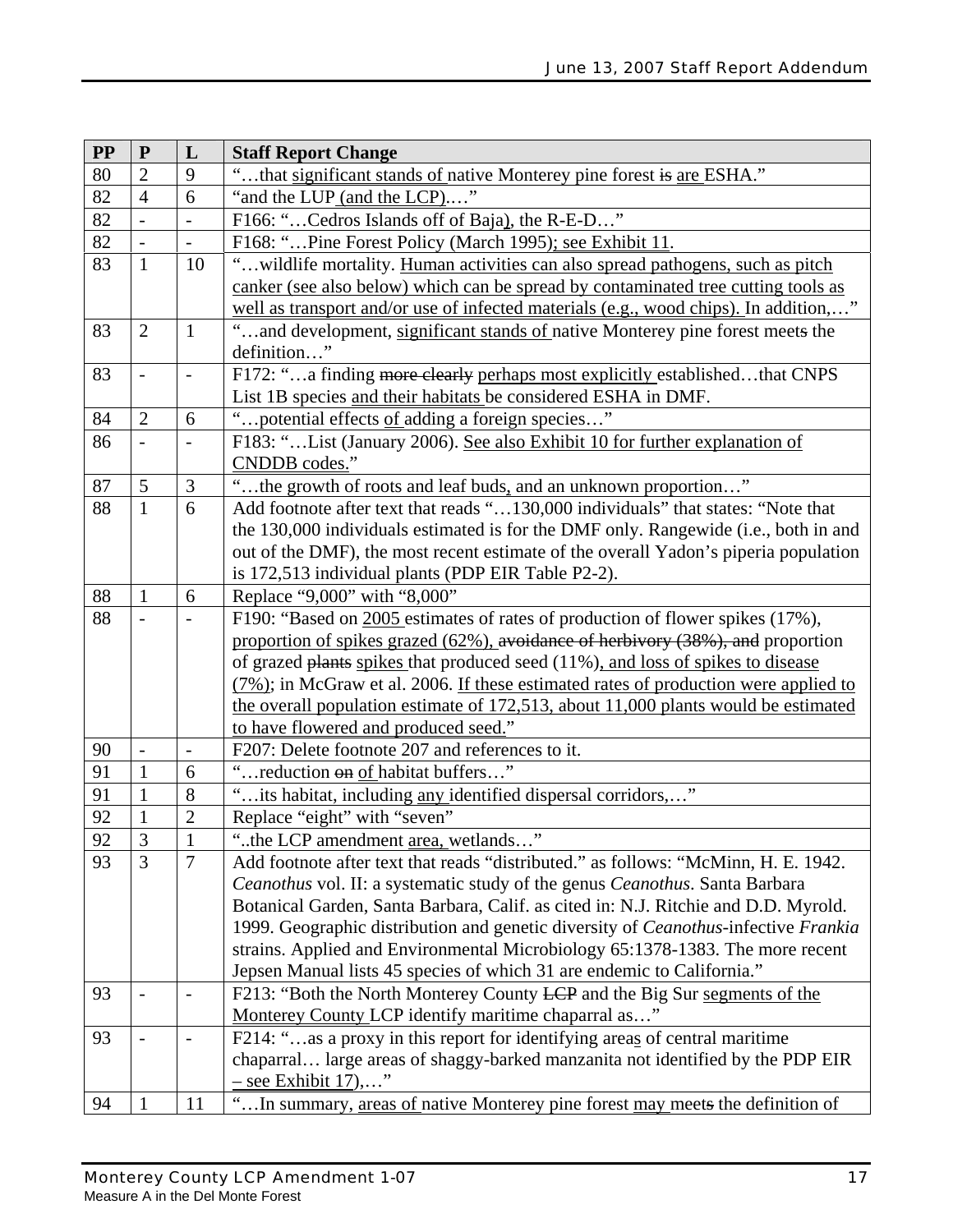| <b>PP</b> | ${\bf P}$                                                                | L                                                                                      | <b>Staff Report Change</b>                                                               |  |  |  |
|-----------|--------------------------------------------------------------------------|----------------------------------------------------------------------------------------|------------------------------------------------------------------------------------------|--|--|--|
|           |                                                                          |                                                                                        | ESHA under the Coastal Act and LCP for three reasons: the habitat is significant         |  |  |  |
|           |                                                                          |                                                                                        | areas of relatively undisturbed Monterey pine forest are rare, it is such areas are      |  |  |  |
|           |                                                                          |                                                                                        | especially valuable for its their special nature as areas that contribute significantly  |  |  |  |
|           |                                                                          |                                                                                        | to the genetic repository conservation of the species, and it is many areas of           |  |  |  |
|           |                                                                          |                                                                                        | Monterey pine forest are especially valuable for its their ecosystem role of             |  |  |  |
|           |                                                                          |                                                                                        | providing habitat for other rare species and other rare biological communities."         |  |  |  |
| 94        | $\overline{2}$                                                           | 6                                                                                      | or aren't part of a significant native forest area. Such cases"                          |  |  |  |
| 96        | $\overline{2}$                                                           | 6                                                                                      | 'the nearby unoccupied forest areas also probably constitute"                            |  |  |  |
| 96        | $\overline{3}$                                                           | 5                                                                                      | "documented to occur. Currently, or where scientific studies (e.g., McGraw et            |  |  |  |
|           |                                                                          |                                                                                        | $al.^{223}$ ) demonstrate the presence of are underway to determine the habitat elements |  |  |  |
|           |                                                                          |                                                                                        | that are necessary to support the species." Add footnote: "It is possible in the future  |  |  |  |
|           |                                                                          |                                                                                        | that piperia habitat might be further demonstrated by identifying the presence of        |  |  |  |
|           |                                                                          |                                                                                        | documented constituent habitat elements, but that methodology has not been               |  |  |  |
|           |                                                                          |                                                                                        | explicitly applied to the LCP amendment/PDP project area; at least partly because        |  |  |  |
|           |                                                                          |                                                                                        | the County did not evaluate this area at the level of detail of such habitat elements."  |  |  |  |
| 96        |                                                                          |                                                                                        | F221: "native forest stand would could be considered ESHA independently for              |  |  |  |
|           |                                                                          |                                                                                        | piperia in the forest area where the orchid was documented to occur given that the       |  |  |  |
|           |                                                                          |                                                                                        | area of forest would be considered the area of Yadon's piperia habitat (see also         |  |  |  |
|           |                                                                          |                                                                                        | previous Yadon's piperia findings, and see next finding below)."                         |  |  |  |
| 98        | $\mathbf{1}$                                                             | 3                                                                                      | "Monterey pine as ESHA is are more"                                                      |  |  |  |
| 102       | $\overline{2}$                                                           | $\overline{2}$                                                                         | as an example of ESHA determined in 1984 or"                                             |  |  |  |
| 103       | $\overline{3}$                                                           | 16                                                                                     | that the significant stands of native Monterey pine forest is are rare and               |  |  |  |
|           |                                                                          |                                                                                        | especially valuable, and that it they meets the Coastal Act and LUP (and LCP)            |  |  |  |
|           |                                                                          |                                                                                        | ESHA criteria"                                                                           |  |  |  |
| 103       | 3                                                                        | 18                                                                                     | Add footnote after text that reads "and LUP (and LCP) ESHA criteria." Footnote           |  |  |  |
|           |                                                                          |                                                                                        | to state: "Id; Sierra Club v. California Coastal Commission (1993) regarding             |  |  |  |
|           |                                                                          |                                                                                        | evaluation of pygmy forest in Mendocino."                                                |  |  |  |
| 105       | $\overline{2}$                                                           | $\overline{4}$                                                                         | Add footnote after text that reads "The reader is directed to these preceding sections   |  |  |  |
|           |                                                                          | for additional information in that respect." Footnote to state: "It is noted here that |                                                                                          |  |  |  |
|           |                                                                          | the staff report figures depict data provided to the Commission by the County and      |                                                                                          |  |  |  |
|           | the Pebble Beach Company, and that this data is presented as is, without |                                                                                        |                                                                                          |  |  |  |
|           |                                                                          |                                                                                        | manipulation or alteration. Any apparent errors in positional accuracy of features       |  |  |  |
|           |                                                                          |                                                                                        | are shown without correction. As such, some figure elements appear shifted slightly      |  |  |  |
|           |                                                                          |                                                                                        | relative to planning unit and area boundaries. These offsets can be visually             |  |  |  |
|           |                                                                          |                                                                                        | distracting, but they are generally minor, and they do not significantly affect the      |  |  |  |
|           |                                                                          |                                                                                        | usefulness of the figures overall for analytic and illustrative purposes."               |  |  |  |
| 107       | $\overline{2}$                                                           | 14                                                                                     | "similar size in Area combined planning unit PQR"                                        |  |  |  |
| 107       | 3                                                                        | $\overline{4}$                                                                         | Thus, given the extent of Yadon's piperia within the The Monterey pine forest            |  |  |  |
|           |                                                                          |                                                                                        | boundaries at Area 1 (i.e., essentially all undeveloped area that is not coastal dune),  |  |  |  |
|           |                                                                          |                                                                                        | it is clear that the forest area with piperia in it is are thus considered to be the     |  |  |  |
|           |                                                                          |                                                                                        | Yadon's piperia habitat boundaries as well."                                             |  |  |  |
| 107       |                                                                          | $\overline{\phantom{0}}$                                                               | F261: " higher elevations of planning unit N. See also Exhibit 17."                      |  |  |  |
| 107       |                                                                          |                                                                                        | F263: "PDP EIR Table P2-1. The area occupied by Piperia was based on one of              |  |  |  |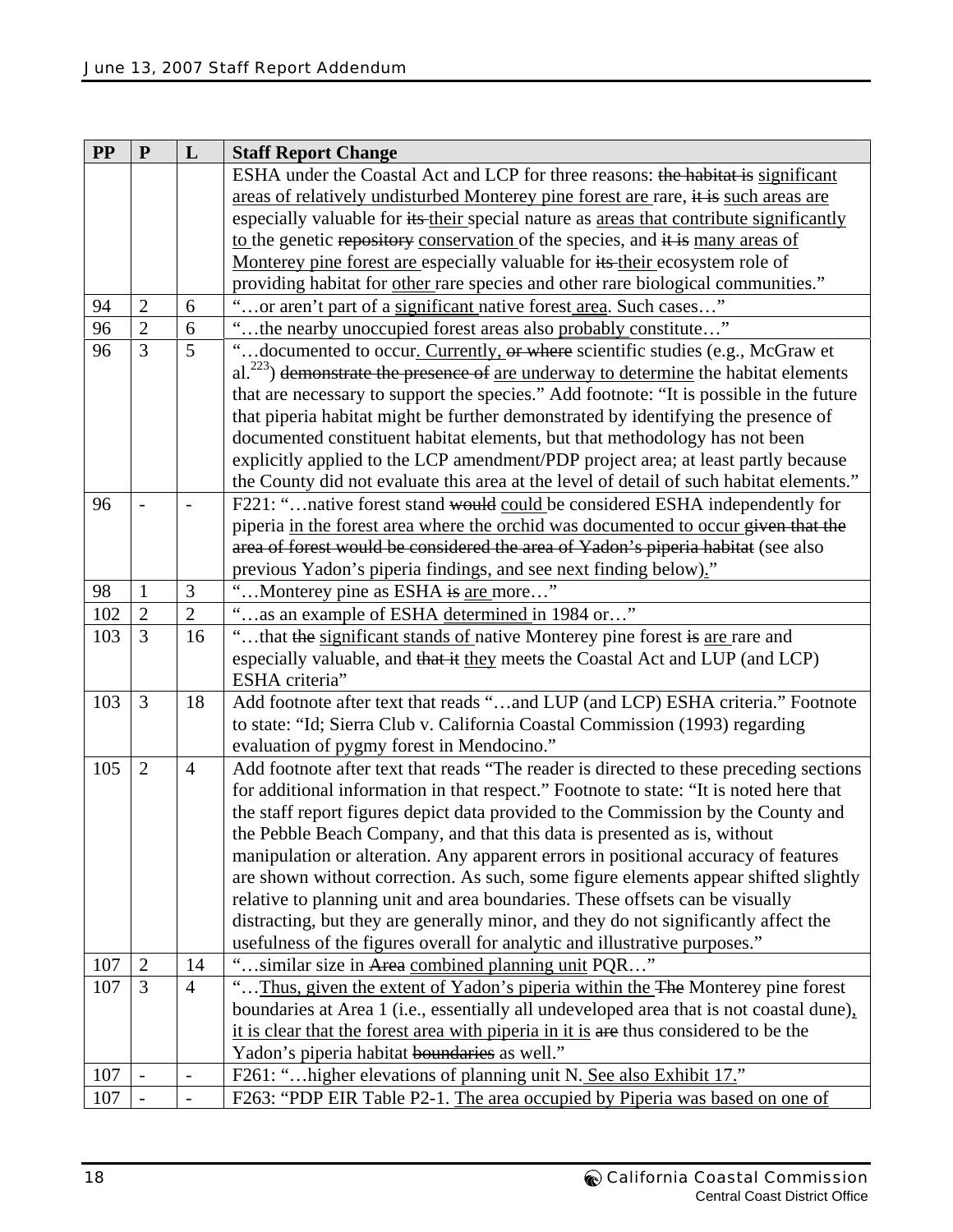| <b>PP</b> | ${\bf P}$      | L                        | <b>Staff Report Change</b>                                                          |  |  |  |
|-----------|----------------|--------------------------|-------------------------------------------------------------------------------------|--|--|--|
|           |                |                          | several possible methods of estimating habitat boundaries. In this case, a 50-foot  |  |  |  |
|           |                |                          | radius was drawn around each Piperia occurrence and the area summed. This           |  |  |  |
|           |                |                          | results in a smaller estimate of habitat area than other common methods, such as    |  |  |  |
|           |                |                          | connecting occurrence locations to create a maximum convex polygon."                |  |  |  |
| 108       |                |                          | F265: "Also significant occurrences of shaggy-barked manzanita can also generally   |  |  |  |
|           |                |                          | be used as a proxy for central maritime chaparral. The"                             |  |  |  |
| 108       |                |                          | F266: "but this difference has not to date been quantified. Given the small area    |  |  |  |
|           |                |                          | relative to the County's delineation that is located outside of Area 1 (see, for    |  |  |  |
|           |                |                          | example, Figure 8), the acreage difference would be minor."                         |  |  |  |
| 109       | $\overline{2}$ | 9                        | "In conclusion and in a mapping sense, the area"                                    |  |  |  |
| 110       | $\mathbf{1}$   | 6                        | Replace "eight" with "seven"                                                        |  |  |  |
| 110       | $\mathbf{1}$   | 8                        | Replace "eight" with "seven"                                                        |  |  |  |
| 111       | $\overline{2}$ | 3                        | "that dictate a golf course management and maintenance standards for this           |  |  |  |
|           |                |                          | area"                                                                               |  |  |  |
| 111       | $\overline{a}$ | $\overline{\phantom{0}}$ | F281: "This are area was not"                                                       |  |  |  |
| 112       | $\overline{4}$ | 6                        | "not consistent with Coastal Act Sections 30240, 30231, or 30233."                  |  |  |  |
| 113       |                |                          | F295: "In a PDP project takings scenario relative to the golf course site, the      |  |  |  |
|           |                |                          | Applicant is that includes a total of 28 COC lotsESHA issues. (If the Resource      |  |  |  |
|           |                |                          | Constraint Area (B-8) overlay were removed through an LCP amendment, the            |  |  |  |
|           |                |                          | development potential of the non-ESHA areas might be greater, and dependent on      |  |  |  |
|           |                |                          | the underlying zoning and consistency with the policies of the LCP. However, this   |  |  |  |
|           |                |                          | area is relatively small, and such potential increased density in non-ESHA areas    |  |  |  |
|           |                |                          | does not alter the basic comparison premise.) That said"                            |  |  |  |
| 114       | $\overline{4}$ | $\overline{7}$           | "golf course or probably even a golf driving range"                                 |  |  |  |
| 115       | $\mathbf{1}$   | 6                        | Add footnote after text that reads "and the coastal views." Footnote to state: "One |  |  |  |
|           |                |                          | of the alternatives considered for this location in the original Pebble Beach lot   |  |  |  |
|           |                |                          | program applications (i.e., the PDP project's predecessor) was a 34-room inn        |  |  |  |
|           |                |                          | located in the fill area, with the surrounding dune/ESHA area, including that now   |  |  |  |
|           |                |                          | proposed by the PDP project for golf holes, left alone."                            |  |  |  |
| 115       |                |                          | F308: "to indicate that theses areas have the"                                      |  |  |  |
| 118       | 3              | $\mathbf{1}$             | $\,$ 6 $\,$<br>as they relate to the Area 2                                         |  |  |  |
| 119       |                |                          | F326: "wetland areas than have to date been delineated to date."                    |  |  |  |
| 120       | $\overline{2}$ | 6                        | "understory). Clearly, restoration Restoration of such a difficult site is best     |  |  |  |
|           |                |                          | understood as a long-term"                                                          |  |  |  |
| 120       | $\overline{2}$ | $\boldsymbol{7}$         | "It has also suffered due"                                                          |  |  |  |
| 120       |                |                          | F330: "who was also present during the May 2007 visit (see Exhibit 17). In"         |  |  |  |
| 121       | $\overline{2}$ | $\overline{4}$           | "rare species such as Hooker's manzanita and rare habitats such as central          |  |  |  |
|           |                |                          | maritime chaparral. It"                                                             |  |  |  |
| 122       | $\overline{3}$ | $\mathbf{1}$             | "Although not entirely clear from the project County's PDP EIR materials            |  |  |  |
|           |                |                          | presented to date (because of the way in which attempts have been made to           |  |  |  |
|           |                |                          | distinguish between lack important details (e.g., delineation of forest areas that  |  |  |  |
|           |                |                          | were planted and those that weren't), as well a lack of clarity concerning and      |  |  |  |
|           |                |                          | identification of potential impacts"                                                |  |  |  |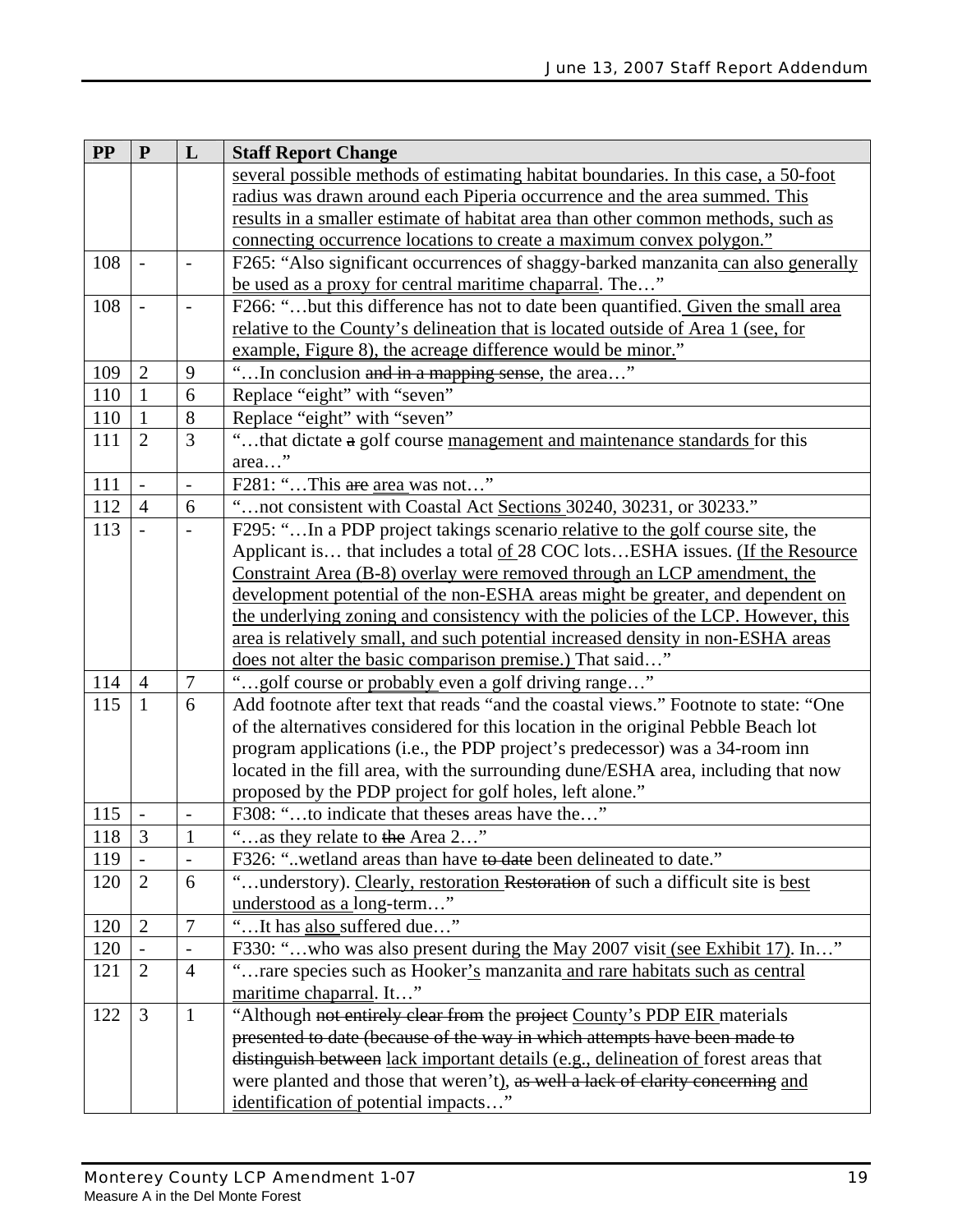| $\bf PP$ | ${\bf P}$                | L                        | <b>Staff Report Change</b>                                                                |  |  |  |
|----------|--------------------------|--------------------------|-------------------------------------------------------------------------------------------|--|--|--|
| 123      | $\overline{2}$           | 6                        | existing LCP is essentially nil"                                                          |  |  |  |
| 123      | $\overline{2}$           | 7                        | it is possible that some minor resource-dependent recreational use"                       |  |  |  |
| 124      | $\overline{2}$           | $\mathbf{1}$             | 66<br>as they relate to the Area 3"                                                       |  |  |  |
| 126      | $\overline{4}$           | $\mathbf{1}$             | as they relate to the Area 4"                                                             |  |  |  |
| 128      | $\overline{2}$           | $\mathbf{1}$             | 66<br>as they relate to the Area 5"                                                       |  |  |  |
| 132      | $\overline{2}$           | 12                       | "the proposed designation is at best the"                                                 |  |  |  |
| 133      | $\overline{4}$           | $\mathbf{1}$             | "Area 9 is part of a larger area of native Monterey pine forest with a healthy native     |  |  |  |
|          |                          |                          | understory and, as such, is rare. In addition, it Area 9 is also especially valuable      |  |  |  |
|          |                          |                          | because of its '                                                                          |  |  |  |
| 135      | 3                        | $\mathbf{1}$             | "The undeveloped portion of Area 10 is part of a larger area of native Monterey           |  |  |  |
|          |                          |                          | pine forest with a healthy native understory and, as such, is rare. In addition, the      |  |  |  |
|          |                          |                          | The undeveloped portion of Area 10 is also especially valuable"                           |  |  |  |
| 137      | $\overline{4}$           | $\overline{7}$           | "the Commission in 1984 prior to just after certification of the LUP"                     |  |  |  |
| 137      |                          | $\overline{a}$           | F390: "Id; May 2007 site visit (see Exhibit 17)."                                         |  |  |  |
| 138      | $\overline{2}$           | $\mathbf{1}$             | "Area 11 is part of a larger area of native Monterey pine forest with a healthy           |  |  |  |
|          |                          |                          | native understory and, as such, is rare. In addition, it Area 11 is also especially       |  |  |  |
|          |                          |                          | valuable because of its "                                                                 |  |  |  |
| 138      | $\overline{4}$           | $\mathbf{1}$             | "as reflected in the previously approved and now pending PDP project,"                    |  |  |  |
| 139      | $\overline{2}$           | 9                        | 66<br>could be considered to be less protective"                                          |  |  |  |
| 139      | $\overline{3}$           | $\mathbf{1}$             | as they relate to the Area 11"                                                            |  |  |  |
| 140      | $\mathbf{1}$             | $\overline{2}$           | "Area 12 is accessed from Lopez Road and is opposite across the street from the           |  |  |  |
|          |                          |                          | main entrance to Poppy Hills Golf Course ( <i>i.e.</i> , with the parking lot, clubhouse, |  |  |  |
|          |                          |                          | etc.) and mostly"                                                                         |  |  |  |
| 140      | $\overline{3}$           | 5                        | "As a result, all of Area 12 is considered central maritime chaparral and Yadon's         |  |  |  |
|          |                          |                          | piperia is also present. habitat. <sup>403</sup> "                                        |  |  |  |
| 140      | $\overline{\phantom{a}}$ | $\overline{\phantom{a}}$ | F402: "Id; May 2007 site visit (see Exhibit 17)."                                         |  |  |  |
| 142      | $\overline{2}$           | $\mathbf{1}$             | as they relate to the Area 12"                                                            |  |  |  |
| 143      | $\mathbf{1}$             | $\mathbf{1}$             | "Therefore, the understory is made up of central"                                         |  |  |  |
| 143      | $\overline{3}$           | $\mathbf{1}$             | "the previously approved and now pending PDP project"                                     |  |  |  |
| 143      |                          |                          | F412: "Id; May 2007 site visit (see Exhibit 17)."                                         |  |  |  |
| 144      | 3                        | 1                        | as they relate to the Area 13"                                                            |  |  |  |
| 146      |                          |                          | F424: "whether the LCP were amended or by Measure A or not"                               |  |  |  |
| 147      | $\overline{2}$           | $\mathbf{1}$             | "as they relate to the Area 14"                                                           |  |  |  |
| 147      | 5                        | 11                       | includes PQR (and thus all of PQR) is"                                                    |  |  |  |
| 150      | 3                        | $\mathbf{1}$             | as they relate to the Area 15"                                                            |  |  |  |
| 150      |                          |                          | F437: "three conditional COCs that area are part of the PDP project."                     |  |  |  |
| 152      | $\boldsymbol{2}$         | $\mathbf{1}$             | as they relate to the Area 16"                                                            |  |  |  |
| 153      | $\overline{4}$           | 9                        | "degraded <del>, including in Area 2</del> ."                                             |  |  |  |
| 154      | $\overline{2}$           | $\mathbf{1}$             | as they relate to the Area 17"                                                            |  |  |  |
| 154      | $\overline{3}$           | $\overline{4}$           | Add footnote after text that reads "should be designated as Open Space Forest."           |  |  |  |
|          |                          |                          | Footnote to state: "Again, more detailed analysis of the fill area west of the fire       |  |  |  |
|          |                          |                          | road would be appropriate (again, see Figure 22) and may factor into the                  |  |  |  |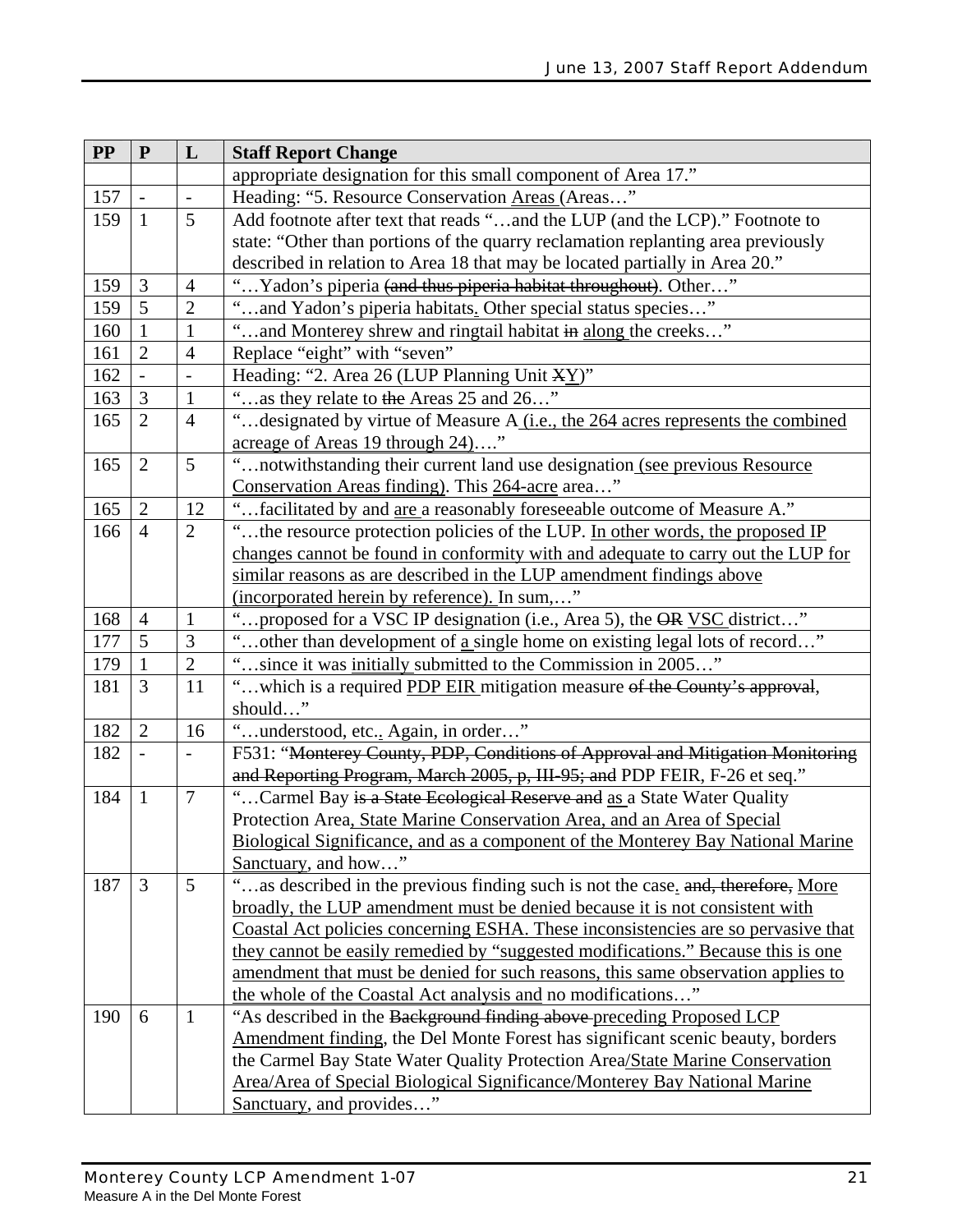| <b>PP</b> | ${\bf P}$                | L                    | <b>Staff Report Change</b>                                                                                                                                                                                                                                                                                                                                                                                                                                                                                                                                |  |  |  |
|-----------|--------------------------|----------------------|-----------------------------------------------------------------------------------------------------------------------------------------------------------------------------------------------------------------------------------------------------------------------------------------------------------------------------------------------------------------------------------------------------------------------------------------------------------------------------------------------------------------------------------------------------------|--|--|--|
| 190       | $\overline{7}$           | 3                    | "The PDP project EIR and subsequent the PDP projects' original approval by                                                                                                                                                                                                                                                                                                                                                                                                                                                                                |  |  |  |
|           |                          |                      | Monterey County provide"                                                                                                                                                                                                                                                                                                                                                                                                                                                                                                                                  |  |  |  |
| 192       | $\overline{2}$           | $\mathbf{1}$         | as they relate to the Area 1 public access and recreation cannot"                                                                                                                                                                                                                                                                                                                                                                                                                                                                                         |  |  |  |
| 192       | 3                        | 11                   | "Company's corporation. yard, etc.),"                                                                                                                                                                                                                                                                                                                                                                                                                                                                                                                     |  |  |  |
| 195       | $\overline{2}$           | $\mathbf{1}$         | 66<br>as they relate to the water quality"                                                                                                                                                                                                                                                                                                                                                                                                                                                                                                                |  |  |  |
| 195       | $\overline{3}$           | 6                    | the existing Table A/LCP structure, could be pursued"                                                                                                                                                                                                                                                                                                                                                                                                                                                                                                     |  |  |  |
| 196       | $\overline{3}$           | $\mathbf{1}$         | "as they relate to the Table A and potential increased cumulative coastal resource<br>impacts cannot"                                                                                                                                                                                                                                                                                                                                                                                                                                                     |  |  |  |
| 196       | 5                        | 3                    | Add footnote after text that reads "Regions many visitors." Footnote to state:<br>"LUP's Scenic and Visual Resources Section; LUP page 30."                                                                                                                                                                                                                                                                                                                                                                                                               |  |  |  |
| 196       | 6                        | 10                   | "resource impacts and potential inconsistencies, and thus - also serves to protect<br>visual resources"                                                                                                                                                                                                                                                                                                                                                                                                                                                   |  |  |  |
| 197       | $\mathbf{1}$             | $\overline{4}$       | " cannot be addressed at a project level provided ESHA, wetland, and related<br>habitat concerns are resolved."                                                                                                                                                                                                                                                                                                                                                                                                                                           |  |  |  |
| 197       | $\mathfrak{Z}$           | 3                    | "as did the Presidio when it was established in the mate late 1700s. By"                                                                                                                                                                                                                                                                                                                                                                                                                                                                                  |  |  |  |
| 198       | $\overline{2}$           | $\overline{4}$       | "beyond the necessary denial of the LUP Amendments amendments. In<br>addition"                                                                                                                                                                                                                                                                                                                                                                                                                                                                            |  |  |  |
| 198       |                          | $\frac{1}{\sqrt{2}}$ | Delete heading: "1. Conclusion: IP Amendment Inconsistent with the LUP"                                                                                                                                                                                                                                                                                                                                                                                                                                                                                   |  |  |  |
| 198       | $\overline{4}$           | 6                    | "three issue areas described above,"                                                                                                                                                                                                                                                                                                                                                                                                                                                                                                                      |  |  |  |
| 199       | 5                        | $\mathbf{1}$         | "This report has discussed the relevant Coastal Act and LCP consistency issues<br>with the proposal. All above LCP consistency findings are incorporated herein in<br>their entirety by reference"                                                                                                                                                                                                                                                                                                                                                        |  |  |  |
| 199       | 6                        | $\mathbf{1}$         | Insert following paragraph before final paragraph: "The Commission has evaluated<br>the proposed project; the no-project alternative (i.e., denial of the LCP amendment<br>as submitted); and alternatives with respect to land use designations, zoning, and<br>potential development of the planning areas subject to this LCP amendment. The<br>Commission finds that the no-project alternative and the alternatives discussed in<br>the findings with respect to individual planning areas are environmentally superior<br>to the proposed project." |  |  |  |
| All       | $\overline{\phantom{a}}$ |                      | Correct all non-substantive typos, punctuation errors, reference errors (e.g., to the<br>wrong exhibits), inconsistent abbreviations (e.g., "p." and "pp." versus page and<br>pages), etc                                                                                                                                                                                                                                                                                                                                                                 |  |  |  |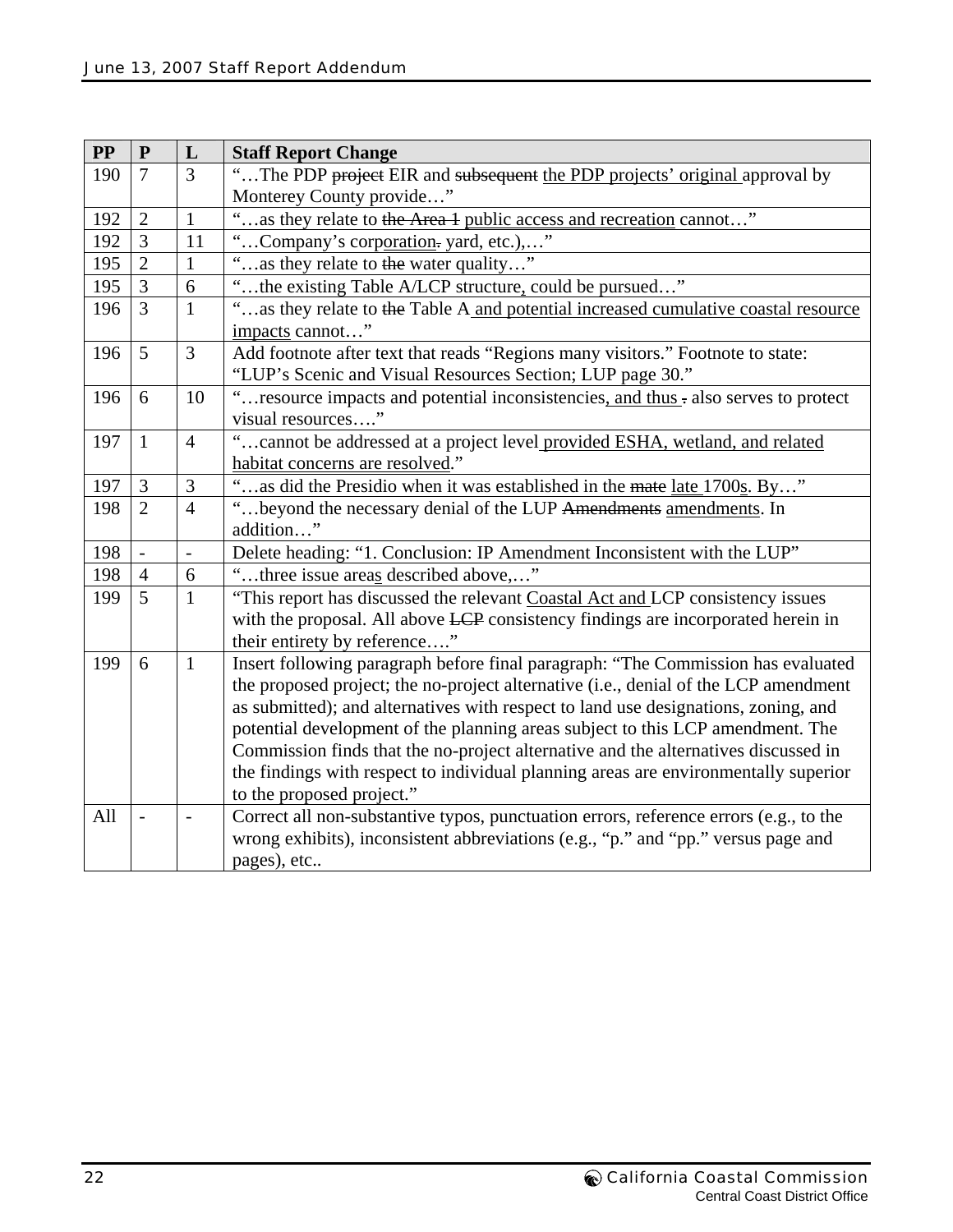### DISCLOSURE OF EX PARTE COMMUNICATION

### Date and time of communication: Monday June 11, 2007 9:02-11:42pm (For messages sent to a Commissioner by mail or facsimile or received as a telephone or other message, date/time of receipt should be indicated.) Location of communication: **Email /Telephone Call/Email** (For communications sent by mail or facsimile, or received as a telephone or other message, indicate the means of transmission.) Person(s) initiating communication: **Mark Massara, Sierra Club Steve Blank** Person(s) receiving communication:

**Monterey County LCP Amendment, Pebble Beach** Name or description of project:

### Detailed substantive description of content of communication:

--Original Message-----From: Mark Massara [mailto:Mark.Massara@Sierraclub.org] Sent: Monday, June 11, 2007 9:02 PM To: Steve Blank Subject: PBC

Hi Steve:

I have thought about the findings question we discussed and have concluded that detailed findings are necessary for all parties in order that the CCC adequately discloses its entire reasoning on all issues presented. Being a quasi-judicial agency, and this being an LCP Amendment that must be evaluated in light of its consistency with the Coastal Act, it is necessary that great detail be provided to the County and any other interested parties that may try in the future to determine with great specificity the Commission's deliberative process. Anything less leaves informational gaps that could undermine the legal requirement that all the Commission's decisions- no matter what they are - be supported by substantial evidence.

In that regard, I am attaching a legal case that involves issues nearly identical to those presented with Measure A. Ironically, in that case the Commission chose to find that the rare pygmy forests in Mendocino County were not ESHA, as requested by the County, over the objection of staff and Sierra Club.

You probably had no idea that you'd be burning the midnight oil reading coastal land use litigation cases..... but this case is remarkably similar. The one other case that is super important on ESHA is the bolsa chica litigation. I'll email you that one as well since you'll probably want to attend law school soon:)

Markm

ATTACHED: Sierra Club - Pygmy Forest Ruling

# **RECEIVED**

 $JUN$  1 2 2007

CALIFORNIA COASTAL COMMISSION CENTRAL COAST AREA

 $-1$ 

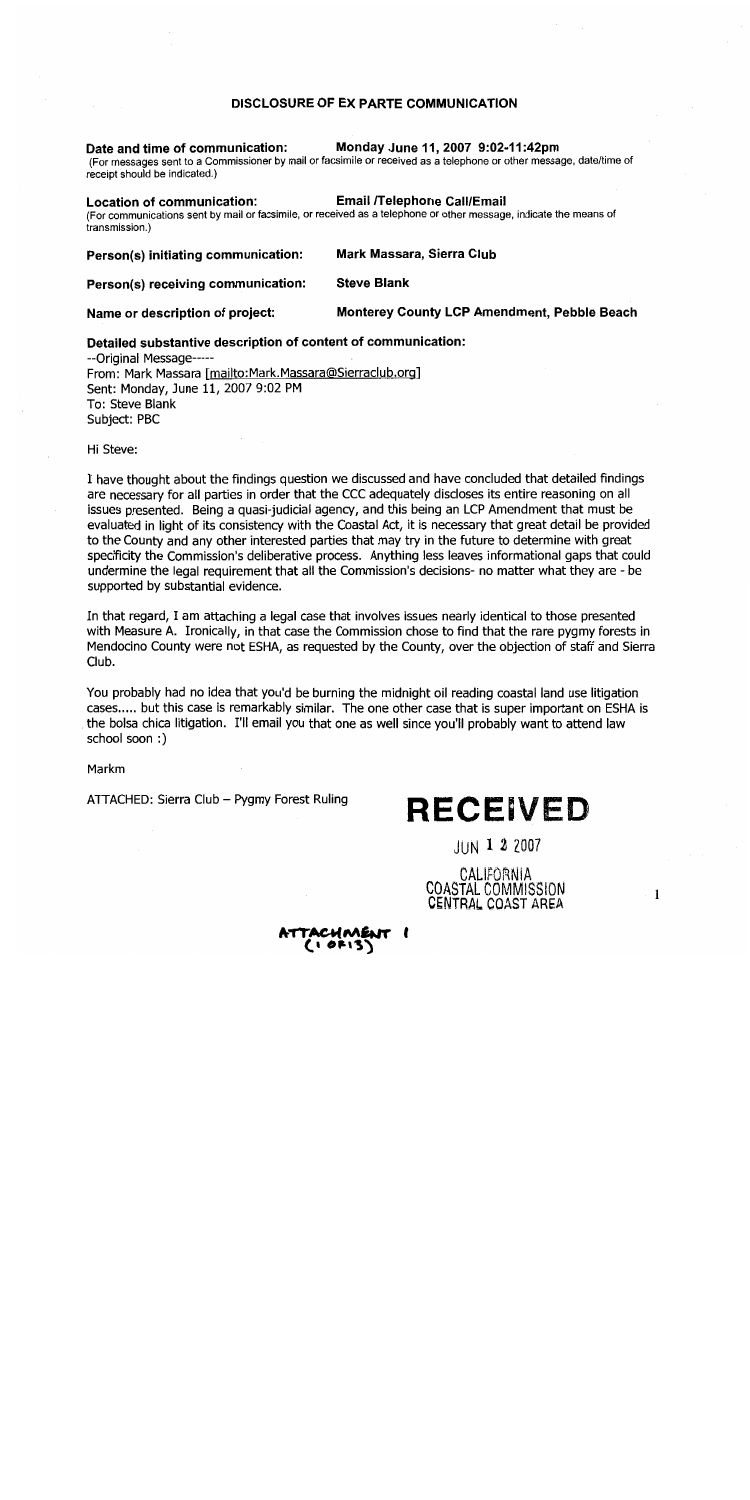------ Original Message --Original Message-----From: Mark Massara [mailto:MarkMassara@CoastalAdvocates.COM] Sent: Monday, June 11, 2007 9:03 PM To: Steve Blank Subject: Fwd: sierra club v. ccc - bolsa chica

**RECEIVED** 

JUN 1 2 2007

CALIFORNIA

COASTAL COMMISSION

CENTRAL COAST AREA

> BOLSA CHICA LAND TRUST et al., Petitioners,

 $> v$ .

> The SUPERIOR COURT of San Diego County, Respondent;

> California Coastal Commission, Real Party in Interest.

> California Coastal Commission et al., Petitioners,

 $> v$ 

..., entire Bolsa Chica Ruling in the email body

### Telephone conversation with Mark Massara ~9:15pm

Mark reviewed the contents of his email sent at 9:02pm. He referred me to the Sierra Club - Pygmy Forest Decision. Mark mentioned the video of the editorial board meeting at the Monterey Herald was now on-line.

We discussed a call I received by Ken Weiss of the LA Times who was interested in the PBC story. I told Mark I had sent Ken my slide summary of what I believed were the public statements of staff and PBC (that I had sent to Charles Lester for comments.) I suggested that Mark follow up with a call to Ken, but told him Ken was interested in the agents who were sleeping over at my house (Rick Zbur and Susan McCabe.) Mark reminded me that I had also invited him to sleep over as well, but he just hadn't taken me up on it yet.

Mark asked for a copy of my summary slides of the public positions of staff and PBC.

From: steve blank <sblank@kandsranch.com> Date: Mon, 11 Jun 2007 22:57:59 -0700 To: Mark Massara <mark.massara@sierraclub.org> **Conversation: Slides** Subject: FW: Slides

Mark, Let me know if I accurately captured staff's and PBC's positions.

Thanks, steve

sblank@kandsranch.com 415 999-9924-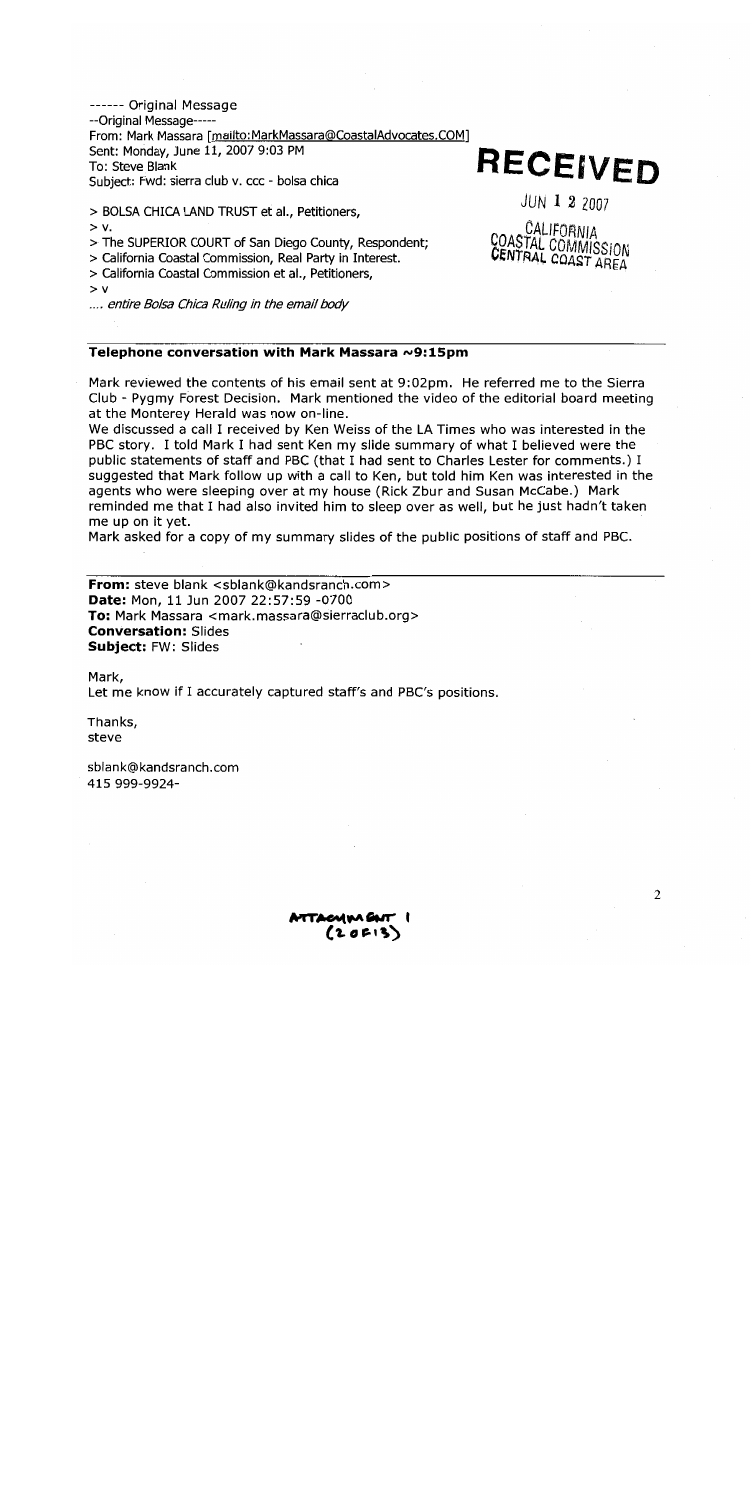# **Staff and PBC Positions (1)**

|                                  | <b>Staff</b>                                                                       | <b>PBC</b>                                                                   |
|----------------------------------|------------------------------------------------------------------------------------|------------------------------------------------------------------------------|
| <b>LCP/LUP</b><br>Interpretation | New Facts Change ESHA,<br>can be modified by the<br>staff/Commission               | <b>ESHA</b> is what the<br>existing LUP says until<br>modified by the county |
| <b>Buildable lots</b>            | 41                                                                                 | 898                                                                          |
| <b>Protection</b>                | 0 new<br>448 in coastal zone but:<br>• 264 are now ESHA<br>• 184 already protected | 800 acres<br>448 in coastal zone<br>356 outside coastal zone                 |
| <b>ESHA Definition</b>           | <b>New Facts</b>                                                                   | 1984 LUP                                                                     |
| <b>ESHA Types</b>                | New facts allow us to identify<br>new ESHA types: Forest, Pine<br>Ecosystem        | <b>ESHA is what is in</b><br>Appendix 2 of 1984 LUP                          |
| <b>Balancing</b>                 | No Coastal Act policy<br>conflicts since its all ESHA                              | <b>Conflicts Allow balance</b>                                               |

# **Staff and PBC Positions (2)**

|                                                       | <b>Staff</b>                                    | <b>PBC</b>                                               |
|-------------------------------------------------------|-------------------------------------------------|----------------------------------------------------------|
| <b>Monterey Pine</b><br>Forest                        | Forest is ecosystem<br>20 acres or more         | Forest is an ecosystem<br>but not ESHA                   |
| <b>Monterey Pine</b><br><b>Ecosystem</b>              | Yadon's Piperia, CRLF,<br>Chaparral             | Species are not ESHA<br>according to LUP                 |
| <b>Monterey Pine</b><br>Rare                          | Rare and endangered                             | Science and other gov't<br>agencies disagree             |
| <b>Monterey Pine</b><br><b>Especially</b><br>Valuable | 1. Genetic Repository<br>2. Ecosystem/Habitat   | Science and other gov't<br>agencies disagree             |
| <b>ESHA Notice</b>                                    | Objections on record since<br>1999              | Reliance on the LCP<br>since 1984                        |
| <b>Public Services</b>                                | Cal-Am using too much of<br><b>Carmel River</b> | 1) No jurisdiction<br>2) 1100 af/yr of<br>recycled water |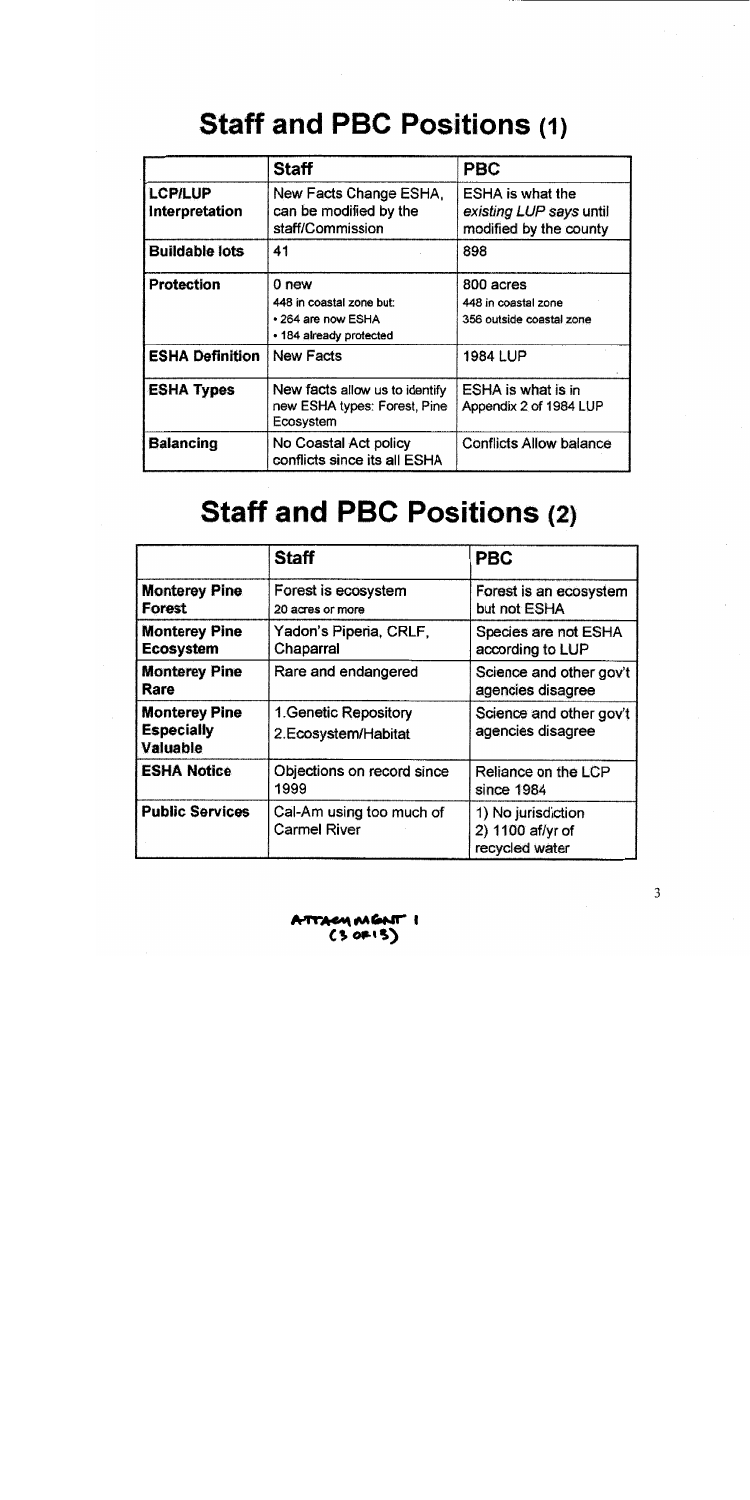

 $JUN$  1 2 2007

---Original Message-----From: Steve Blank [mailto:sblank@kandsranch.com] Sent: Monday, June 11, 2007 11:42 PM To: 'Mark Massara' Subject: RE: PBC

CALIFORNIA **COASTAL COMMISSIC V** CENTRAL COAST AREA

### Mark,

Thanks for the Pygmy forest ruling. BTW, I've been using the Topanga decision (attached) as the standard for findings.

I still wonder; the Pygmy Forest ruling was for an \_original LUP\_ not an amendment.

- To my naïve reading of the coastal act, the act seems to specifically treat amendments differently than original applications: Section 30514 specifically says that the commission shall make no determination as to whether a proposed \_amendment\_ raises a substantial issue as to conformity with the policies in of Chapter 3.

- While Cal. Civ. Proc. Code B 1094.5, defines prejudicial abuse of discretion as an agency's decision being unsupported by its findings or its findings being unsupported by the evidence.

- In the Pygmy Forest case it seems that the court held that the record demonstrated that pygmy forests were rare or valuable habitats and were easily disturbed or degraded by human activities and development within the meaning of Section 30107.5. Nothing in the Coastal Act allows denial of ESHA status to rare or valuable habitats just because they are partially protected outside the aegis of the act.

However, the problem with applying this ruling going forward, is that the record to date may not show that staffs claims about new ESHA were uncontested by equally credible scientific evidence. So it is possible that the findings may not supported by substantial evidence "in light of the whole record" Code Civ. Proc., ß 1094.5

I understand the staff's reluctance to exercise its authority under the Section 30519.5 of the Coastal Act – there's no teeth in the section - and while we should theoretically require a review of the Monterey County LCP, starting with the Del Monte Forest Land use Plan, it won't change the status quo.

Help me think through why every LCP/LUP amendment that contains a resource component does not become a defacto substitute for Section 30519.5 - but without the public and commissioners review? Why in essence we aren't rewriting the Coastal Act and existing LCP's an amendment at a time?

My apologies for amateur lawyering. Correct and edit the thinking as necessary.

steve

ATACHED: Topanga Decision

Monday June 11, 2007 **Date** 

**Signature of Commissioner** 

If the communication was provided at the same time to staff as it was provided to a Commissioner, the communication is not ex parte and this form does not need to be filled out.

If communication occurred within seven days of the hearing, complete this form, provide the information orally on the record of the proceeding and provide the Executive Director with a copy of any written material that was part of the communication.

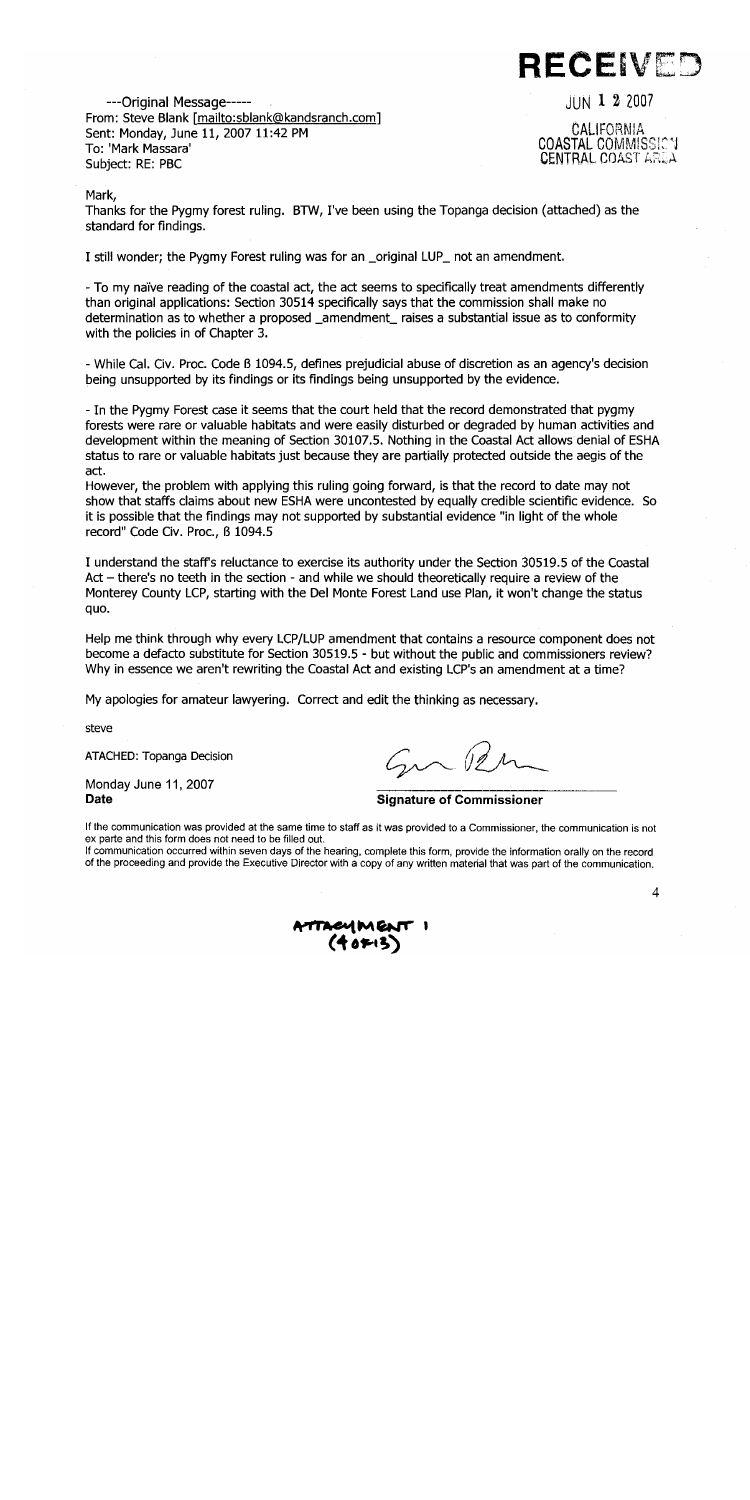### **DISCLOSURE OF EX PARTE COMMUNICATION**

Date and time of communication: Monday June 11, 2007  $-5:00 - 6:10 \text{pm}$ (For messages sent to a Commissioner by mail or facsimile or received as a telephone or other message, date/time of receipt should be indicated.)

Location of communication: **Telephone Call** (For communications sent by mail or facsimile, or received as a telephone or other message, indicate the means of transmission.) **RECEIVED** Ken Weiss, LA Times Person(s) initiating communication: **JUN 1 2 2007** 

Name or description of project:

Person(s) receiving communication:

ï

CALIFORNIA Monterey County LCP Amendme PASTAL COMMISSION

The conversation was wide ranging, covered multiple areas, with only some directly relevant to Monterey County LCP Amendment or matters in front of the commission. I've included those as well as discussion that covered agent influence of commissioners:

**Steve Blank** 

I received a call from Ken Weiss who identified himself as a reporter from the LA Times. (After the call I discovered that Ken had won the 2007 Pulitzer Prize for Explanatory Reporting for his Series on Altered Oceans.) Ken asked me for my view of the Pebble Beach matter. I said my role as a commissioner was to adjudicate between the staff's recommendations and the applicants request using the coastal act, requlations and the record at the hearing as a quide. I said that in this case the staff report alone was 200 pages with perhaps at least that again in attachments and memos from PBC. That the way I worked with this much information was to gather all the data and then summarize the staff and PBC's public positions as I understood them, as slides to help me sort out the claims. Then to listen to the testimony at the hearing. Ken asked me to send him those slides. Ken asked me how I would vote. I told him that I would tell him and everyone else on Wednesday.

Ken sequed the conversation to the role of agents in influencing the commission. I explained that my belief was that my role as a commissioner required me to get the best reasoned and thorough recommendations from staff that support the coastal act and regulations that I can. That while part of commissioners roles were judicial, the majority of the time we are acting in an administrative role (much like a planning and zoning commission.) That while our staff was the primary source of my data and recommendations, the coastal act specifically permits us to gather data from multiple sources. I mentioned that no staff likes when their work is questioned, however having staff respond to multiple points of view made their arguments stronger, not weaker. When people tell me "don't listen to anyone else" I tend to wonder if they were doing so because their arguments can not stand scrutiny.

Ken specifically asked if I thought it was a conflict having Rick Zbur or Susan McCabe stay at my house, I told him no. (I said that members of the staff had been at the house for dinner and I didn't think anyone believed that was a conflict.) I mentioned I had a standing offer for Mark Massara and the Sierra Club as well as the Commission staff to use the house for staff meetings or stay over if they wanted to. I didn't believe that listening to all points of view were a sign of influence but perhaps an indication of an open and inquisitive mind. We discussed a written code of conduct I had sent the agents/lawyers that asked them to respect how I will manage ex parte. Ken asked for a copy and I sent it to him. We talked a bit about the notion of public service, and why I was on the commission. Ken asked about whether money was an influence for commissioners, I said I couldn't speak for others, but I had refused to take salary or any reimbursement from the commission and that this was a small part of what I considered "public service."

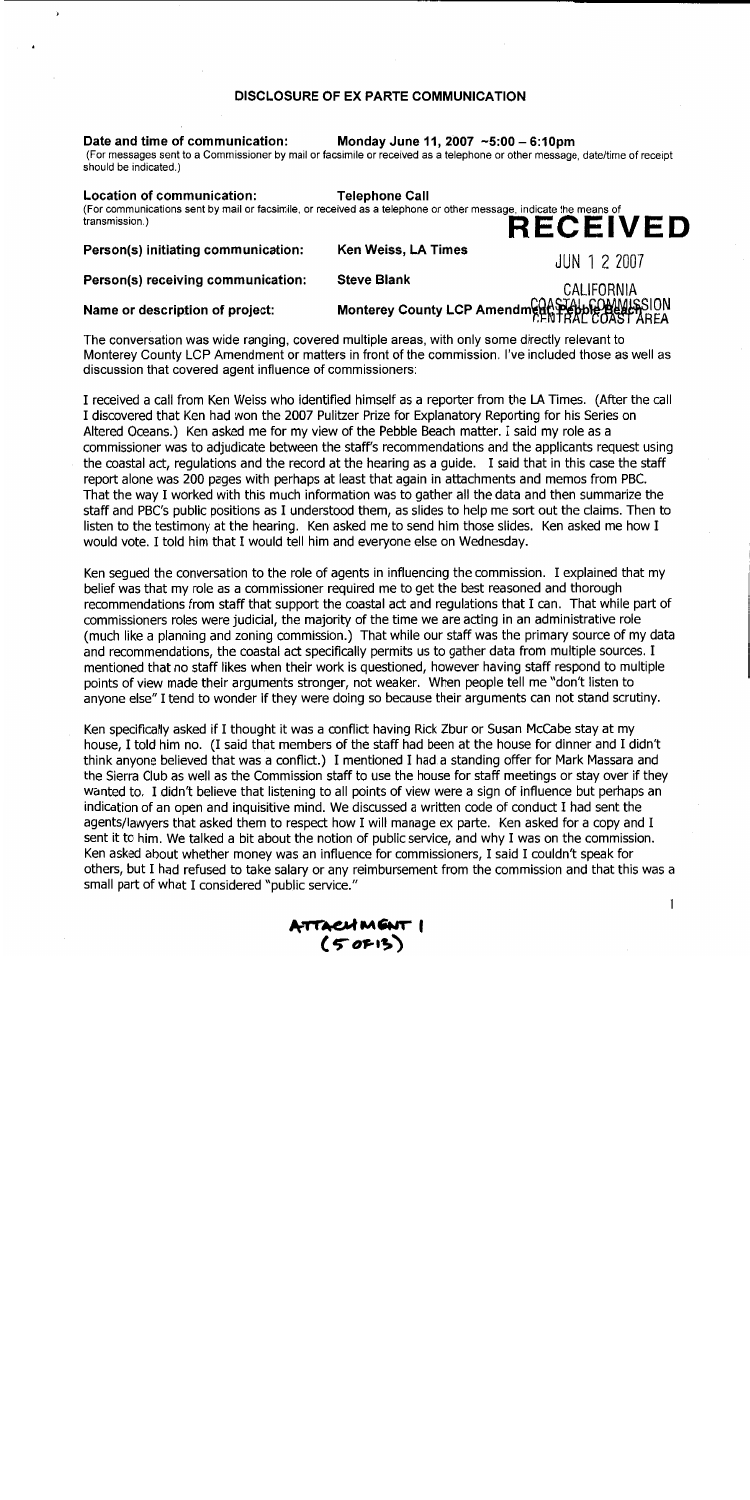From: steve blank <sblank@kandsranch.com> Date: Mon, 11 Jun 2007 16:59:24 -0700 To: <ken.weiss@latimes.com> **Conversation: Slides** Subject: Slides

## **Staff and PBC Positions (1)**

|                                  | <b>Staff</b>                                                                       | <b>PBC</b>                                                            |
|----------------------------------|------------------------------------------------------------------------------------|-----------------------------------------------------------------------|
| <b>LCP/LUP</b><br>Interpretation | New Facts Change ESHA,<br>can be modified by the<br>staff/Commission               | ESHA is what the<br>existing LUP says until<br>modified by the county |
| <b>Buildable lots</b>            | 41                                                                                 | 898                                                                   |
| Protection                       | 0 new<br>448 in coastal zone but:<br>• 264 are now ESHA<br>• 184 already protected | 800 acres<br>448 in coastal zone<br>356 outside coastal zone          |
| <b>ESHA Definition</b>           | New Facts                                                                          | 1984 LUP                                                              |
| <b>ESHA Types</b>                | New facts allow us to identify<br>new ESHA types: Forest, Pine<br>Ecosystem        | ESHA is what is in<br>Appendix 2 of 1984 LUP                          |
| <b>Balancing</b>                 | No Coastal Act policy<br>conflicts since its all ESHA                              | <b>Conflicts Allow balance</b>                                        |

## **Staff and PBC Positions (2)**

|                                                       | <b>Staff</b>                                 | <b>PBC</b>                                               |
|-------------------------------------------------------|----------------------------------------------|----------------------------------------------------------|
| <b>Monterey Pine</b><br>Forest                        | Forest is ecosystem<br>20 acres or more      | Forest is an ecosystem<br>but not ESHA                   |
| <b>Monterey Pine</b><br>Ecosystem                     | Yadon's Piperia, CRLF,<br>Chaparral          | Species are not ESHA<br>according to LUP                 |
| <b>Monterey Pine</b><br>Rare                          | Rare and endangered                          | Science and other gov't<br>agencies disagree             |
| <b>Monterey Pine</b><br><b>Especially</b><br>Valuable | 1. Genetic Repository<br>2.Ecosystem/Habitat | Science and other gov't<br>agencies disagree             |
| <b>ESHA Notice</b>                                    | Objections on record since<br>1999           | Reliance on the LCP<br>since 1984                        |
| <b>Public Services</b>                                | Cal-Am using too much of<br>Carmel River     | 1) No jurisdiction<br>2) 1100 af/yr of<br>recycled water |

ATTACUMENT!<br>(6 OF13)

 $\sqrt{2}$ 

 $\ddot{\phantom{a}}$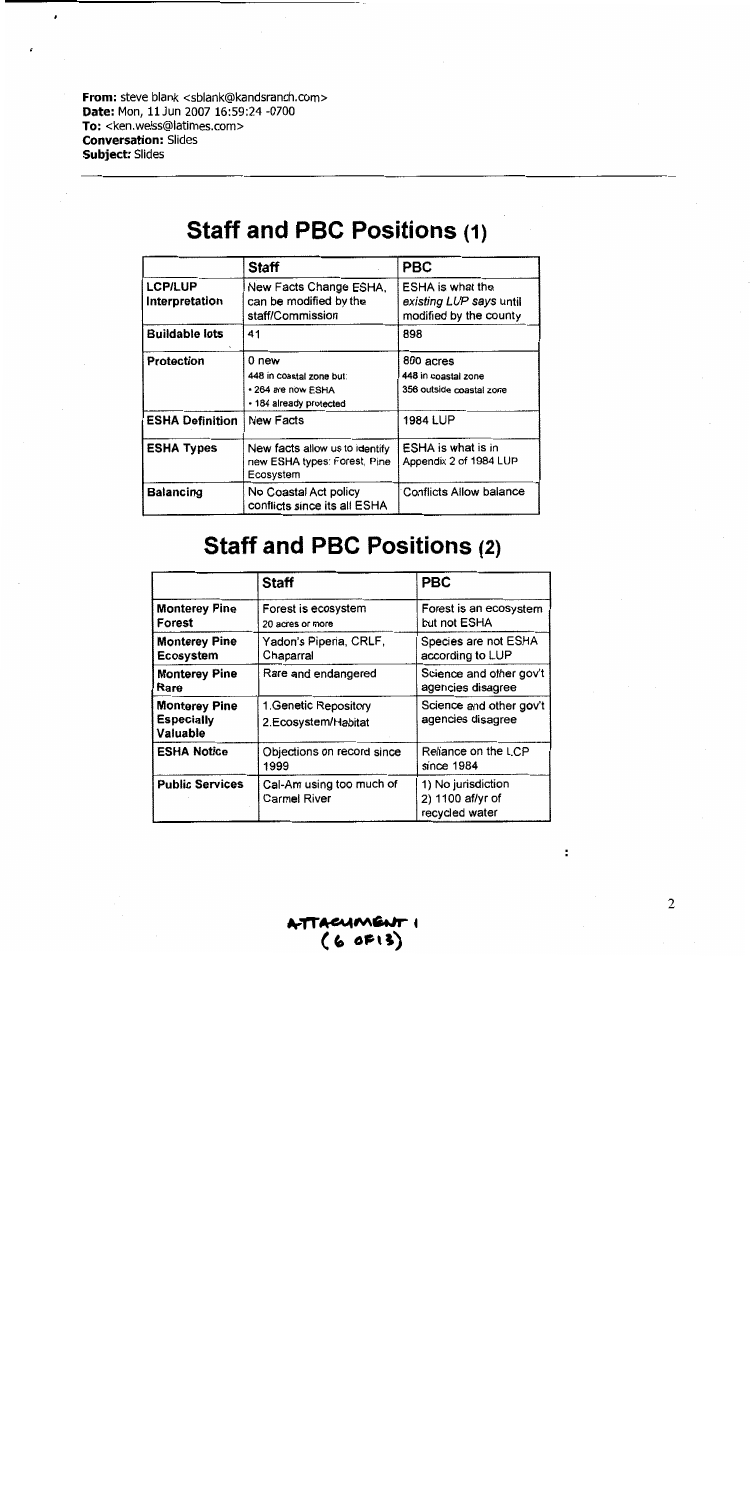From: steve blank <sblank@kandsranch.com> Date: Mon, 11 Jun 2007 18:16:24 -0700 To: <ken.weiss@latimes.com> **Conversation:** Steve Blank Coastal Commission Ex Parte Subject: FW: Steve Blank Coastal Commission Ex Parte

Ken, FYI. steve

ż

From: Steve Blank [mailto:sblank@kandsranch.com] Sent: Saturday, May 05, 2007 7:43 PM To: xxxx Cc: 'Hope Schmeltzer' **Subject:** Steve Blank Coastal Commission Ex Parte

To: Coastal Commission Agents From: Commissioner Steve Blank Subject: Ex Parte

Now with three months on the Coastal Commission (and more meetings that I would have imagined,) I want to share the conditions of how I will take ex parte.

1. Requests for ex parte need to be in writing via email to sblank@kandsranch.com

2. These emails need to state the item, the proposed ex parte meeting agenda, and the anticipated participants

3. Within 24 hours of an ex parte communication (in person or via the phone) with you and/or your client I need your written summary of the items we covered.

I will provide my version of the ex parte to the commission, but yours will be a subset of mine.

4. I prefer that ex parte occur more than 7 days before a commission hearing. If not, I will provide an oral, detailed description of our meeting at the hearing.

5. If the ex parte is at a commission hearing, I need a written summary of our meeting the evening before the item is heard.

6. I do not take ex parte on the day an item will be heard.

7. I will take no written materials (either in person or via email) that does not clearly state, "this item has been shared with the Coastal Commission Staff and all the Coastal Commissioners."

8. If you are representing a client who wants to send me materials, please instruct them to send them through you. If that is impossible, please ensure they follow the disclosure rule above. I throw out items unopened and unread that do not have the appropriate disclosure in bold in the cover letter, and delete emails that do not have that disclosure in the subject or first line of the message body.

9. I like to see projects first hand. We can save lots of meeting time if you can get me to the appropriate site. If we do so, I would like to invite the appropriate commission staff member so I can hear all points of view while looking at the project.

10. Assume I have read the staff material and your clients material.

11. I do not take breakfast, lunch or dinner, gifts, trips, honorariums, etc. If I forget to ask for a separate check, please remind me.

12. I do not take ex parte for items in litigation with the Commission.

I know each of the commissioners have different rules for ex parte, I'd appreciate if you can respect mine.

I look forward to continuing to work with each of you.

thanks,

steve

. \_\_\_\_\_\_\_\_\_\_\_\_\_\_\_\_\_\_\_\_\_\_\_\_\_\_\_\_

Steve Blank (415) 999-9924

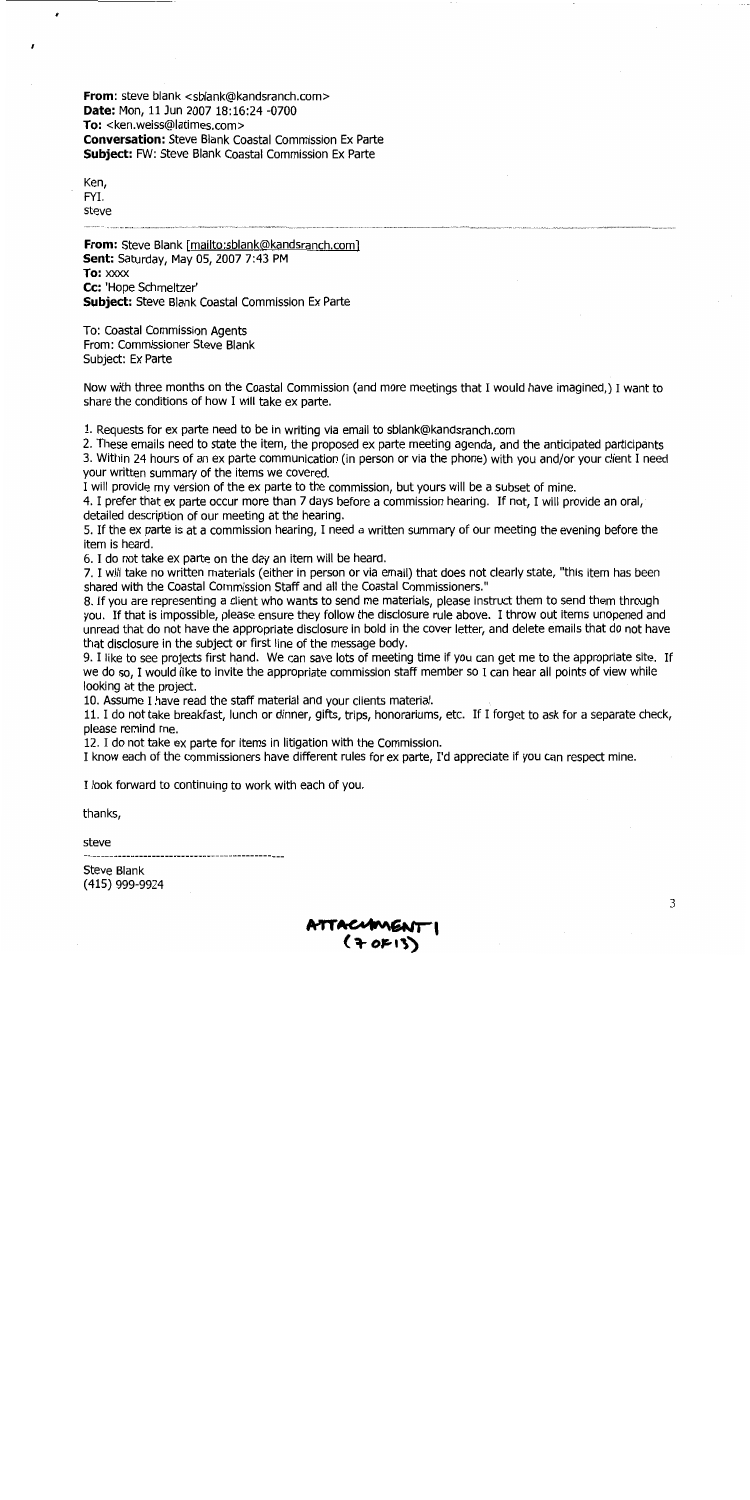$G_{\!\scriptscriptstyle\mathcal{M}}$ 02

Monday June 11, 2007 **Date** 

### **Signature of Commissioner**

If the communication was provided at the same time to staff as it was provided to a Commissioner, the communication is not ex parte and this form does not need to be filled out.

If communication occurred within seven days of the hearing, complete this form, provide the information orally on the record of the proceeding and provide the Executive Director with a copy of any written material that was part of the communication.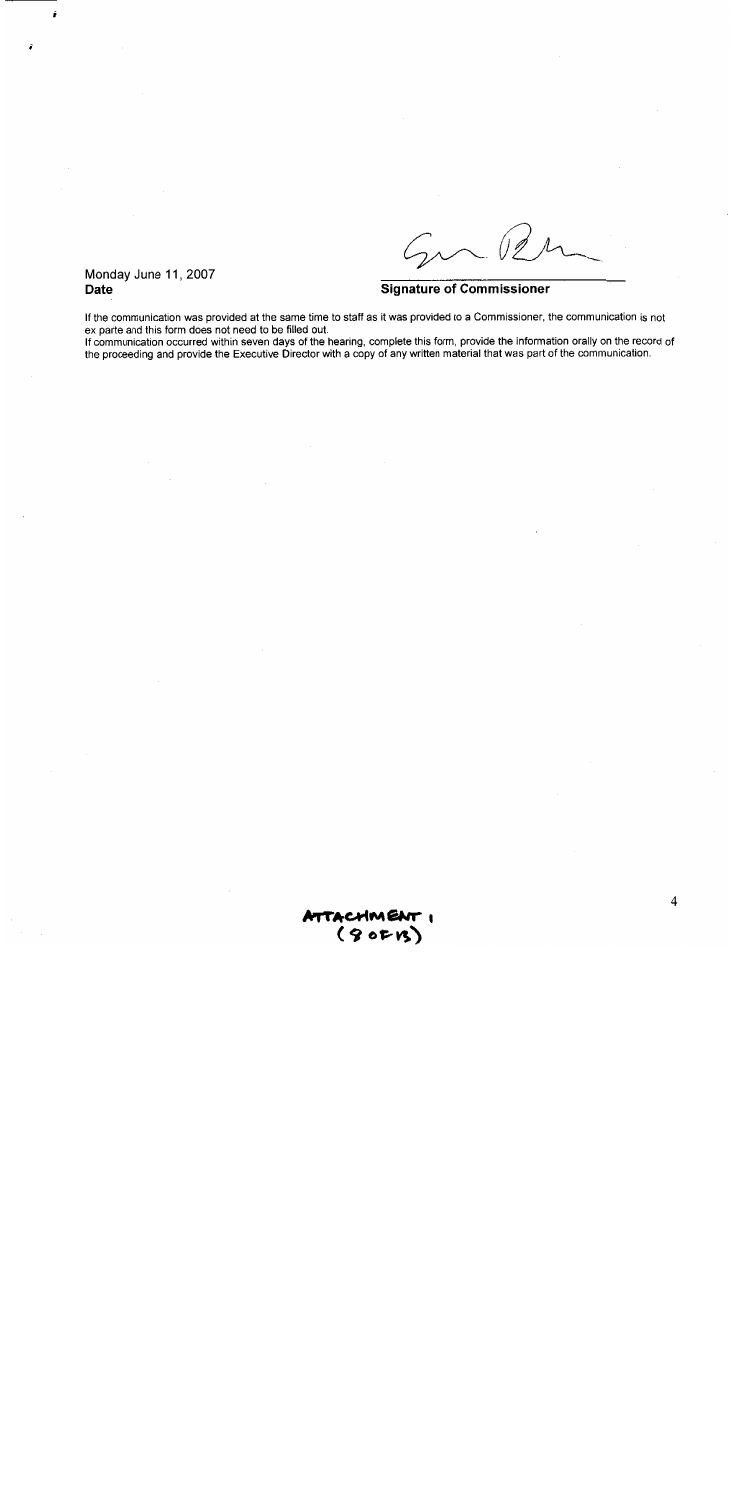# **RECEIVED**

JUN 1 2 2007

CALIFORNIA

COASTAL COMMISSION CENTRAL COAST AREA

### **DISCLOSURE OF EX PARTE COMMUNICATION**

#### Date and time of communication: Friday June 9, 2007; 3:00pm

(For messages sent to a Commissioner by mail or facsimile or received as a telephone or other message, date/time of receipt should be indicated.)

#### **Location of communication:** Café Borrone. Menio Park

(For communications sent by mail or facsimile, or received as a telephone or other message, indicate the means of transmission.)

Mark Massara, Sierra Club Person(s) initiating communication:

#### Person(s) receiving communication: **Steve Blank**

Name or description of project:

### Detailed substantive description of content of communication:

(If communication included written material, attach a copy of the complete text of the written material.)

Mark reviewed the Sierra Clubs concern over the destruction of pristine Monterey Pine Forest ESHA in the Del Monte forest. He gave me two "Save the Forest" postcards.

He shared with me the letter from Tony Lombardo describing Mark's characterization "as one of the most destructive projects ever proposed on the California Coast" as misrepresenting the facts.

Mark described his meeting with the Monterey Herald Editorial board. He said he was surprised that the Pebble Beach Company hadn't changed their proposal or followed up with any additional letters suggesting changes. And the company is characterizing the LCP amendment as a much better alternative to the existing LCP.

We discussed whether denying the LCP amendment meant that the commission would be explicitly approving all of the staffs findings – therefore in all but name, amending the existing Del Monte Land Use Plan without going through the formal process of doing so.

We discussed if an alternate action might be to have the commissioners:

- 1. Section 30514 specifically says that the commission shall make no determination as to whether a proposed amendment raises a substantial issue as to conformity with the policies in of Chapter 3.
- 2. Use its authority under CCR 13555(b) and the Coastal Act sections 30512 and 30513 (and CCR 13522-13542) to reject the LCP amendment. There is no requirement in the regs or act to detail the findings. That only applies to an original LCP submittal (Coastal Act sections 30514.1 specifically says findings are for new LCP applications.)
- 3. Direct the staff to exercise its authority under the Section 30519.5 of the Coastal Act and require a review of the Monterey County LCP, starting with the Del Monte Forest Land use Plan

This way the staff, the county, and the commissioners all get a voice into the review of the LCP as required by coastal act.

Friday, June 9, 2007 **Date** 

 $2\lambda\sim$  12  $\lambda$ 

**Signature of Commissioner** 

**Monterey County LCP Amendment, Pebble Beach** 

If the communication was provided at the same time to staff as it was provided to a Commissioner, the communication is not ex parte and this form does not need to be filled out.

If communication occurred within seven days of the hearing, complete this form, provide the information orally on the record of the proceeding and provide the Executive Director with a copy of any written material that was part of the communication.

 $\mathbf{1}$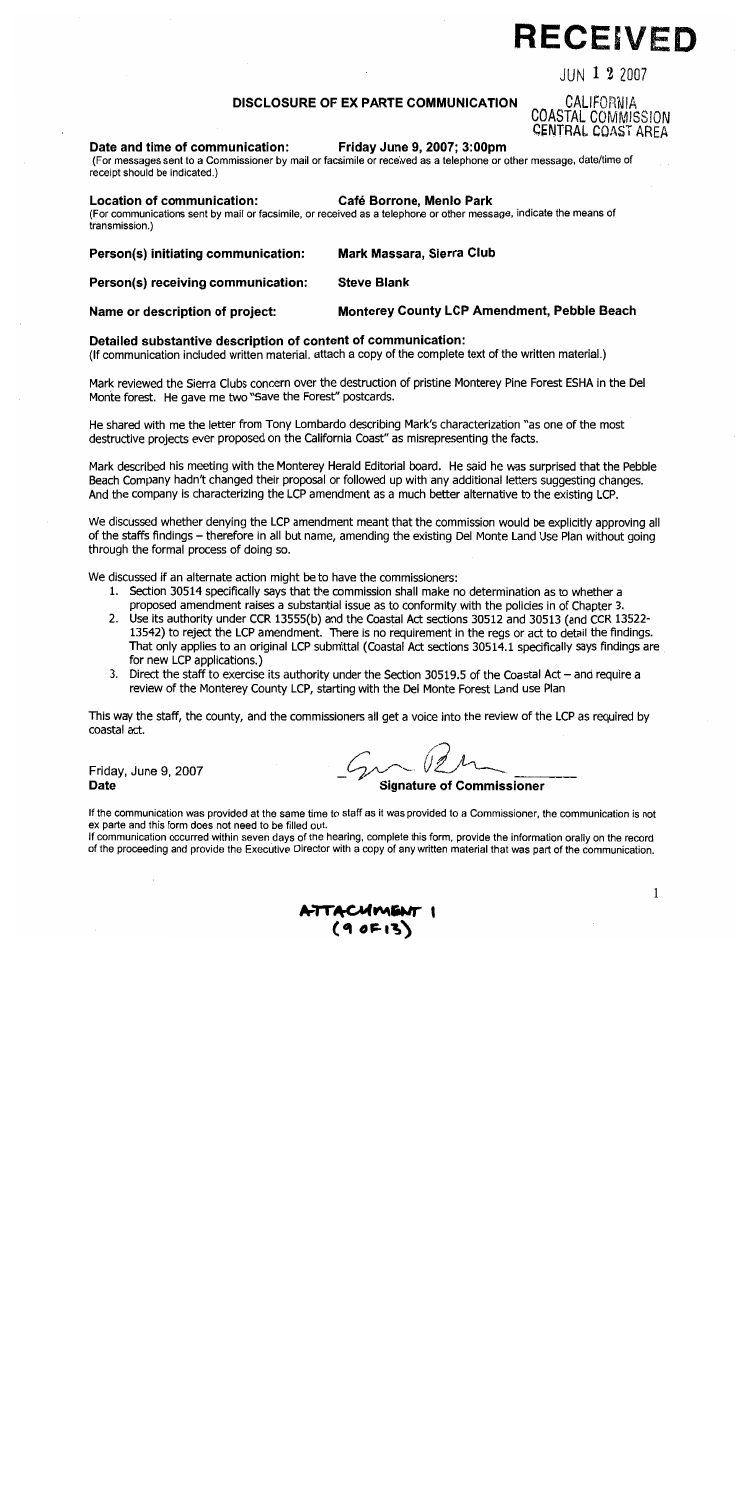### SENT BY:  $#$ ;

#### 2007/JUN/12/TUE 04:14 PM HUMBOLDT CO. ADMIN

PAGE 3/3 P. 002

### **FORM FOR DISCLOSURE OF EX PARTE COMMUNICATION**

May 16, 2007 - 10:00 a.m.

**RECEIVED** 

UIN 12 2007

CALIFORNIA **COASTAL COMMISSION CENTBAL BUAST AREA** 

Date and time of communication: (For messages sent to a Commissioner by mail or facsimile or received as a. telephone or other message, date time of receipt should be indicated.)

Location of communication: (For communications sent by mail or

facaimile, or received as a telephone or other message, indicate the means of transmission.)

Person(s) initiating communication:

Person(s) receiving communication:

Name or description of project:

Tony Lombardo

Eurcka, CA

**Bonnie Neely** 

Peeble Beach Project

Detailed substantive description of content of communication:

(If communication included written material, attach a copy of the complete test of the written material.)

Discussed the current certified LCP and its policies. Golf course already allowed in LCP, not an intensification of use. Discussed Measure A, an initiative that was passed by the voters in Monterey County in November of 2000. Presented information regarding the reduction of housing units, the old equestrian site, the quarry area, permanent set asides and Del Monte Forest. Mr. Lombardo indicated Fish and Game officials as well as Fish and Wildlife officials will be testifying in support of the project.

5/16/07

mature of Commissioner

Dafe

If the communication was provided at the same time to staff as it was provided to a Communicationer, the communication is not ex parts and this form does not need to be filled out.

If communication occurred seven or more days in advance of the Commission hearing on the item that was the subject of the communication, complete this form and transmit it to the Executive Director within siven days of the communication. If it is reasonable to believe that the connieted form will not arrive by U.S. mail at the Commission's main office prior to the commencement of the meeting, other means of delivery should be used, such as facsimile, overnight mail, or personal delivery by the Commissioner to the Executive Director at the meeting prior to the time that the hearing on the matter commences.

If communication occurred within seven days of the hearing, complete this form, provide the information orally on the record of the proceedings and provide the Executive Director with a copy of any written ATTACHMENT I material that was part of the communication.

 $(10.0F13)$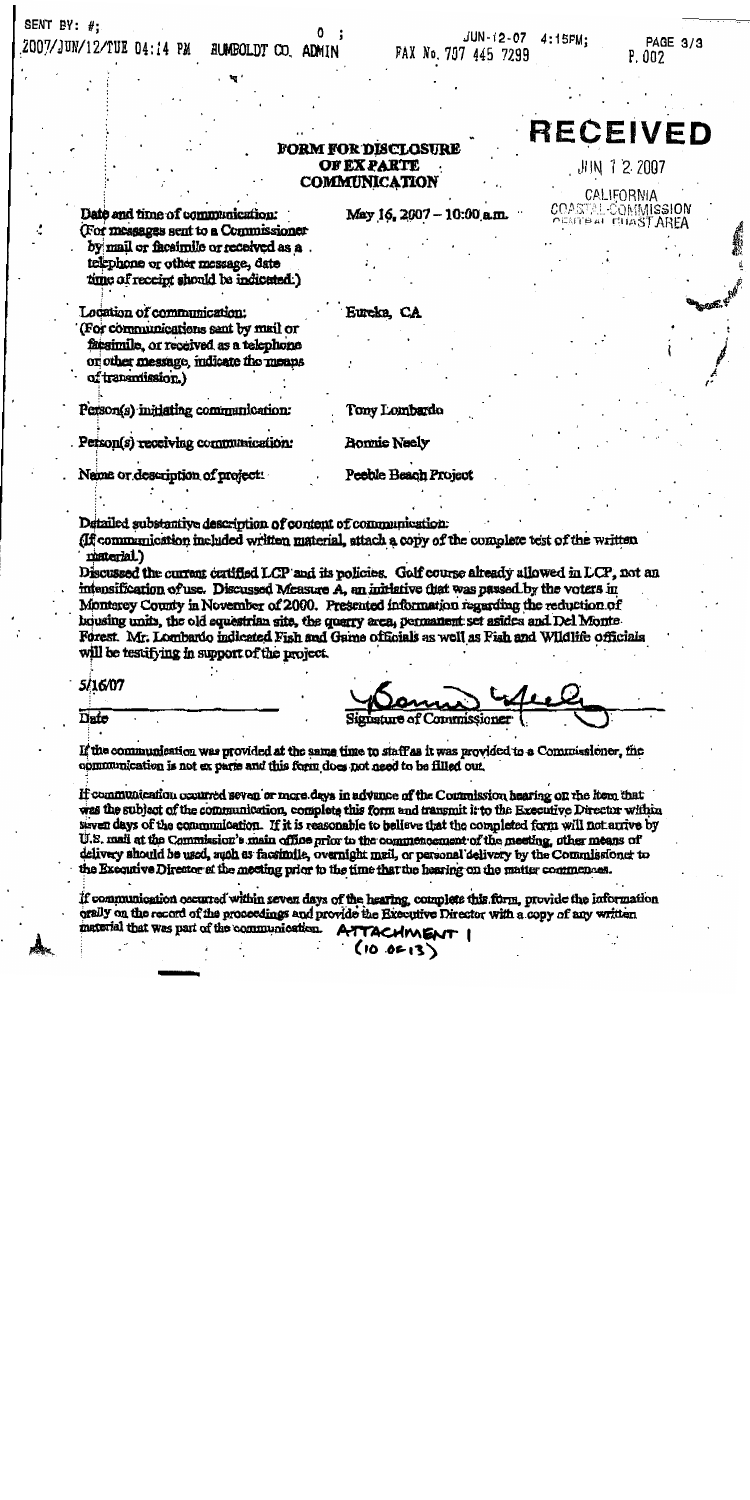# **RECEIVED**

### Diana Chapman

| From:            | Jeff Staben                                                                                                            | JUN $1\,2\,2007$                                       |  |
|------------------|------------------------------------------------------------------------------------------------------------------------|--------------------------------------------------------|--|
| Sent:            | Tuesday, June 12, 2007 7:09 AM                                                                                         | CALIFORNIA<br>COASTAL COMMISSION<br>CENTRAL COAST AREA |  |
| To:              | Charles Lester; Steve Monowitz; Dan Carl                                                                               |                                                        |  |
| Cc:              | Diana Chapman                                                                                                          |                                                        |  |
| Subject:         | FW: Commissioner Clark Ex Parte:: Monterey County LCP Amendment (Measure A) & Pebble<br>Beach Company Development Plan |                                                        |  |
| Importance: High |                                                                                                                        |                                                        |  |

fy records

-----Original Message-----From: Larry Clark [mailto:forelc@cox.net] Sent: Mon 6/11/2007 10:29 AM To: Jeff Staben  $C_{\mathbb{C}}$ : Subject: Commissioner Clark Ex Parte:: Monterey County LCP Amendment (Measure A) & Pebble Beach Company Development Plan

**Commissioner Clark Ex Parte:** 

Date: Monday 5/04/07 Location: El Segundo Parties: Clint Eastwood, Tony Lombardo, John Arriaga Subject: Monterey County LCP Amendment (Measure A) & Pebble Beach Company Development Plan

Discussion: I met with Clint Eastwood, Tony Lombardo, and John Arriaga at their request on Monday, 5/04/07 at my office in El Segundo and received their reaction to the Staff Report for the June 13th (W13b) agenda item regarding the Monterey County LCP Amendment (Measure A) & Pebble Beach Company Development Plan:

The following summarizes their inputs to me:

1. The conclusion reached by Coastal Commission staff in its report that no development whatsoever is allowed either under the proposed Measure A Local Coastal Plan amendment or the existing certified Local Coastal Plan is both factually and legally in error. This conclusion also ignores the history of twenty years of development that has been approved by the Coastal Commission in the Del Monte Forest as well as the existing policies

ATTACHIMENT I  $(100F13)$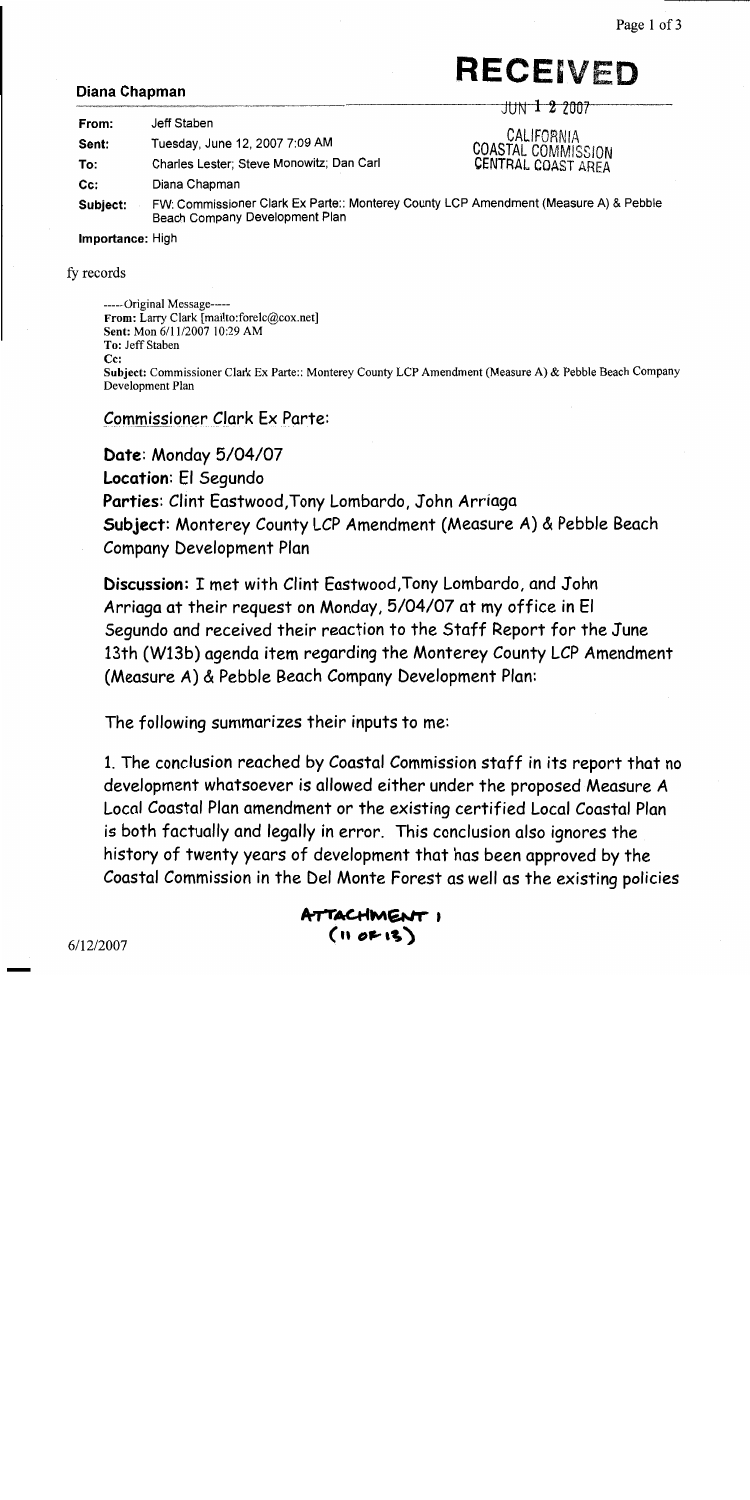allowing development in the Del Monte Forest contained in the certified Local Coastal Plan

2. The staff report's definition of ESHA which is based on conclusions having to do with global rarity, rapid global climate change and genetic repositories are inconsistent with the language of the existing certified Local Coastal Plan and Coastal Act definitions of what are environmentally sensitive habitats.

3. Neither the California Department of Fish and Game nor the U.S. Fish and Wildlife Service in their review of the environmental impacts associated with both Measure A and the development of a project which could result from the approval of Measure A reach the conclusions reached by the Coastal Commission staff.

4. The arguments in the staff report that allowing mitigation outside the coastal zone is akin to saying it could destroy all the habitat in the coastal zone as long as it existing outside the coastal zone is clearly not what is being proposed here. In fact the opposite, the overwhelming majority of the pine forest and other habitats in the Del Monte Forest as a component of Measure A are receiving greater protection than they have under the existing certified Local Coastal Plan and the approval of Measure A will give the Commission the opportunity to further protect the Monterey pine forest habitat through mitigations which can be imposed on Monterey pine forest lands owned by Pebble Beach Company adjacent to the coastal zone.

The meeting concluded with my indicating to Messieurs Eastwood, Lombardo, and Arraga that until all the testimony and inputs are received by the Commission at the hearing on the 13th, I remain undecided but objective in considering all inputs before making a decision.

> ATTACHMENT I  $(120F13)$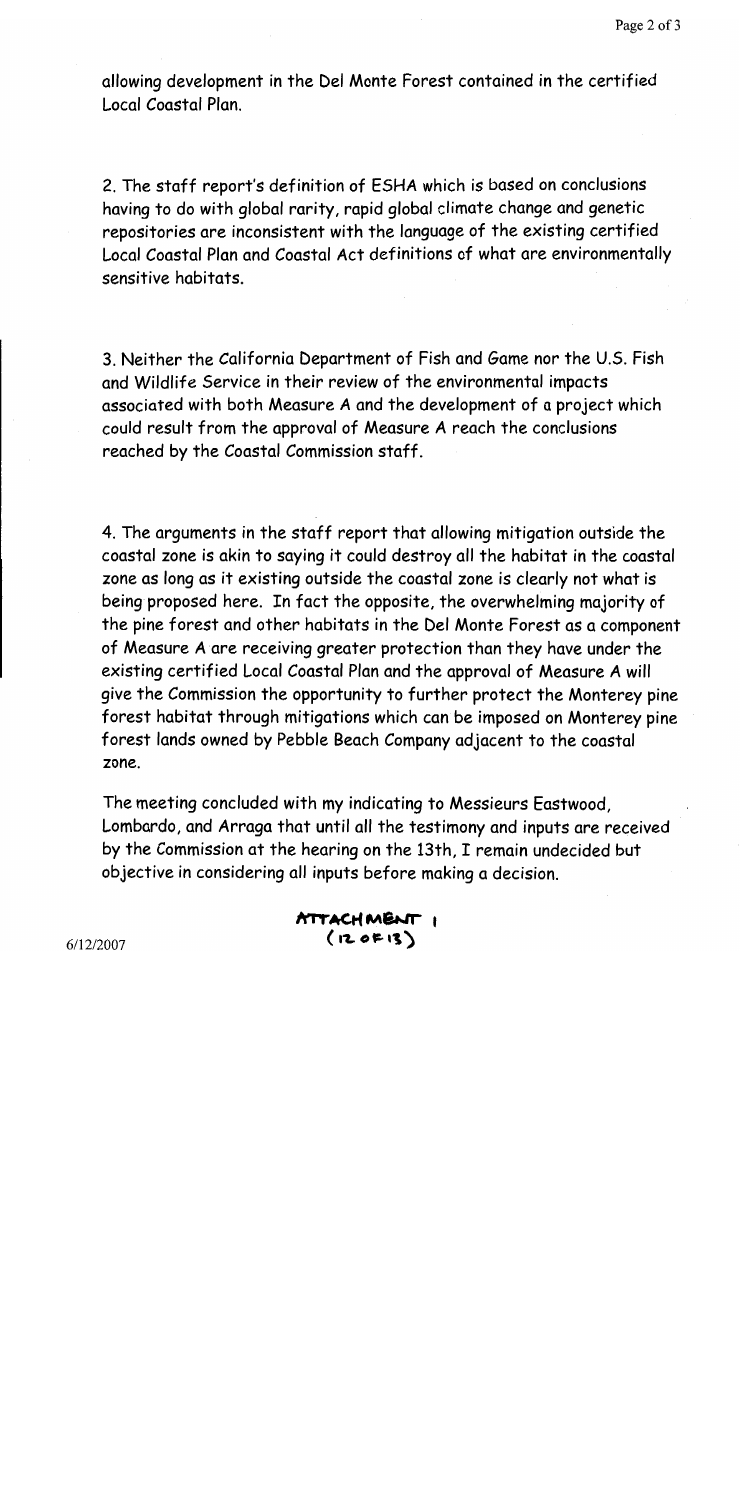## Larry Clark

## Coastal Commissioner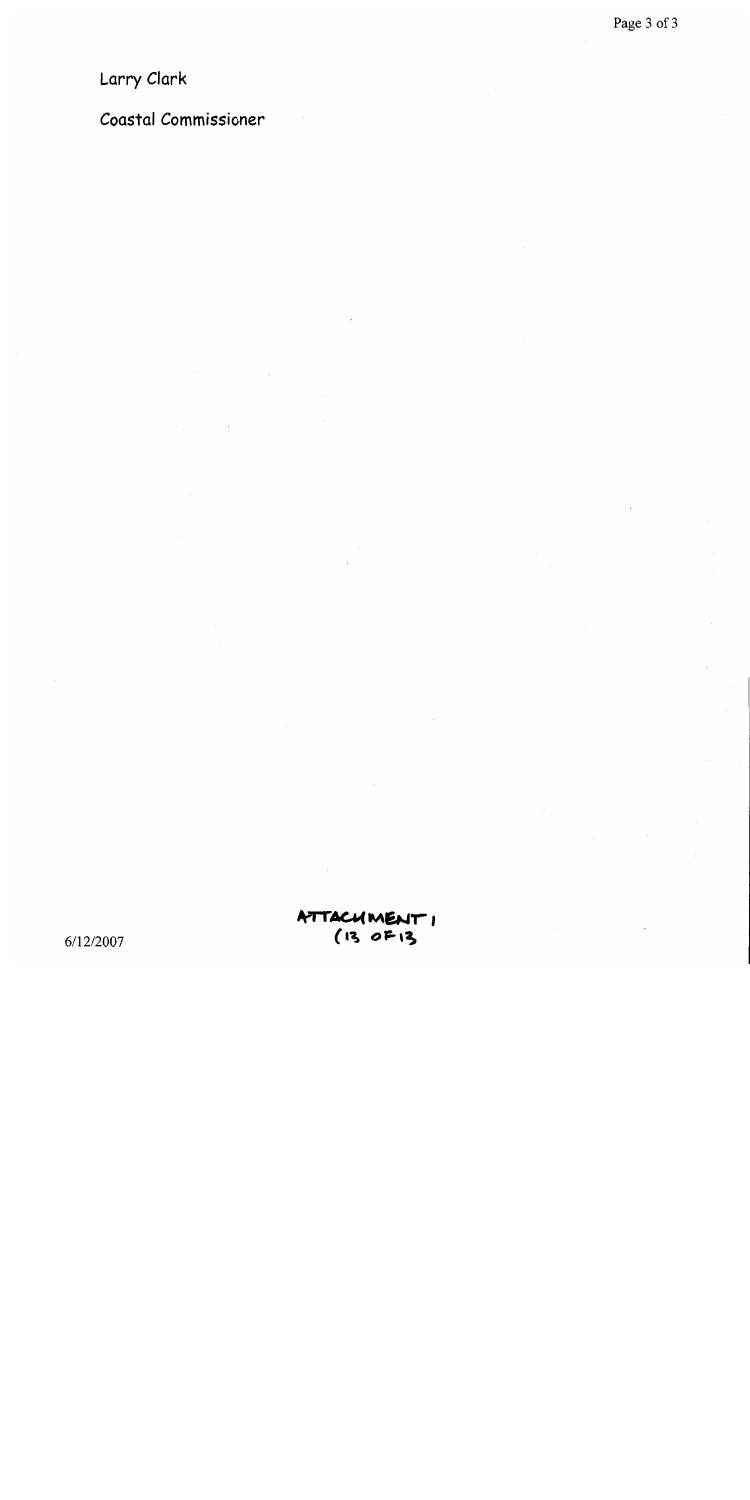### CALIFORNIA COASTAL COMMISSION

45 FREMONT, SUITE 2000 SAN FRANCISCO, CA 94105-2219 VOICE AND TDD (415) 904-5200 FAX (415) 904-5400



MEMORANDUM

FROM: John Dixon, Ph.D. Ecologist

TO: Dan Carl

Shaggy-bark manzanita in the Del Monte Forest SUBJECT:

DATE: June 1, 2007

Documents reviewed:

Hickman, J.C., ed. 1993. The Jepson Manual. Higher Plants of California. Berkeley and Los Angeles: The University of California Press.

Munz, P.A. and D.D. Keck. 1959. A California Flora. Berkeley: University of California Press.

Vasey, M. 2006. Letter to J. Dixon (CCC) regarding the taxonomic status of shaggybark manzanita.

Shaggy-bark manzanita (Arctostaphylos tomentosa) is characterized by the presence of a burl, gray shredding bark, and leaf surfaces that are not alike (the lower surface is generally covered with fine hairs). It is a relatively uncommon species that is generally restricted to sandy soils in the coastal fog zone in Monterey County, with a few occurrences as far south as northern San Luis Obispo County. Shaggy-bark manzanita is one of the diagnostic species of central maritime chaparral where it usually occurs with one or more other narrowly endemic manzanita species and other more common chaparral species such as huckleberry and salal. Central maritime chaparral occurs as a distinct vegetation type that typically includes other common chaparral species such as chamise and mountain lilac, and it occurs as an understory component within Monterey pine forest. The dynamic relationship between maritime chaparral and Monterey pine forest is probably a function of the fire cycle, with the prominence of chaparral declining with time since the last fire and increased shading by maturing forest trees. Within the Del Monte Forest, maritime chaparral, characterized by the presence of both shaggy-bark manzanita and the rare Hooker's manzanita (CNPS 1b), is a common component of the Monterey pine forest understory. The prostrate growth form of the Hooker's manzanita in the forest is unusual and may indicate a variety unique to the Del Monte Forest. Central maritime chaparral is considered a rare community type by the California Department of Fish and Game.

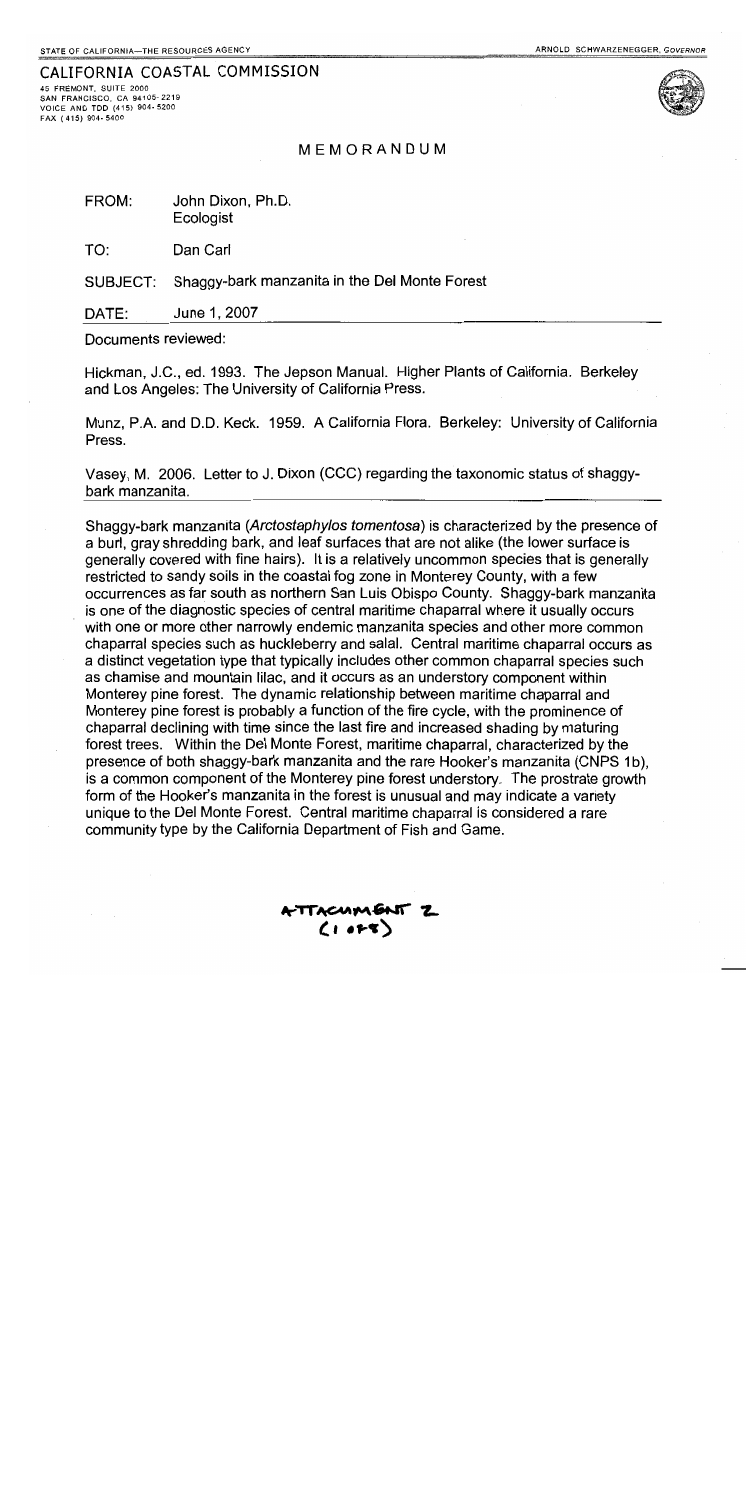Areas containing significant occurrences of a particular form of shaggy-bark manzanita. A. tomentosa var hebeclada, are specifically designated as Environmentally Sensitive Habitat Areas in the LUP. Therefore, the distribution of the variety is of interest. Surprisingly, this issue was not even addressed in the EIR or any of the technical documents upon which it was based. This lapse probably reflects practical difficulties in identification resulting from a change in taxonomy within the genus Arctostaphylos that had taken place. At the time of certification of the LUP, the identification of the species A. tomentosa was clear enough, but the description of the variety hebeclada in Munz and Keck (1959) was ambiguous. Although many of the individual shaggy-bark manzanita that are present today may have been alive then, there is no good way to determine how they would have been assigned to variety at that time. By the time the EIR was being developed, there was a new taxonomy of manzanita in the Jepson Manual authored by P.V. Wells that lumped together morphologically dissimilar taxonomic entities and subsumed the earlier varieties in newly described subspecies. The taxonomy of this group is currently be revised once again for the new edition of the Jepson manual by Mike Vasey and his colleagues. Shaggy-bark manzanita will no longer be lumped with the group of manzanita that have smooth red bark and its distribution will be recognized as essentially the same as it was when the LUP was certified. Variety hebeclada is again recognized, though elevated to subspecies and described using unambiguous characters. A. tomentosa ssp. hebeclada is currently considered to restricted to the Del Monte Forest and an area near Jack's Peak. It is very rare and intermixed with the other more common forms of shaggy-bark manzanita. We observed A. tomentosa ssp hebeclada in Area 11. It probably occurs as rare individuals in the central maritime chaparral understory in many areas of the Del Monte Forest. It does not occur in discrete stands. Therefore, intensive field work would be required to inventory this subspecies.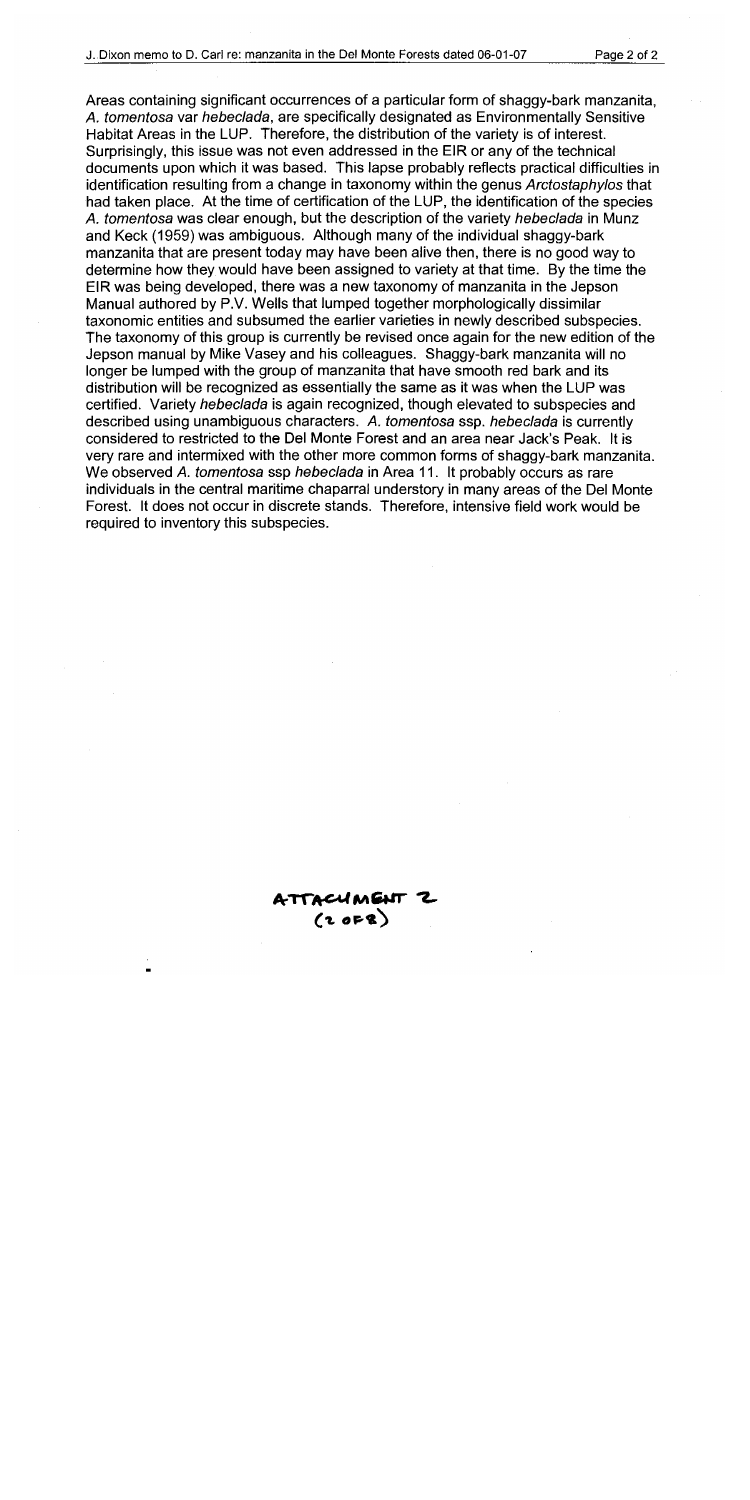

**San Francisco State University** 1600 Holloway Avenue San Francisco, California 94132

Department of Biology Telephone 415/338-1548 Facsimile 415/338-2295

# RECEIVED

May 28, 2007

John D. Dixon, Ph.D. Ecologist California Coastal Commission 710 "E" Street, Suite 200 Eureka, CA 95501

 $JUN$  0 4 2007

CALIFORNIA COASTAL COMMISSION CENTRAL COAST AREA

Subject: Site visit to Pebble Beach properties (May 11, 2007)

Dear Dr. Dixon:

Per your request, I accompanied you and Dan Carl (also from the Coastal Commission) on a site visit to several areas within the Del Monte Forest that are part of a proposed future development. You requested my assistance primarily to identify manzanita species (Arctostaphylos) that occur on these lands. This letter will serve as a written confirmation of my observations and the information about manzanitas on this site that were relayed to you and Mr. Carl at the time of this visit.

By way of background, my assistance was requested because of my expertise in manzanita taxonomy. I have been working with my colleague, Dr. Tom Parker, and with several graduate students at San Francisco State University, for over 16 years as part of an effort to prepare a treatment of *Arctostaphylos* for the Flora of North America project. Our treatment (Parker and Vasey, in review) is due out next year. Tom and I later joined with Dr. Jon Keeley to prepare another, similar treatment for the 2<sup>nd</sup> edition of the Jepson Manual that is also due out next year (Parker et al., in review). This work has included extensive field surveys and collections, examination of herbarium specimens, morphological analyses, and molecular genetic analyses. As a result of our study, a number of important changes will be made to the status of several manzanitas in California, including the two species that occur in the Del Monte Forest. Accordingly, I will briefly describe how the old taxonomic treatment relates to the new treatment, and also what we saw during our field visit that relates to both as well. These changes are also documented in a scientific paper submitted and accepted for publication by Madroño (Journal of the California Botanical Society) entitled "Taxonomic revisions in the genus Arctostaphylos (Ericaceae)" by V. Thomas Parker, Michael C. Vasey and Jon E. Keeley. Although not yet published, I will draw from this paper in the following discussion.

During our visit, we went to six areas: (1) upper Sawmill Gulch; (2) Area  $11 - F1$ ; (3) Area 12 - F2; (4) Area 13; (5) Area 14; (6) Area 15; and (7) Area 16. Common to each area were two species of manazanitas: Arctostaphylos tomentosa (shaggy-barked manzanita) and A. hookeri (Hooker's manzanita). In upper Sawmill Gulch and Area 11, A. tomentosa was particularly abundant, clearly representing the dominant understory species below a woodland-like Monterey pine canopy. In the other five areas, A.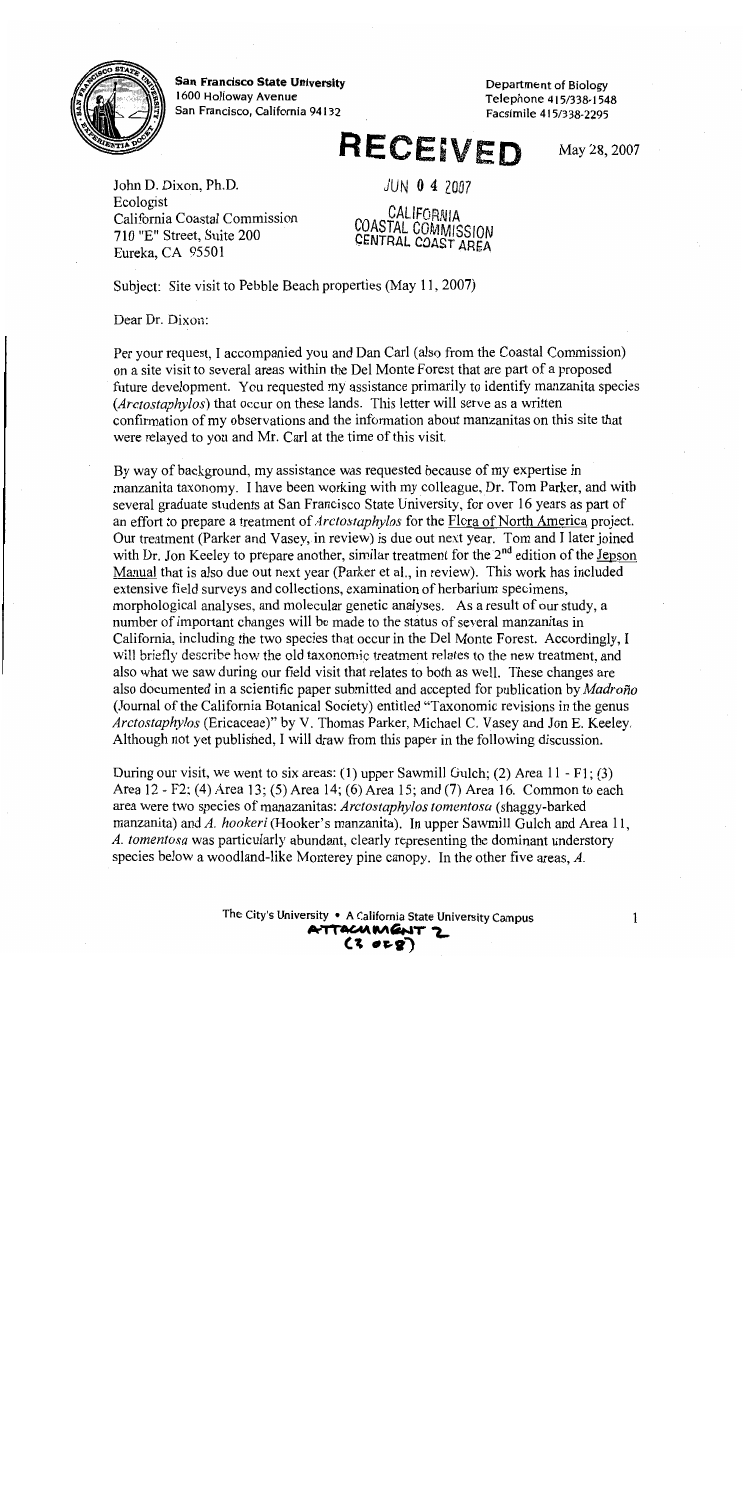tomentosa occurred as scattered individuals that were prominent but not as dominant. In upper Sawmill Gulch, A. hookeri was also present as low, prostate mats. In all of the other areas visited, this same, low prostate habit was characteristic of A. hookeri in these stands, with only a few low, mounding individuals observed the entire day. In Areas 12, 13, 14, 15, and 16, the  $A$ . hookeri was barely distinguishable from low perennial bunchgrasses that were the dominant vegetation under the Monterey pine canopy in these sites. Also, in both upper Sawmill Gulch and Area 11, I observed different subspecies of A. tomentosa occurring inter-mixed in these stands. While A. tomentosa subsp. *tomentosa* was prominent, I also observed many individuals of A. tomentosa subsp. bracteosa in the same stands. Also, in Area 11, I saw two individuals of a third subspecies, A. tomentosa subsp. hebeclada.

This latter finding invites a digression to discuss changes to the status of  $A$ . tomentosa that will appear in the new Jepson Manual and Flora of North America treatments. For a combination of reasons detailed in the *Madroño* paper described above, we are splitting the A. tomentosa complex as treated in the current Jepson Manual into two species complexes - A. tomentosa (including all subspecies with persistent, grey shreddy bark on their primary and secondary stems) and A. crustacea (including all subspecies with smooth red bark on their primary and secondary stems). This change makes A. tomentosa (the entity that occurs at Del Monte Forest) a much more geographically restricted species than the old treatment. Now,  $A$ . tomentosa will consist of four subspecies  $(A)$ . tomentosa subsp. tomentosa, A. tomentosa subsp. bracteosa, A. tomentosa subsp. hebeclada, and A. tomentosa subsp. daciticola). Two of these subspecies (A. tomentosa subsp. bracteosa and A. tomentosa subsp. hebeclada) only occur in Monterey County and A. tomentosa subsp. hebeclada is particularly rare, so far being found only on Jack's Peak and the Del Monte Forest. Arctostaphylos tomentosa subsp. tomentosa is also predominantly found in Monterey but occurs sporadically along the Big Sur coast and barely enters northern San Luis Obispo County. The fourth subspecies (A. tomentosa subsp. *daciticola*) is also very rare and is found only on coastal uplands near Morro Bay. At present, A. tomentosa subsp. hebeclada is not recognized in the Jepson Manual so it is not currently in the natural inventory data base but we expect this to change once the new Jepson Manual comes out.

You asked me to clarify the status of the A. tomentosa treatment in A Flora of California (Munz 1959, 1968). The treatment in Munz was published in 1959. It was consistent with a paper Munz published in Aliso (Munz 1958). The A. tomentosa that we were seeing at the Del Monte Forest described in Munz is the same A. tomentosa described by Wells in the Jepson Manual and it is the same as we recognize in the upcoming Jepson Manual ( $2^{nd}$  Edition). It is A. tomentosa (Pursh) Lindley. It has shreddy bark, a burl, branchlets with short dense pubescence (tomentum), and bifacial leaves with dense pubescence on the lower leaf surface. Munz did not describe this as a variety (e.g. A tomentosa var. tomentosa) but he did recognize three varieties within A. tomentosa, one of which is A. tomentosa var. hebeclada and another of which is A. tomentosa var. trichoclada (the var. tomentosiformis is not relevant here so lets leave it out for simplicity's sake). The so-called A. tomentosa var. trichoclada (DC) Munz is the same thing as A. tomentosa subsp. bracteosa (DC) Adams. This is the A. tomentosa with long

ATTACUMENT 2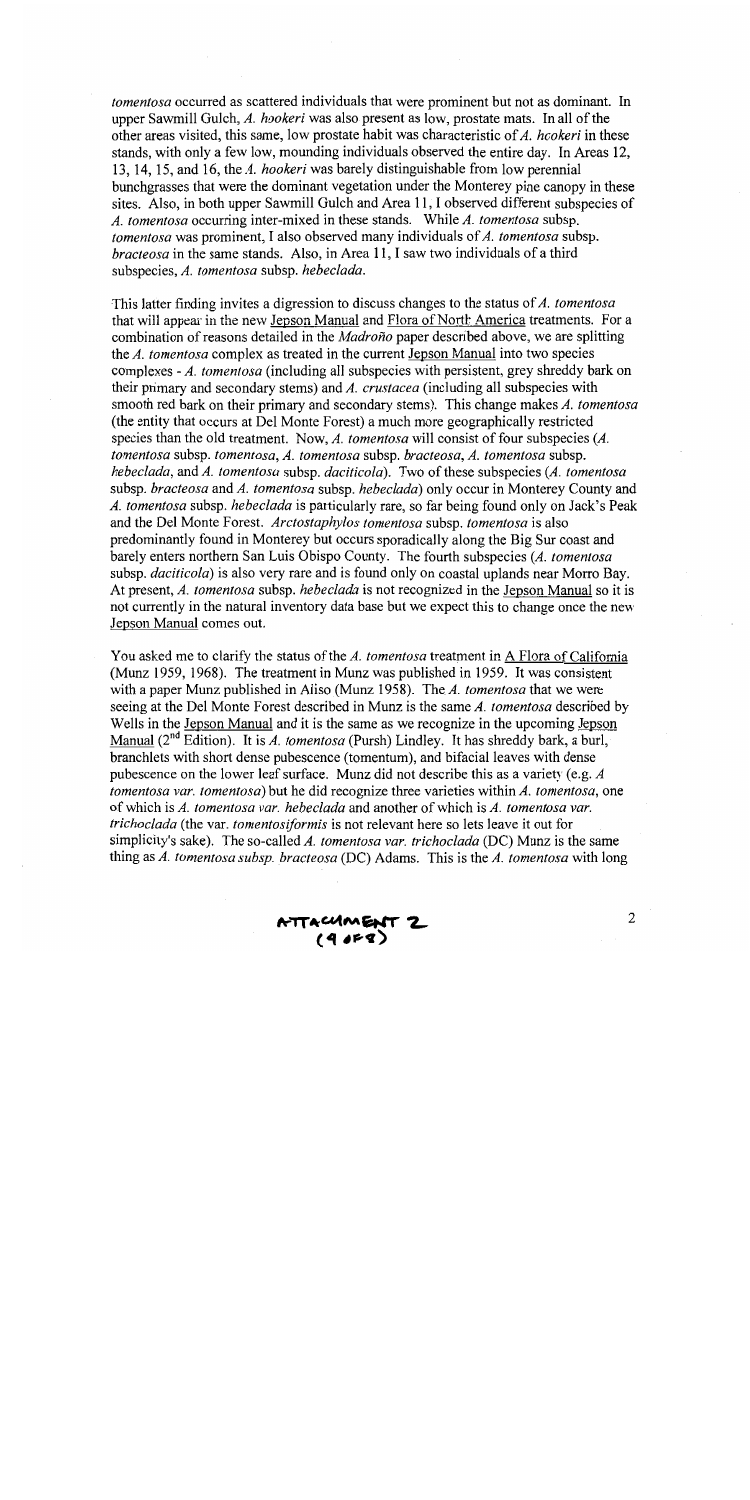glandular hairs on its stems, inflorescence, and pedicels. The confusion dates back to DeCandolle and is not worth explicating. Suffice it to say that Wells (1968, 1987, 1993, and 2000) submerges *trichoclada* into *bracteosa* and we do the same in our treatment. So, the majority of individuals that we would have seen in the Del Monte Forest in 1980 using Munz would have keyed either to A. tomentosa or A. tomentosa var. trichoclada (which we now call A, tomentosa subsp. bracteosa).

Munz built his treatment of A. tomentosa off treatments prepared earlier by Adams (1940) and McMinn (1939). McMinn (p. 412) recognized A. tomentosa var. hebeclada and key characters he mentions are "pedicels glabrous, leaves pale green, glabrous but dull above, tomentulose, puberulent, or nearly glabrous beneath". Note that he doesn't say anything about leaf size differences. McMinn treats A. bracteosa as a separate species. Adams also recognizes A. tomentosa var. hebeclada but does not include it in his key and he includes  $\overline{A}$ . bracteosa as a subspecies of  $\overline{A}$ . tomentosa. He also mentions the lower leaf being "glabrous, puberulent, or tomentulose" (i.e. sparsely hairy). Adams is the one who suggests the leaves of var. *hebeclada* are slightly larger than  $\vec{A}$ . tomentosa (we have not found this to be the case). Munz apparently picked that up from Adams. These subtle leaf differences were never given much credence other than by Adams and Munz (that is, subsequently, by Wells or by us). In 1968, Wells erected a problematic trinomial system for the burl-sprouting A. tomentosa complex (Madrono 19:1999). Wells lumped the smooth barked A. crustacea and shreddy barked A. tomentosa together. He then broke up  $A$ . tomentosa into a series of subspecies with two forms each (usually either glandular or non-glandular). So, A tomentosa subsp. bracteosa (a long-haired, glandular entity) became A. tomentosa subsp. bracteosa f. trichoclada and the nonglandular, essentially glabrous entity became A. tomentosa subsp. bracteosa f. hebeclada. Even though Munz added a supplement in 1968, the new Wells treatment did not make it into that treatment. The Jepson Manual editors refused to go along with Wells' trinomial system and, therefore, in 1993, the "hebeclada" variant dropped into synonymy with A. tomentosa subsp. bracteosa in the first edition of the Jepson Manual (Wells 1993).

Both Adams and McMinn recognize that A. tomentosa var. hebeclada (which we now call A. tomentosa subsp. hebeclada) is restricted in distribution. McMinn (1939) writes that "this variety occurs in the pine woods and adjacent open areas around Monterey Bay. It is quite similar in aspect to  $A$ . bracteosa but lacks the glandulosity characteristic of that species". Adams (1940) simply says "In open pine woods near the coast, Monterey Co., Calif." (p. 57).

Today, based on our field observations and collections, as well as our analysis of this taxonomic history, we recognize A. tomentosa subsp. hebeclada (DC) V.T. Parker, M.C. Vasey, and J.E. Keeley as  $\vec{A}$ . tomentosa individuals that generally lack long glandular hairs, have densely pubescent stems and are largely glabrous on the underside of the leaves (Parker et al. In press). Such individuals co-occur in a mixed population with  $A$ . tomentosa subsp. bracteosa (individuals with long glandular hairs and mixed hairiness on lower leaves) primarily on Jack's Peak and there are also individuals of this subspecies in the Del Monte Forest (as we saw). To summarize, A. tomentosa subsp. tomentosa occurs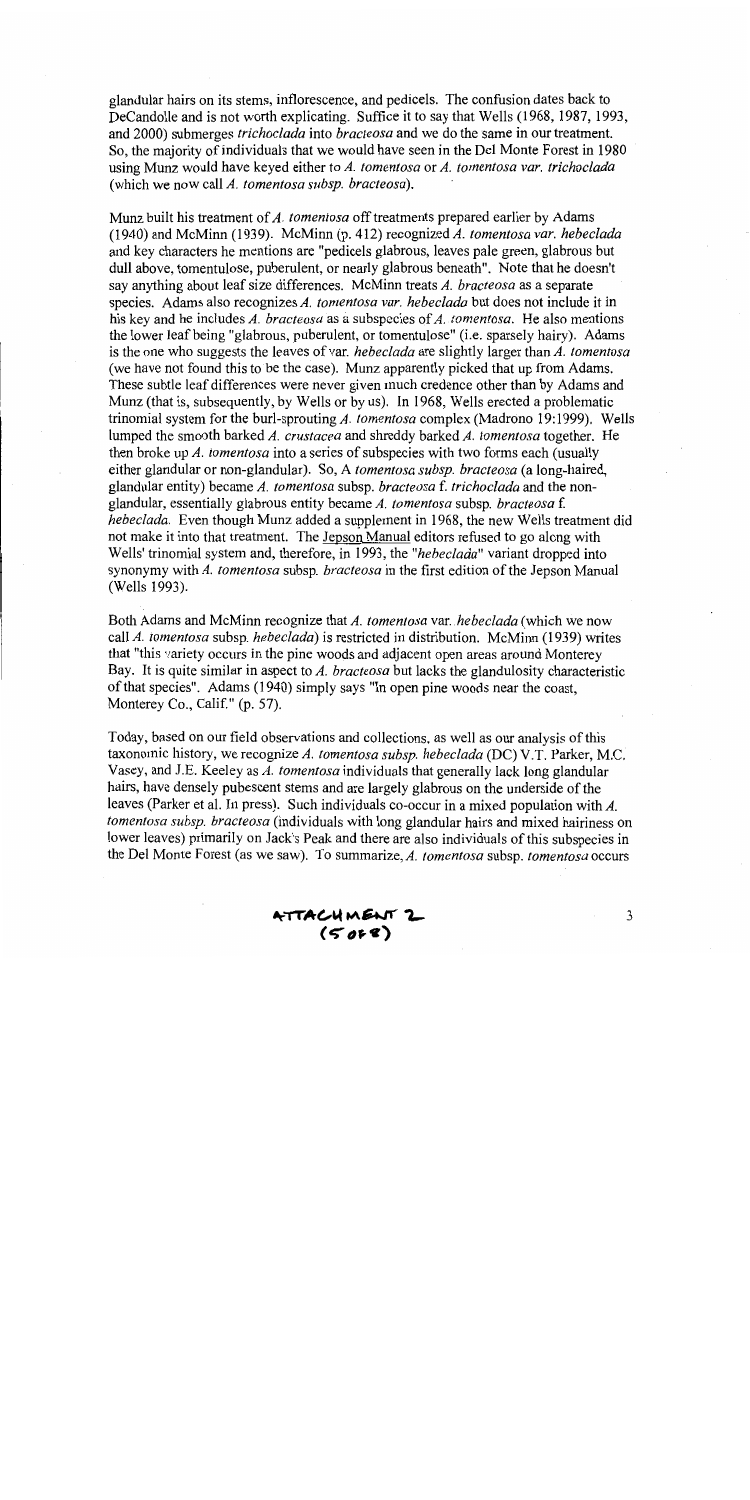from Fort Ord down the coast to San Luis Obispo and is the most widespread member of this complex. Arctostaphylos tomentosa subsp. bracteosa is more restricted, ranging from Fort Ord to Point Lobos. Arctostaphylos tomentosa subsp. hebeclada is only known from Jack's Peak and the Del Monte Forest. It is as limited in distribution as Arctostaphylos tomentosa subsp. daciticola in San Luis Obispo County.

Another key point that is raised by this new classification of the A. tomentosa complex is that all of these subspecies are found in maritime chaparral that is associated with the coastal fog zone. In this sense, A. tomentosa is an excellent indicator of maritime chaparral. During our visit, I observed stands of what I would call maritime chaparral (evergreen, sclerophyllous shrub-dominated vegetation) associated with the upper canopy of Monterey pine. Coastal closed cone conifer forests and maritime chaparral clearly have a dynamic relationship as revealed in the Monterey region, on the northern Channel Islands, and on Point Reyes in Marin County as well. In the upper Saw Mill Gulch and Area 11 sites, the understory was very rich in species typical of maritime chaparral communities.

Another change that is being made relates to A. hookeri. In the current Jepson Manual, A. hookeri is considered part of a complex that includes five subspecies (A. hookeri subsp. hookeri, A. hookeri subsp. hearstiorum, A. hookeri subsp. franciscana, A. hookeri subsp. Montana, and A. hookeri subsp. ravenii). The latter three subspecies are found in San Francisco and Marin serpentine habitats. We have developed molecular genetic and morphological evidence to suggest that these three subspecies are not part of the A. hookeri lineage and therefore they have been placed separately. This means that  $A$ . hookeri as a species is more limited in its distribution and habitats than previously understood, now ranging from southern Santa Cruz County into northern Monterey County with a very rare subspecies (A. hookeri subsp. hearstiorum) in northern San Luis Obispo County. The latter, like the prostrate mats that occur in the Del Monte Forest, are also prostrate plants that occur chiefly in coastal grasslands, a habitat similar to those found in many parts of the Del Monte Forest understory. Elsewhere, A. hookeri tends to be mounding to upright shrubs. Hence, the population of A. hookeri in the Del Monte Forest is of particular interest and may represent an undescribed race.

Regarding the general condition of the vegetation in the areas we visited, I made notes of species I observed at most of these places. Based on these notes and my recollections, I offer the following observations:  $(1)$  Upper Sawmill Gulch - Didn't make detailed species notes but I noted rich shrub assemblage in the understory of Monterey pines and some coast live oaks (Quercus agrifolia). Species I recall seeing included Vaccinium ovatum, Gaultheria shallon, A. tomentosa, A. tomentosa subsp. bracteosa, A. hookeri, Ceanothus cuneatus var. rigidus, Xerophyllum tenax, and many other diverse species; (2) Area  $11$  – area between golf course and road – pine forest with large amount of understory vegtetation consisting of A. tomentosa, A. tomentosa subsp. bracteosa, A. tomentosa subsp. hebeclada, A. hookeri, Vaccinium ovatum, Toxicodendron diversilobum, Mimulus aurantiacus, Festuca rubra, Nasella pulchra, Iris douglasiana, Rosa gymnocarpus, Juncus patens, Satureja douglasii, Sisyrhinchium bellum, Elymus glaucus, Holcus lanatus, Juncus effusus, and Athyrium felix-femina. There were grassy

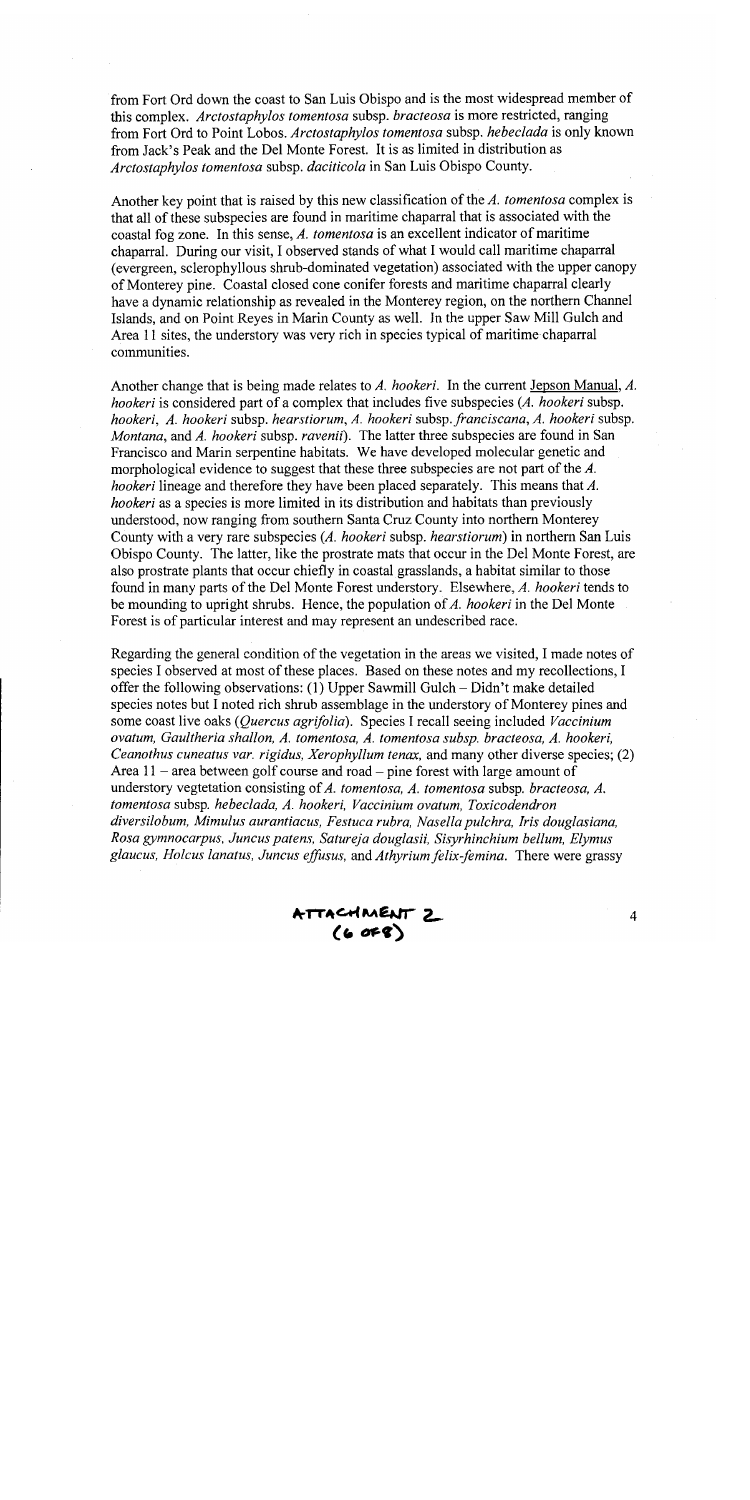openings in a dominant scrub and a wetland area; (3) Area  $12$  – pine forest with grassy understory predominating and scattered shrubs. Species observed included Vaccinium ovatum. Solidago sp., Holcus lanatus, Elymus glaucus, Iris douglasiana, Deschampsia holciformis, and Gaultheria shallon; (4) Area  $13$  – pine forest with largely grassy understory. Species included A. hookeri, A. tomentosa, Deschampsia holciformis, Mimulus aurantiacus, Vaccinium ovatum, Myrica californica, Juncus patens, Iris *douglasiana*; (5) Area  $14 - I$  did not make species notes. I recall pine overstory with A. tomentosa and  $A$ . hookeri scattered in grassy areas. This area was more disturbed than the others we visited; (6) Area  $15$  – pine overstory with mostly grassy understory and scattered shrubs. Species observed were Iris douglasiana, Agrostis sp., Elymus glaucus, Heteromeles arbutifolia, Chlorogalum pomeridianum, Baccharus pilularis, A. tomentosa, A. hookeri, Toxicodendron diversilobum; (7) Area 16 – pine overstory and grass dominated understory with scattered shrubs. Species included A. tomentosa, A. hookeri, Juncus patens, Vaccinium ovatum, Sisyrinchium bellum, Elymus glaucus, Pipereia yadonii, Chlorogalum pomeridianum and Iris douglasiana. In general, except for Area 14, these areas appeared to be dominated by native species. In the stands with grasslands dominating the understory, these grasses appeared to be native bunchgrasses although not all of them could be identified due to lack of reproductive structures.

In summary, both the shaggy-barked manzanita (including three subspecies) and the Hooker's manzanita are important understory components in all of the areas I visited with you and Mr. Carl. This was true particularly in upper Sawmill Gulch and Area 11. The Hooker's manzanita in the Del Monte Forest is quite unusual because of its prostrate habit and deserves more study. I hope this helps to clarify what I observed during our site visit and provides some insight into the nomenclatural changes that will be made and how these changes will likely affect the conservation status of the manzanitas we observed in the project area. As soon as the final pdf from our new publication is available, I will send it to you. Meanwhile, if you have any questions, or I can be of any help in shedding light on this aspect to this proposal, please let me know and I will be happy to be of assistance.

Sincerely Michael Vasev, K

Department of Biology San Francisco State University

### References

Adams, J.E. 1940. A systematic study of the genus Arctostaphylos Adans. J. Elisha Mitchell Scientific Society 56: 1-62.

McMinn, H.E. 1939. An illustrated manual of California shrubs. U.C. Press, Berkeley. 663 pp.